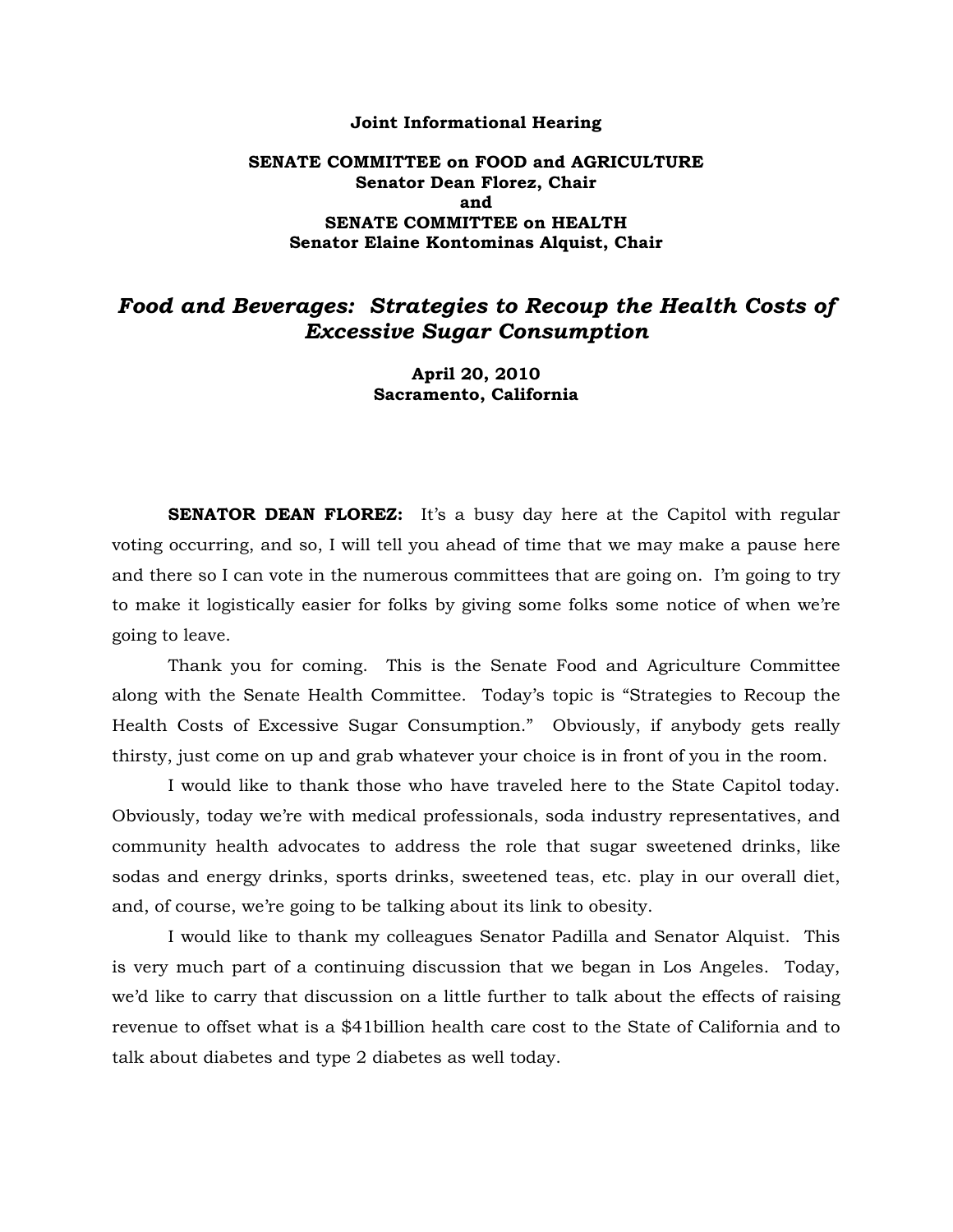At the hearing, obviously, we had not introduced Senate Bill 1210, which is our bill coming up in a few weeks, to tax sugar sweetened beverages at a rate of one penny per teaspoon of sugar to fund programs. Some of those programs, of course, deal with physical education and nutrition programs in the State of California.

 A lot has transpires since the L.A. hearing. Of course, President Obama and Michelle Obama's move to get our children more active in the Let's Move campaign, obviously, is very, very important. And, again, adding more calorie content information to the front of beverage containers and vending machines, fountain equipment is an important step as well.

We'd like to recognize PepsiCo announced that it would also remove sugary drinks from primary schools worldwide, and I think that is, obviously, an industry heading in the right direction, so we're very thankful for that.

 I can tell you that as we meet, states like New York, New Mexico, Colorado, Mississippi, Kansas, Washington State, and even cities like Philadelphia, are proposing very similar taxes and the question is why would California be any different? And what we're seeking is indeed something somewhat different. We're not seeking this as General Fund relief; what we're trying to do is find the relief in the right measure in terms of additional monies for after school programs and physical education programs.

 I can tell you that from my view of the last hearing, the sweetened beverages were and are the single largest source of added sugar in the American diet. It's estimated that Americans consume 300 additional calories, more than it did three decades ago; roughly about have of that coming from sweetened beverages. And, of course, in the district that I represent, Fresno County, we have 53 percent plus children drink one or more sodas a day; in Kern County, 55 percent of children do; and in some counties, over 70 percent of adolescents drink one or more sodas per day. I would be talking about Tulare County. So even in the Central Valley, it seems to be one of the epicenters where we have a lot of childhood obesity, type 2 diabetes. These statistics are very alarming but the goal here is not to wait for these numbers to blossom; it's to have an open, frank discussion about the role of sugary drinks in this, what I would call, epidemic, at least in my district and, of course, in California.

 We know that we are going to have some divergent views today. We know that there are various thoughts on how to achieve the goals that we're trying to achieve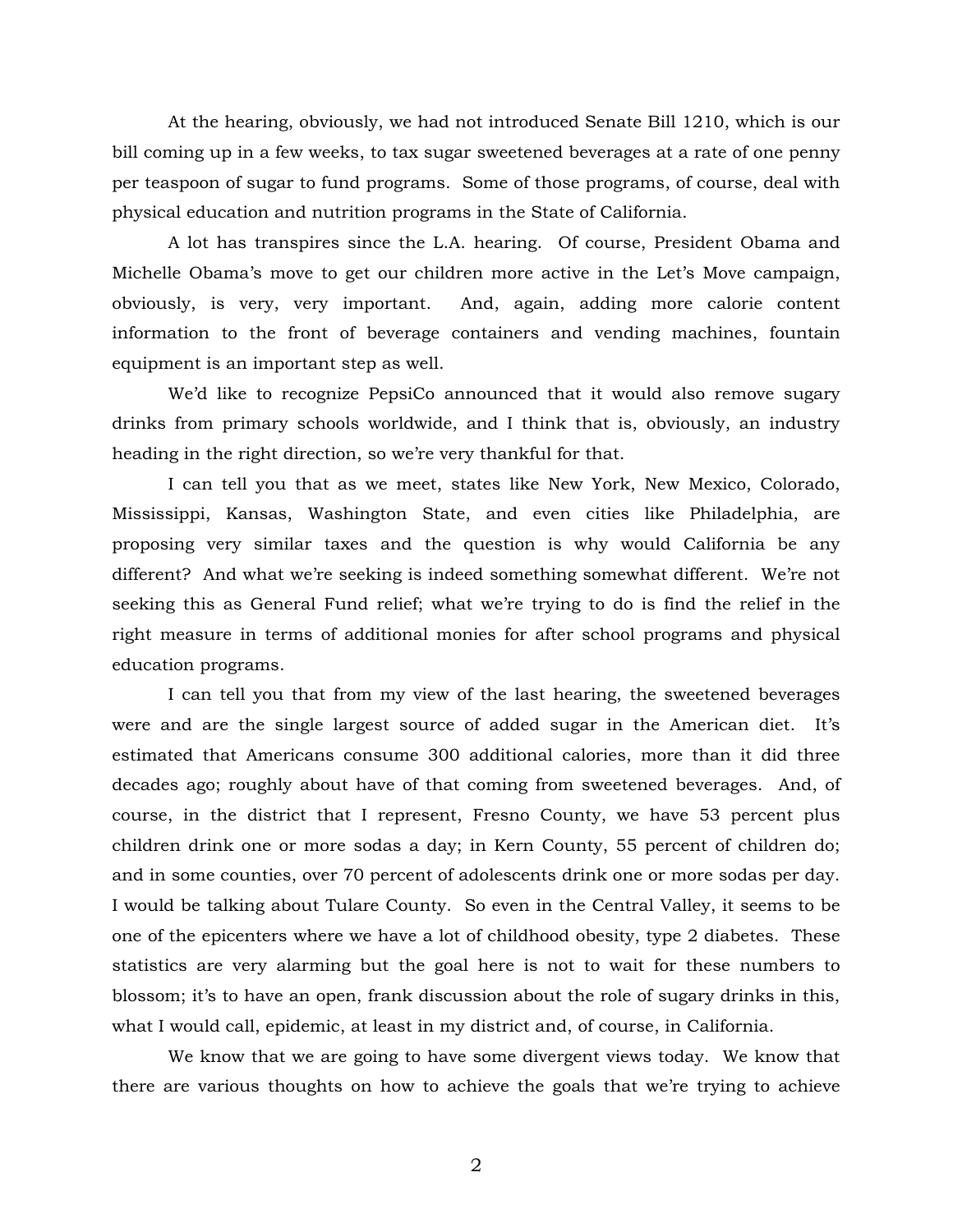here in California. But the purpose of today is the kind of hearing that I like; it is not an up or down vote on anything; it is a discussion. It is an opportunity to provide the consumers and the public with information on our current health crisis and what over consumption of sugary drinks does in terms of contributing to that particular crisis we have in California.

 Let's go ahead and begin the hearing. We have some panels. And we'd like to start with Gail Woodward Lopez and Harold Goldstein as panel one. We're going to be speaking about the link between sugar and obesity. I do have some questions for both of you, but I'd like you to be able to make your presentation, and then, we'll hear from the industry and a few folks as well, who would like to make a few comments.

**GAIL WOODWARD LOPEZ:** Chair Florez, Members, thank you inviting me here today to share findings on the relationship between sweetened beverages and obesity. I'm the associate director of the Dr. Robert C. and Veronica Atkins Center for Weight and Health at the University of California, Berkeley, and author of a recent book on the dietary determinants of obesity.

The Center for Weight and Health is well known for its work in the area of child obesity prevention and particularly for evaluating programs and policies in synthesizing research to inform policy and action.

 We all know that we are in the midst of an obesity epidemic that will have catastrophic consequences if not addressed. We also know that calorie intake has increased dramatically over the same time period that obesity rates have risen and this increase in calories alone is more than enough to account for the rise in obesity we have observed in recent decades. But obesity is not merely the result of eating too much of everything, it is also influenced by what we eat. Therefore, it is critical to identify the dietary factors that are contributing most to excess weight gain.

 At the Center for Weight and Health we conducted an extensive, systematic literature review and found that sweetened beverages were the single dietary factor with the strongest evidence linking it to obesity.

Let me share with you the four lines of evidence demonstrating the link between obesity and sweetened beverage consumption:

 The first line of evidence compares secular trends in dietary intake and obesity. The parallel rise in sweetened beverage intake in obesity is quite striking. Between 1977 and 2002 when obesity rates were climbing most steeply, Americans more than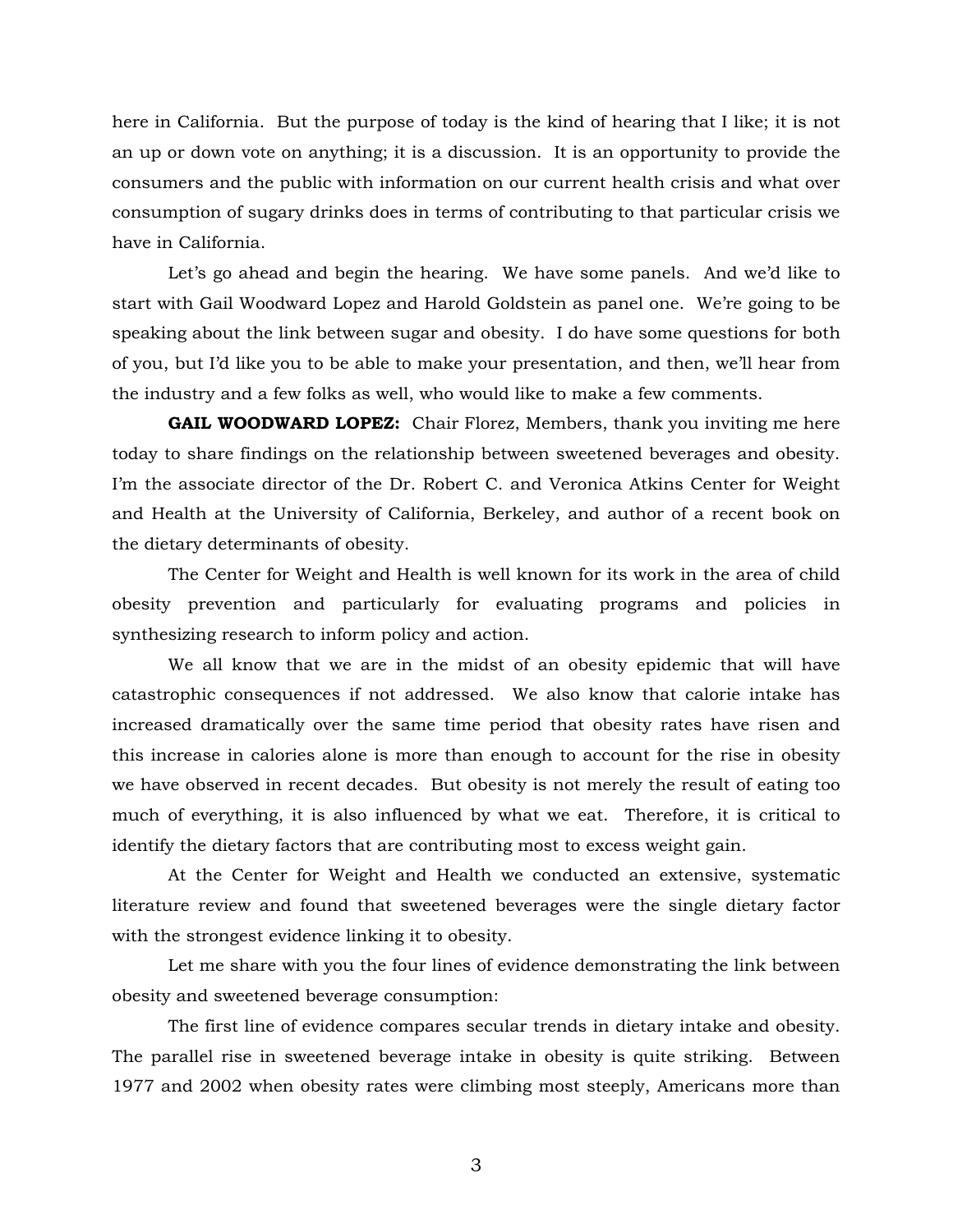doubled their intake of sweetened beverages (and this is not a coincidence). Sweetened beverage intake accounted for 43 percent of the increase in overall calorie intake during this time period. By 2004, Americans were consuming between 9 and 13 percent of their total calories just from sweetened beverages alone. Among food and beverage items consumed by Americans in recent decades, soft drinks are the number one contributor to our calorie intake.

 The second line of evidence addresses biological feasibility and answers the question, how do sweetened beverages contribute to excess weight gain? How are they different from other foods? Researchers found that when we consume calories in liquid form compared to solid foods, we don't compensate with an equivalent reduction in the intake of other foods and beverages. One analysis of over 40 studies concluded that 91 percent of liquid calories are not compensated for; they're just added to the rest of our intake. Several well conducted studies have found a significant association between sweetened beverage intake and calorie intake. These extra calories will lead to weight gain if there is no equivalent increase in energy expenditure.

 The third line of evidence includes over 50 studies that looked at the direct relationship between sweetened beverage intake and some measure of body fat or body weight. The majority of these studies, especially those of more rigorous design, found that higher levels of sweetened beverage intake were associated with higher weight. These results were consistent across all age ranges and ethnic groups examined and were especially strong for children.

 The fourth and final line of evidence is the most powerful. These findings are from nine experimental studies where sweetened beverage intakes were either increased or decreased and the resulting change in weight is measured. Studies of strongest design, the majority of which were randomized controlled trials, showed that reducing intake of sweetened beverages resulted in measurable and significant decreases in body fat. Conversely, when sweetened beverage intake was increased, subjects gained weight, up to 3.5 pounds in just ten weeks.

 So do sweetened beverages cause excess weight gain? The evidence is quite compelling. There are several well established criteria that must be met to establish causation. The evidence we reviewed meets all of these criteria and therefore supports a causal link between sweetened beverage intake and obesity. Compared to other dietary components, sweetened beverages stand out as a major contributor to the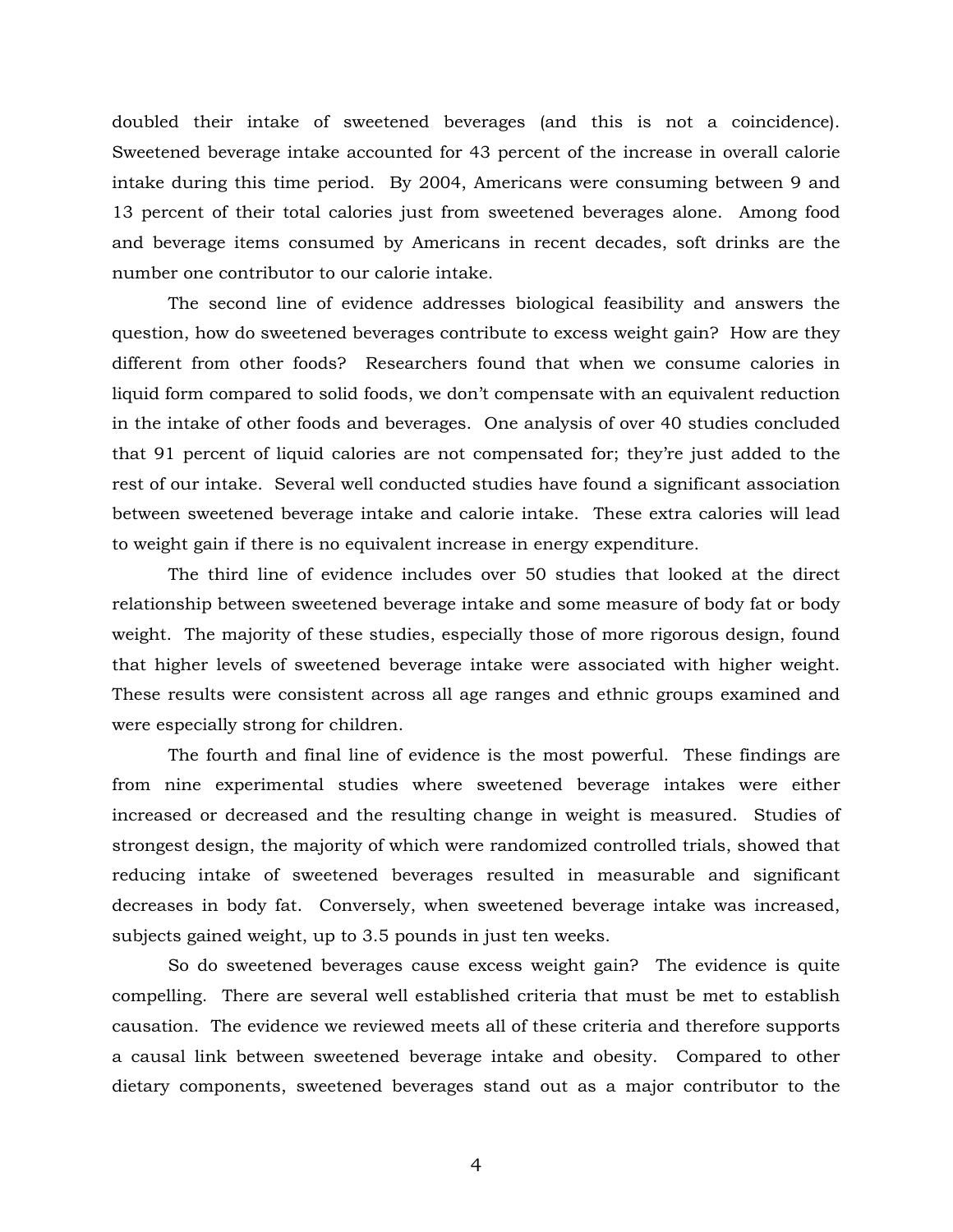obesity epidemic. The evidence therefore suggests that reduction in the intake of sweetened beverages alone could have a measurable impact on obesity rates and this impact could be quite large.

 An analysis we conducted revealed that the increase in sweetened beverage intake between 1977 and 2002 was equivalent to 43 percent of the total increase in calories over that time period. Given that it is unlikely that more than 50 percent of that increase in calories from sweetened beverages was compensated for by reduction in other foods, we estimate that at least 22 percent of the weight gained over that time period was due to the increase in intake of sweetened beverages.

 In conclusion, it is clear that not all calories are equal when it comes to obesity. The same number of calories provided in different foods has a different impact on how full or satisfied we feel and therefore how likely we are to continue eating. Further, most Americans have little room in their diets for empty calories such as those that come from sweetened beverages that do not provide any additional naturally occurring nutrients. These beverages, therefore, are either consumed in addition to healthier options, thereby leading to obesity, or they replace those healthy options, thereby reducing intake of other needed nutrients.

Some may claim that sweetened beverage sales are essential for funding services and programs and institutions such as our schools. However, our studies conducted at over 100 schools found that the profits were less than \$400 per year per vending machine, indicating that the schools are getting a very small portion of the dollars that students were spending on these unneeded and potentially harmful beverages.

 So what can we do? Committees convened by the Institute of Medicine and the Centers for Disease Control and Prevention, as well as reviews conducted by our center and others, suggest that alterations in pricing and access are among the most promising strategies for changing dietary intake. Therefore, policies that increase the price and/or reduce access to sugar sweetened beverages are merited.

Thank you very much.

**SENATOR FLOREZ:** Thank you. We'll also have some questions for both of you.

**HAROLD GOLDSTEIN:** Mr. Chairman, my name is Dr. Harold Goldstein. I'm the executive director of the California Center for Public Health Advocacy, a non-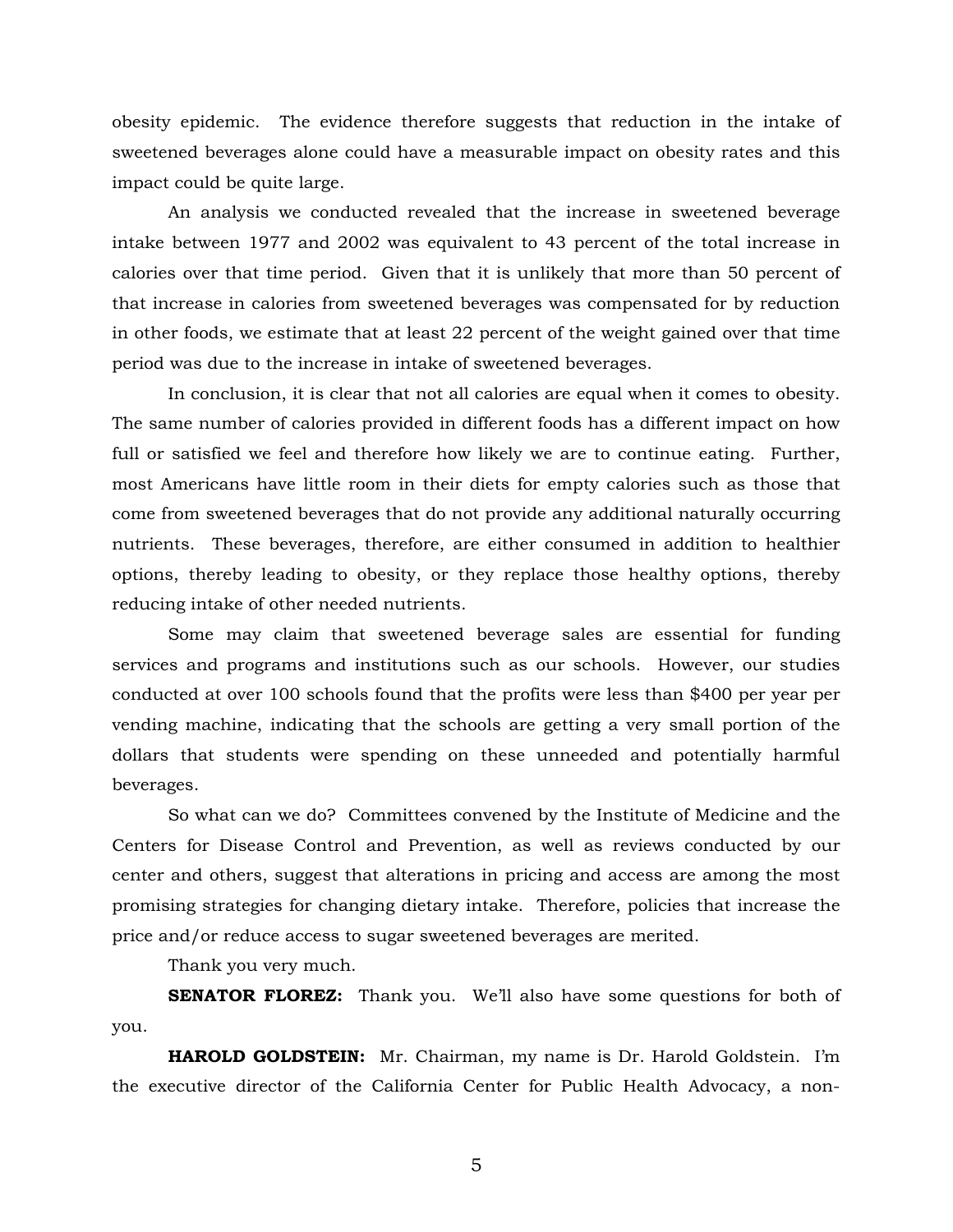partisan, nonprofit organization dedicated to protecting the health of all Californians. Thank you for inviting me to speak here today.

In 1985, when obesity was first measured, less than 9 percent of Californians were obese. Today, that number has skyrocketed to 24.3 percent in just 25 years, almost triple. Overweight obesity and physical activity, as you mentioned, Senator, costs California \$41 billion annually. And as you just heard, sugar sweetened beverages have been the single largest contributor to the obesity epidemic in the United States.

So how did sodas become such a big part of the problem? Well, those little 8 ounce soda bottles from the 1960s have become 12 ounce cans and then 20 ounce bottles and now 33 ounce bottles as if they've been on steroids. Six packs have become 24 packs. Small cold glasses at restaurants have been replaced by free massive refills at every fast food outlet. And until recently, soda was widely available in California public schools, a change that was vigorously opposed for many, many years by the beverage industry.

And remember that one 20 ounce soda has 17 teaspoons of sugar. It's like drinking a piece of chocolate cake every time you're thirsty. Imagine putting 17 little packs of sugar in your coffee; how would it taste?

Now when I was a kid in the 1970s, back then soda was a treat for kids. Today, one-third of children aged two through five, one-third of children age two through five in California drink a soda or more a day. Children consume on average 175 calories of soda a day. The average adult in the United States drinks 50 gallons of sugar sweetened beverages a year—the equivalent of 39 pounds of sugar; that's the amount of sugar sitting right over there.

Having reviewed the overwhelming research linking sodas and obesity, the nation's leading health organizations have called for strategies to reduce consumption; organizations like the Centers for Disease Control, the USDA, the American Academy of Pediatrics, and the American Medical Association. About the only organizations that don't agree are the ones that make money selling these products. The beverage industry has responded with a script that's now very well known, much of which is quite similar to what the tobacco industry said when they were fighting public health interventions.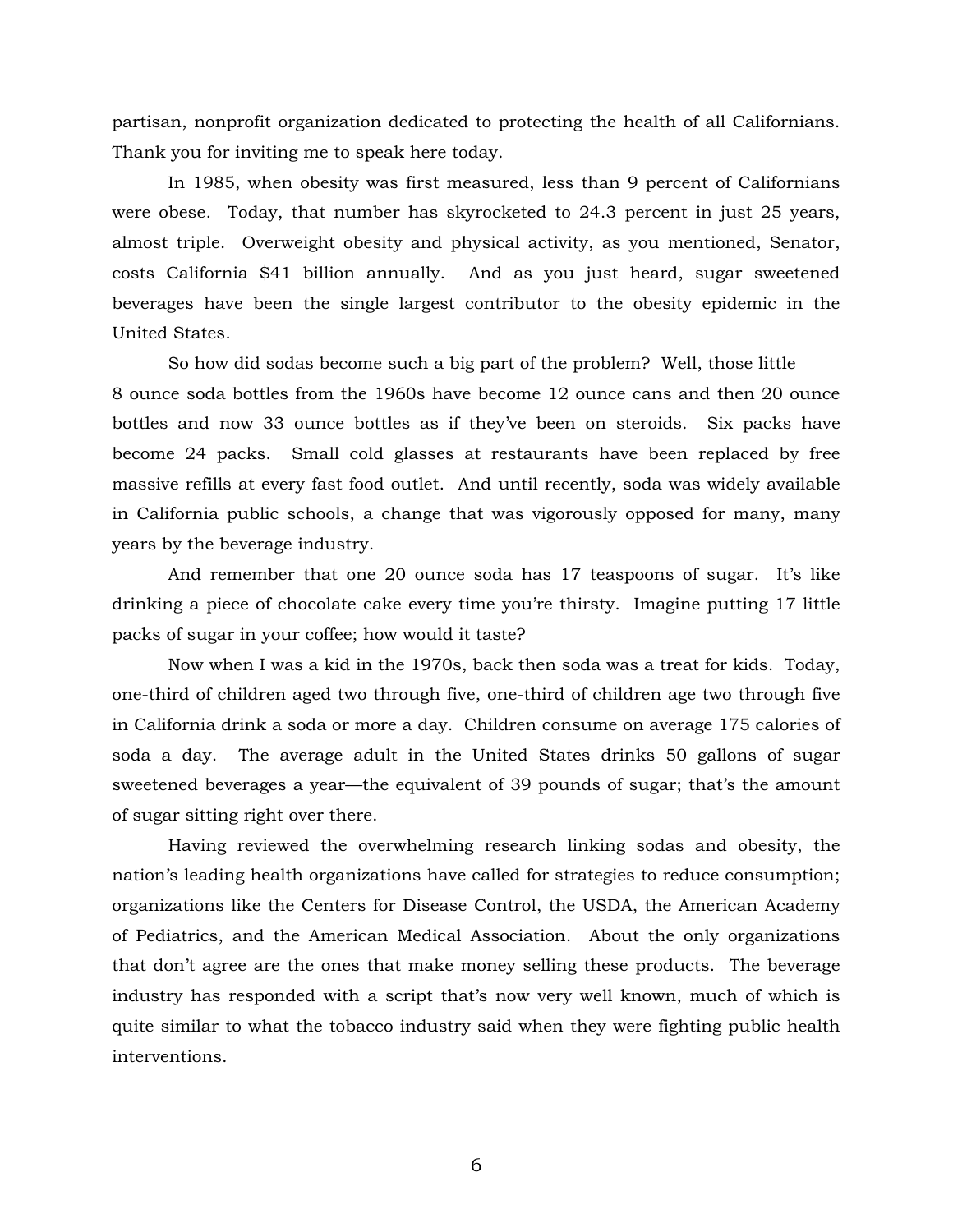So I can't completely predict what industry is going to say today, but I'm guessing you're going to hear about ten things: two of which are going to be true, eight of which are going to be false.

First, industry is probably going to say that there are many things that contribute to the obesity problem and that's true, but that's not an argument to do nothing. We have to start where the science is strongest, and the science is without question, strongest on sugar sweetened beverages.

Second, they're probably going to say that just reducing sugar sweetened beverage consumption isn't going to solve the obesity problem. That even here in California there are studies that have shown that half of the people who are overweight don't drink soda. That's true as well. But the half that do drink soda are 27 percent more likely to be overweight. Again, there is no magic bullet. But that doesn't mean that you ignore the biggest culprit.

Then the industry is probably going to suggest that sugar sweetened beverages are not a significant portion of calories that people consume, and that's false. Sodas are the single largest source of discretionary calories in the American diet. They're far and away the biggest source of added sugar. And as Dr. Woodward Lopez just said, they've been the single largest source of new calories in the American diet over the last 30 years.

The industry is probably going to claim that sodas make up something like 5 percent of calories, including food supply data, which isn't what people report consuming (which is more like double or triple that amount).

Now industry, as they said in the Los Angeles hearing, is likely going to say again that a calorie is a calorie. That it's unfair to single out one product. Now that's false in two different ways:

First, unlike other foods, sodas provide no nutritional benefit. We drink soda like it's water, but it's not. And more importantly, there is poor compensation for calories consumed in liquid form. When you go out to lunch, you don't feel more full if you drink a regular Coke instead of a diet Coke like you would if you had an extra half sandwich, say. As mammals, we evolve consuming only two beverages: mother's milk as infants and water as adults and children. So here's the problem: It turns out that our bodies are not biologically equipped to recognize or respond to liquid calories.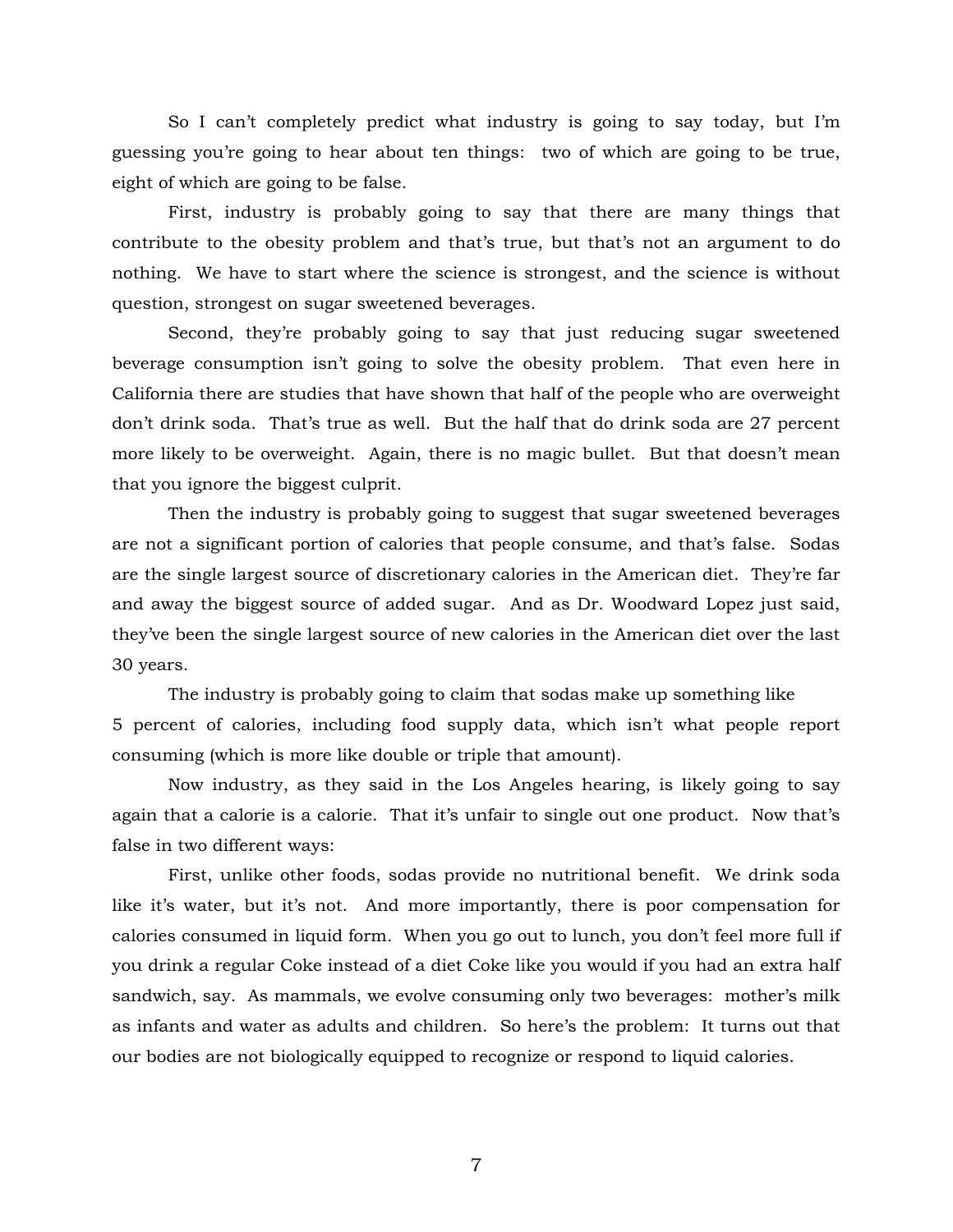Next, industry is likely to falsely claim that the science showing the link between soda consumption and obesity is unclear, as if the Centers for Disease Control and the American Medical Association, the World Health Organization have all been duped. They'll quote a few studies that show contrary results, many of which they paid for themselves, and they'll bring experts to testify who are or have been on industry payrolls.

Next, they're likely going to say that raising the price of sugar sweetened beverages is not going to lower consumption. Now that too is false. A scientific review of the literature has shown that for every 10 percent increase in soda prices, there's a 7.8 percent decrease in consumption. The beverage industry's own data suggest that the relationship is actually even stronger. I provided the committee with a copy of this November 2008 report from Beverage Digest which says, "Industry sources have long said that carbonated sweetened drinks are highly price elastic, meaning that price increases depress volume." The report also showed that consumers are very flexible. When one bottler raise prices and the other one didn't, consumers quickly switched products.

The beverage industry is also fond of siting a recent Rand study showing that current state taxes averaging 4 percent have no impact on children's consumption. But most of these are sales taxes and, of course, sales taxes don't reduce consumption. Consumers don't even see a sales tax until after they make their purchase and even then, they could never figure out how much of the sales tax is due to one product instead of another. As for the paper's conclusion that soda taxes have to be sufficiently high to see an effective consumption, as you well know, SB 1210 would impose a tax of a penny per teaspoon of added sugar; an excise tax averaging about 15 percent, four times the average rate considered in the Rand study.

Next, the beverage industry is probably going to say that soda taxes won't have the desired public health benefit. This too is false. They may point to places like West Virginia and Arkansas as examples where tiny taxes haven't solved their obesity problem. Well, here in California we proved beyond any doubt that taxing a harmful product is a critical component of a successful public health campaign. In 1988, California put an excise tax of 25 cents on each pack of cigarettes. Ten years later, smoking rates have gone down 30 percent, and lunch cancer rates have gone down 19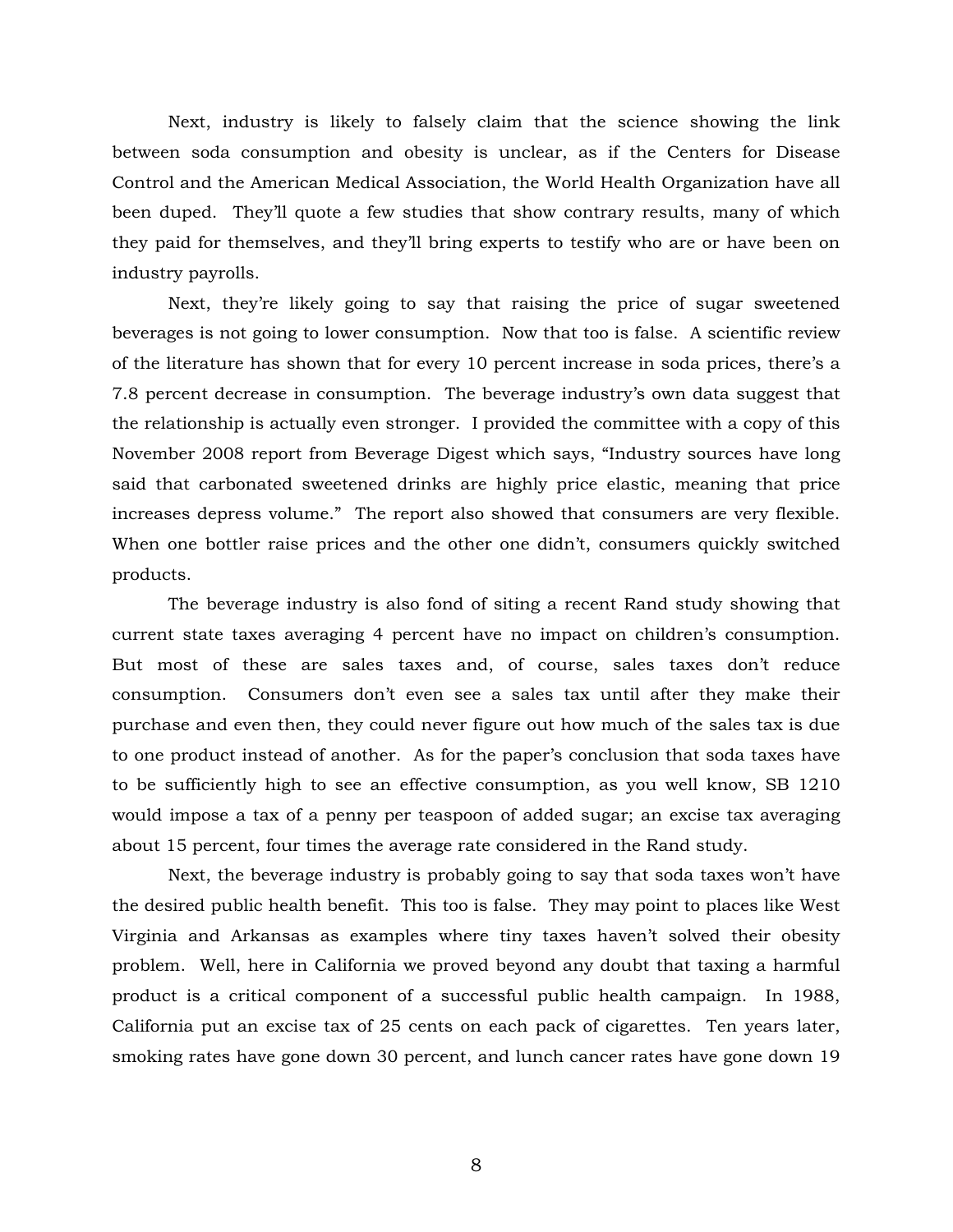percent—in ten years. The key was for revenues to go right back to schools and communities to fund prevention programs, just as SB 1210 would guarantee.

Next, the beverage industry is likely going to say that consumers don't want a soda tax, especially during a recession. This too is false. A public opinion poll conducted by the reputable Field Research Corporation was released today showing strong support among registered voters—56 percent compared to 43 percent if the monies go to support children's health. And while the beverage industry sometimes sounds like they're fighting soda taxes on behalf of poor people, this public opinion poll showed that low-income Californians support the soda tax by almost  $2 - 1$ .

Next, industry will likely claim that government shouldn't interfere with the market price of their products. It sounds good, but it too is false. The government is already interfering with the price of soda by subsidizing corn and keeping high fructose corn syrup prices, and therefore, soda prices artificially low. You may not know that two-thirds of all high fructose corn syrup in the United States is consumed in beverages. You sure don't hear the beverage industry arguing to end their government subsidies.

Finally, industry will likely argue that efforts to reduce soda consumption are going to hurt business. This too is false. I know of not a single study suggesting that either tobacco or alcohol taxes have ever resulted in job losses. And certainly no studies have shown job losses in places like Arkansas and West Virginia resulting from their soda taxes. Once again, industry is crying wolf. Instead, a tax on sugary beverages will create a market mechanism to encourage people to buy beverages without all that sugar, beverages that are produced by these same companies. On the table on this side, beverages produced by the industry that have calories. On this side, beverages that consumers, given a higher price on one, will lean toward consuming instead; all to a public health benefit; all of which will have no impact whatsoever on industry profits.

In conclusion, for decades Coke and Pepsi have been waging a soda war, competing for customers as if one would win and one would lose. Well, it turns out, they both won. They both got more customers, evidently including a lot of two to fiveyear-olds. And we've all lost. Their products became the single greatest contributor to the obesity epidemic, and a unique contributor to that epidemic because our bodies are not biologically equipped to compensate for liquid calories.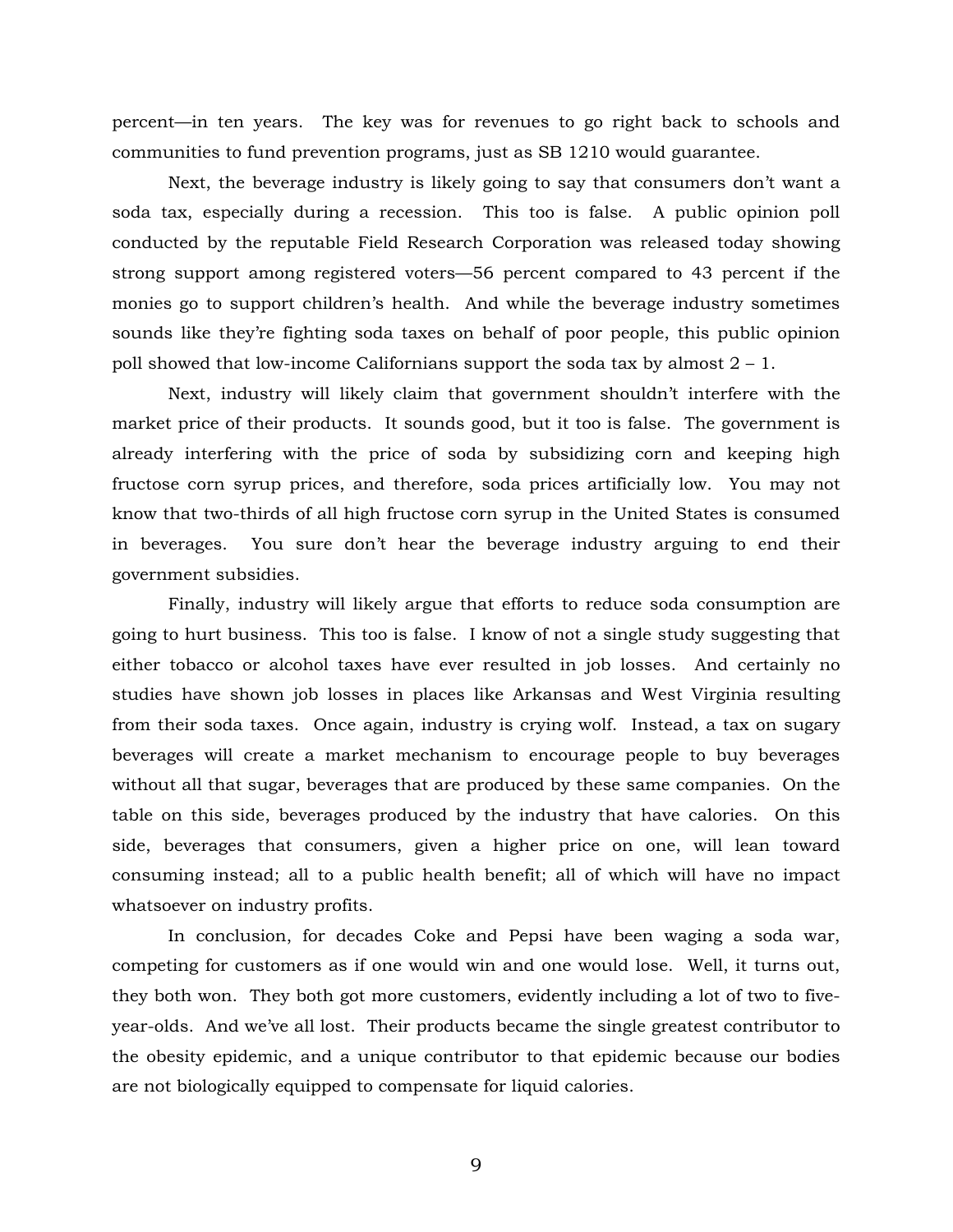So a soda tax would accomplish two important things. It would provide needed funding for schools and communities to counteract the harmful effects of sugar sweetened beverages by supporting healthier school food, more PE teachers, and clean drinking fountains. And, it would, once and for all, hold beverage companies accountable for the portion of the obesity epidemic for which they are responsible.

Thank you.

**SENATOR FLOREZ:** Just a couple of questions. You've pretty much covered a good amount of ground. But maybe you can both give me your perspective on the issue of liquid calories, again, versus, if you will, the solid food. We do have a reference point here where the difference between a slice of pizza or desert versus a Coke or a Pepsi or something sugary and not liquid form. What can you tell us in terms of that debate that we constantly are having here?

 **MS. WOODWARD LOPEZ:** Well, I think the research is fairly clear that liquid calories, especially from sweetened beverages but probably from other liquids also, just are not as filling. To put it in layman's terms; not as filling as a solid. I think we kind of know that all intuitively, but the research has confirmed it. It's probably somewhere between only 9 to 50 percent are compensated for it. The research does vary in terms of the exact amount. But it appears like 50 would be kind of an upper limit for the amount that's compensated. So that's 50 percent of the calories—you're adding them to your normal intake. And we see this—researchers who study what we call satiation and satiety (that's the sense of fillness or soon to resume eating again), show that many different things effect how full you are, so this is not a new concept but has been in the literature for a long time. Things that have protein are more filling, so milk would be more filling than something that doesn't—a beverage that doesn't have protein. It's just an example.

**SENATOR FLOREZ:** Okay. And how much sugar is recommended as part of a balanced diet for children on a daily basis?

**MS. WOODWARD LOPEZ:** There is no recommendation for sugar. That's the beauty of eliminating sugar sweetened beverages; you have no biological need to take in sugar that's been extracted from cane or beets. There is a recommendation for discretionary calories, and those are those kind of empty calories—added fats, added sugars, or foods naturally high in those substances. That usually tends to be anywhere from about 200 to 300 calories depending on the age and the energy. Of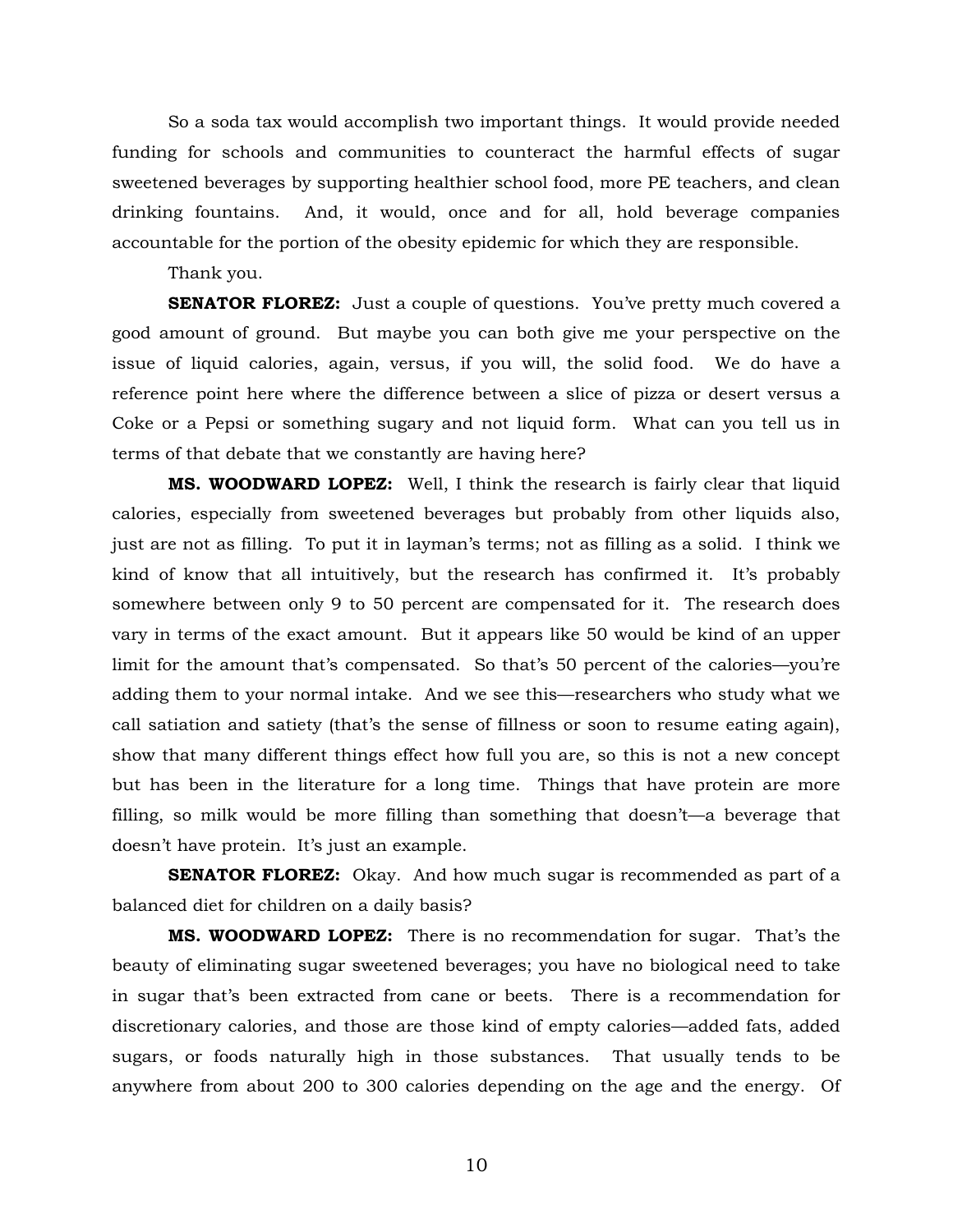course, if you are very physically active you could do more. So that one 12 ounce beverage would take up half of that. For girls, I think that would take up more than half of it, so that means they couldn't have a steak; they couldn't have a hamburger; they couldn't have any foods—or cheese, which is high in fat. So probably sweetened beverages is the worst place to get those extra calories because it's not providing anything else like those other foods I've mentioned which actually do provide some other nutrients. Sugar sweetened beverages provide none.

**DR. GOLDSTEIN:** I should say, the American Heart Association came out with their report last year that suggested that Americans consume 5 to 9 teaspoons of sugar a day, whereas we're now consuming 22 teaspoons of sugar a day. You subtract 5 from 22, you get 17—that's the soda a day that Americans are consuming.

 I should also say that as Dr. Woodward Lopez is describing, calories consumed as liquids contribute differently to weight gain. The evidence of juice consumption is somewhat different. While juice has a lot of sugar in it, the public health research shows that juices are not being consumed at the level, at anything close to the level of other sugar sweetened beverages in large part because they're so expensive.

Is there anything else you want to add to that?

 **MS. WOODWARD LOPEZ:** The research has not shown the relationships. So the lines of evidence I looked at—we actually looked at those for juices. We have not updated it. It was a few years ago. And we only found on—two-year-olds with apple juice was the only juice product that we could find that had any relationship to obesity, so we actually dropped pursuing that. And, we were perfectly open-minded. The evidence just isn't there for juice and it makes sense because juice does have other nutrients. Juice is more expensive and it has other substances that make…

**SENATOR FLOREZ:** And what is the group that seems to consume the most sweetened beverages—age group?

**MS. WOODWARD LOPEZ:** That would be teenagers, especially teenage boys. But it is startling; some of the biggest increases have come in the two to five-year-old age range. Although they drink less in absolute quantities, I think it's very startling how much they are drinking; that they're drinking sugar sweetened beverages at all at age two.

**DR. GOLDSTEIN:** As part of the bubbling over study that we released last year, it showed again that 41 percent of two to eleven-year-olds drink a soda or more a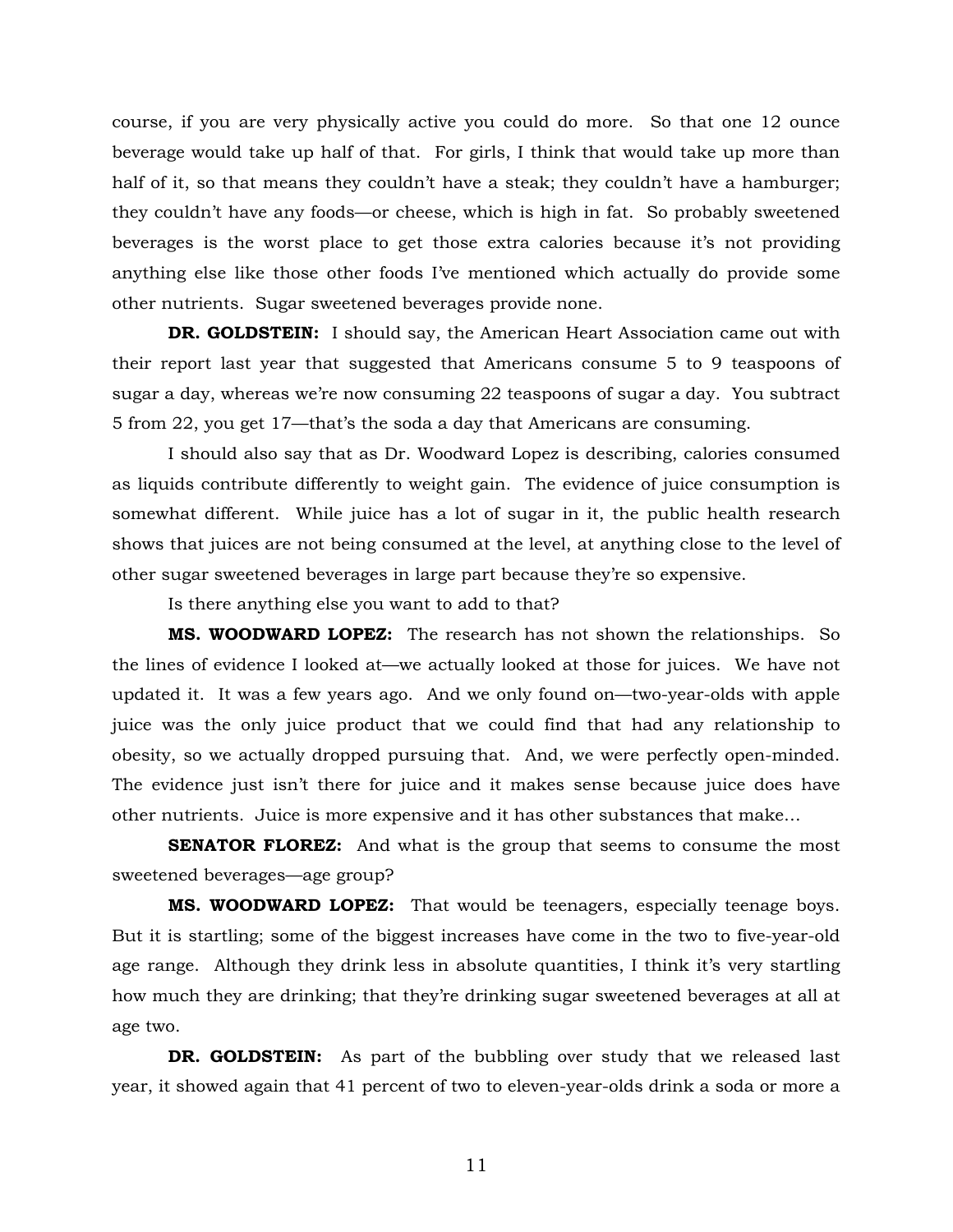day. Among two to five-year-olds it's 33 percent. Among Latino two to five-year-olds it's 42 percent who drink a soda or more a day.

**SENATOR FLOREZ:** Wow! Obviously, the bill doesn't do much on the side of trying to legislate some strict guidelines for the age group of two to five. Which seems to me, that's a lot of sugar if a small kid is downing one Dr. Pepper, for example. And I've seen that. Obviously, all of us have seen that at some point.

 What does, from your perspective, the pushing of this tax on sweetened drinks do, and why is it important in California now? I know you both kind of alluded to that. But in the end, that's really the question of the day. Is what will it really accomplish; what will it really do from your on-the-ground perspectives?

**DR. GOLDSTEIN:** Well, again, I think it does two very important things. I think it uses a market mechanism to shift people from buying the products on the left to the products on the right in a way that is—there is no reason to believe it's going to impact company profits at all. The same company make the same—the whole range of products. And at the same time, it holds the beverage industry accountable for its portion of the obesity epidemic and uses that revenue to address the problem that's been caused. At the very least, all of these calories that our kids are consuming have to be burned off and yet California public schools, by-and-large, are not providing physical education. They don't have the funding for PE teachers; for equipment. At the very least, we should be taking revenue from this tax so that we can hire the PE teachers we need so that kids can burn off all of those soda calories—at the very least.

**SENATOR FLOREZ:** Just lastly: In terms of the switch, from your perspective, of sugary drinks to another product. For example; Coke is talking about the new formula or the reformula that tastes just like regular Coke—it's a zero product—is that something that you support? I know water would be the preference, correct? More water would probably be the preference.

#### **DR. GOLDSTEIN:** Coke Zero.

**SENATOR FLOREZ:** Yeah, and some of the alternative products that, in essence, may taste exactly the same now. I assume that's the marketing edge here; it tastes just like Coke. I just saw a commercial on it the other day. It tastes exactly like it but with zero effects. Is this something you see that's a positive, the reformulization of some of these items? Just your perspective.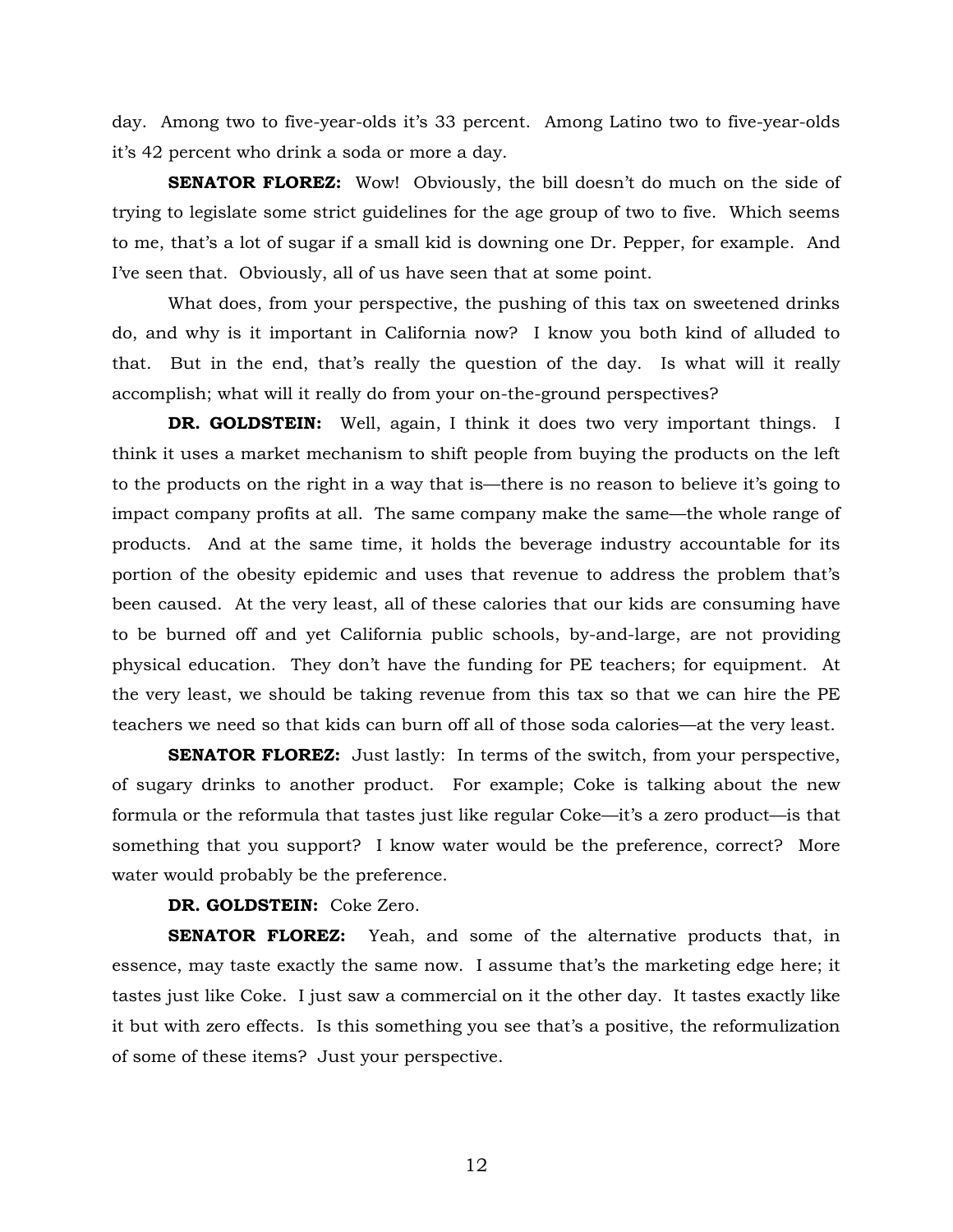**MS. WOODWARD LOPEZ:** Well, I would ideally like to see people switch to water, and, especially for children, milk, and that those should be the primary beverages.

 In terms of obesity, zero calorie, artificially sweetened drinks may help/don't hurt from the literature. But there are ongoing concerns about artificially sweetened beverages, and especially we're concerned with children. So it's not a highly desirable alternative, but in terms of obesity, it would be neutral…

**DR. GOLDSTEIN:** As you're suggesting, the beverage industry is coming up with new products all the time; stevia sweetened beverages. My wife and son came home the other day with a mint flavored water. Great! You know, again, I have complete faith in our friends from the beverage industry that they're going to come up products that have no calories; that aren't going to be subject to the tax. And in that way, again, this legislation is going to push the market in a way to help Californians live healthier lives.

**SENATOR FLOREZ:** Thank you both. Appreciate it. Thank you for your testimony.

 Let's have panel 2 come up. That would be the "Industry and Economic Perspective." We have Danielle Greenberg; Robert Achermann; Julian Canete; and Samantha Dabish. Who would like to start?

**DANIELLE GREENBERG:** I guess I'm first on the list, so I'll start.

**SENATOR FLOREZ:** Thank you.

**DR. GREENBERG:** Good afternoon, Chairman Florez, Committee Members. My name is Dr. Danielle Greenberg. I'm a nutritionist with PepsiCo, where I've worked for the past nine years. Prior to joining PepsiCo, I served on the faculty of Cornell University Medical College for 15 years, doing research in obesity and the control of food intake.

I want to thank you for the opportunity to be here today.

We can all agree that obesity is a serious health issue. As a leading food and beverage manufacturer, PepsiCo knows we have an essential role to play in helping to find solutions to this complex problem. We have worked for decades now to reduce calories in our products and help consumers to make healthier choices. Let me give you a few examples: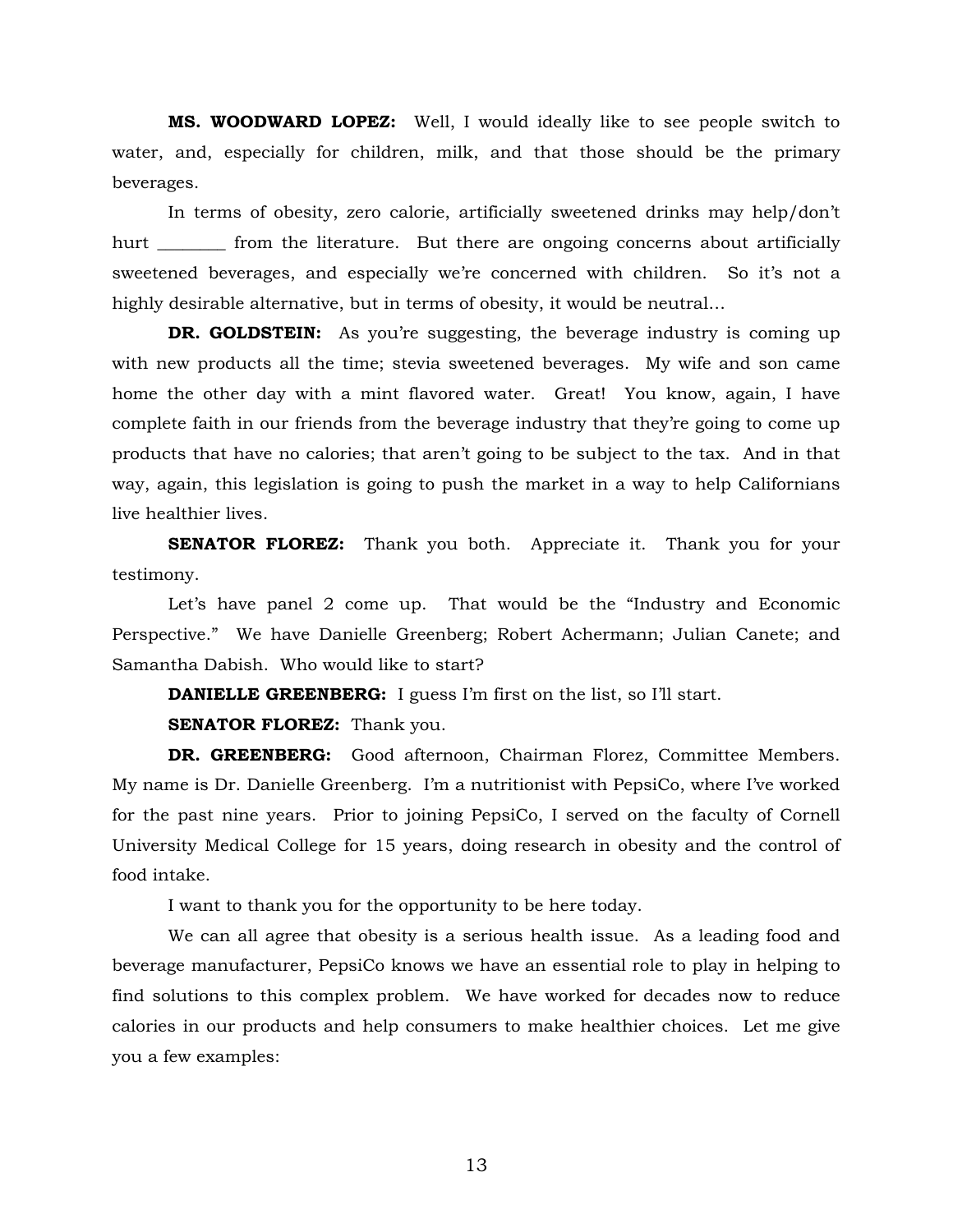In the past five years, the average number of calories in the beverages we sell in the United States have decreased by 11 percent. This is a significant achievement and a notable statistic in light of the backdrop of increasing obesity rates and we want to ensure that there's a continued trend towards lower calories. In this line, PepsiCo announced a significant commitment last month, which is that in our global beverage portfolio we are going to reduce sugar content by 25 percent by the year 2020. We also made a similar commitment on our food products, to reduce sodium by 25 percent, and to reduce saturated fat by 15 percent. And, we're going to report the progress on these initiatives on our websites to make sure that we have transparency

We've also taken significant steps to help raise consumer awareness about the calories in our beverages. For many years now, as you noted, we have shown the calorie counts for both the full container and the 8 ounce serving on the back panel (that is on the "nutrition facts" panel) for portion sizes smaller than a liter. And, we've provided complete nutrition, ingredients, every information you could possibly want, on our website, *pepsiproductfacts.com*.

and accountability.

Now, in support of the initiative you mentioned, Michelle Obama's Let's Move; we have committed to the Clear on Calories initiative, where we're going to display the calories on the package on the front of all of our beverage containers and on vending machines and on fountain equipment at restaurants. And these sweeping changes are being coordinated with the White House and the FDA and will be implemented, importantly, in the next two years, which for something this large is really a huge commitment.

The groundbreaking Clear on Calorie labeling initiative is a good example of the progress that can be made through collaborations between industry and government. At PepsiCo we strongly believe in the power of such collaborations and we work hard to find opportunities to join with other industry members, government, and nongovernmental organizations. For example, as you also mentioned, we collaborated with the American Heart Association and the Clinton Foundation, to completely change the beverages available in schools. Through this effort we have voluntarily removed full-calorie soft drinks from schools throughout the U.S. and now offer a range of lower calorie, smaller portion size drinks which resulted in an 88 percent decrease in the calories available in schools since the year 2006. And in another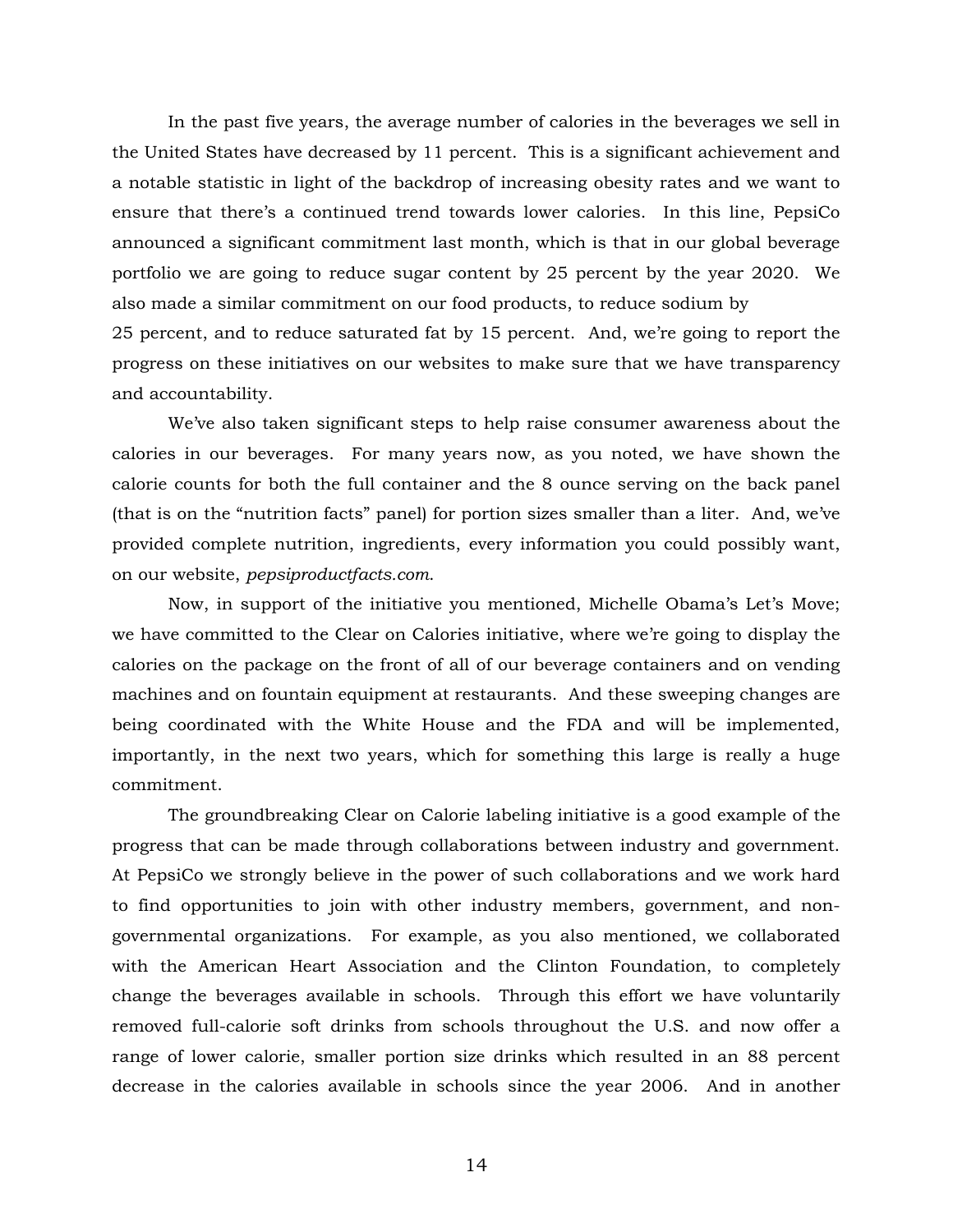example, PepsiCo's chairman and CEO, Indra Nooyi, is playing a pivotal role in the Healthy Weight Commitment Foundation, a collaboration of more than 60 retailers, food and beverage manufacturers, non-governmental organizations, and educators who are working to develop solutions to help reduce obesity, particularly among children.

We are a company that continues to encourage nutritionists and scientists, like myself, to make a difference; a place where my colleagues and I are proud to work; a company that seeks to partner in efforts to find common sense solutions to complex problems like obesity. We hope that sound science and common sense will prevail as industry, governments, and non-governmental agencies work together to change American habits not only in what we eat and drink, but also in the calories we expend in physical activity.

In troubled economic times like these, we can understand the appeal of attacks that produces revenues and purports to promote health. However, there is no scientific or medical evidence that a beverage tax will reduce obesity. There is ample reason to believe that such attacks would have dire economic consequences to local retailers and residents, putting hundreds of well paying jobs at risk and saddling the middle class working people with yet another tax burden at a time when they can least afford it.

Thank you very much.

#### **SENATOR FLOREZ:** Okay. Next.

**ROBERT ACHERMANN:** Mr. Chairman, I'm Bob Achermann on behalf of the California/Nevada Soft Drink Association. Our member bottlers produce and distribute a wide variety of non-alcoholic beverages, including carbonated soft drinks, water, juices, teas, and isotonic beverages among others. We appreciate the opportunity to make comments this afternoon.

A tax on soft drinks, juices and other beverages, in our view, unfairly lays the blame for the complex problem of obesity on the consumption of one particular type of product and perpetuates the myth that taxing those products will make a difference in fighting obesity. The only two states with an excise tax are Arkansas and West Virginia. How are those states doing in their fight against obesity? Arkansas has the tenth highest obesity rate and West Virginia has the third highest rate in the country,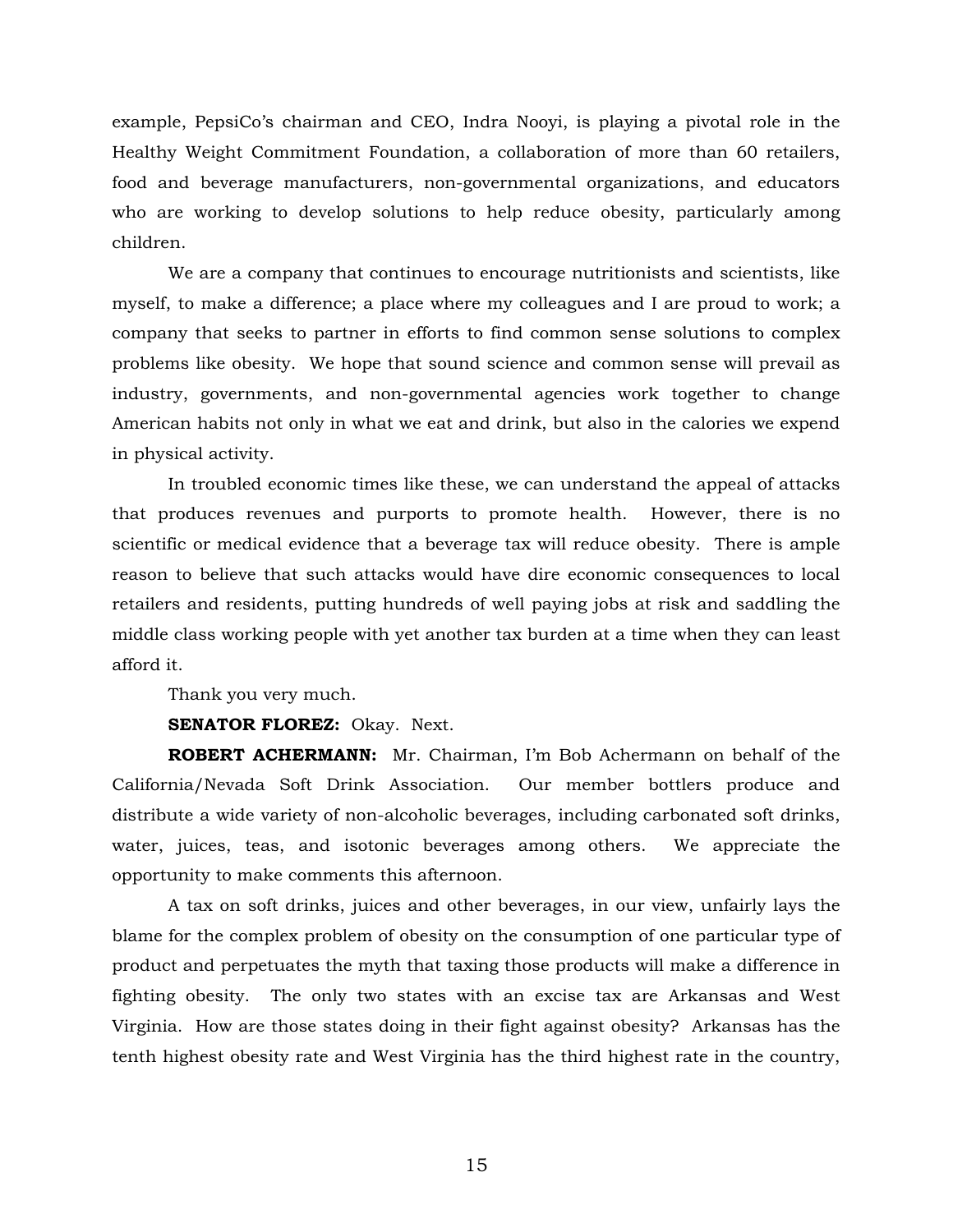according to a 2009 report by the Trust for America's Health and the Robert Wood Johnson Foundation.

The problem of obesity is an important one for our society to overcome. But this type of tax focuses only on soft drinks as a cause for obesity and not on total diet and exercise or other possible factors, be they environmental, genetic, or others which may contribute to obesity and require a broader response than a beverage tax.

I'd like to briefly tell you about some of the initiatives that the bev industry has committed in order to make an impact on the problem of obesity. Some of those have been discussed already this morning and I won't belabor them. The School Beverage Guidelines, which have been adopted nationwide, have now resulted in the removal of full-calorie soft drinks from schools; replaced them with other beverages that provide healthier alternatives in the school environment. Those guidelines have been implemented this year in all 123,000 public and private schools in the United States. A final report will be issued later this month.

In 2008, the beverage industry implemented our Global Marketing Policy. The policy applies to all non-alcoholic beverages other than water, juices, and dairy-based beverages. Our commitment is to not advertise or market these beverages to audiences primarily comprised (50 percent or more) of children 12 years and younger. This advertising and marketing applies to the following media: television, radio, print, internet, phone messaging, and cinema, including product placement. It is the first industry specific global marketing standard of its kind.

The School Beverage Guidelines and global guidelines are an example of our commitment to be responsible to our consumers and to others. Another example is our member participation in the Healthy Weight Commitment Foundation. The goal of the Healthy Weight Commitment Foundation is to help reduce obesity, particularly childhood obesity, by 2015, by helping people achieve healthy weight through energy balance—calories in and calories out.

The work of the foundation focuses on three critical areas where people spend their time: the marketplace, the workplace, and in schools. In schools, the foundation's Healthy Schools Partnership integrates nutrition education and physical education in a school-based curriculum to help children develop healthy habits. The partnership successfully piloted the curriculum in schools in Kansas City, Missouri, and will expand to schools in other cities this year.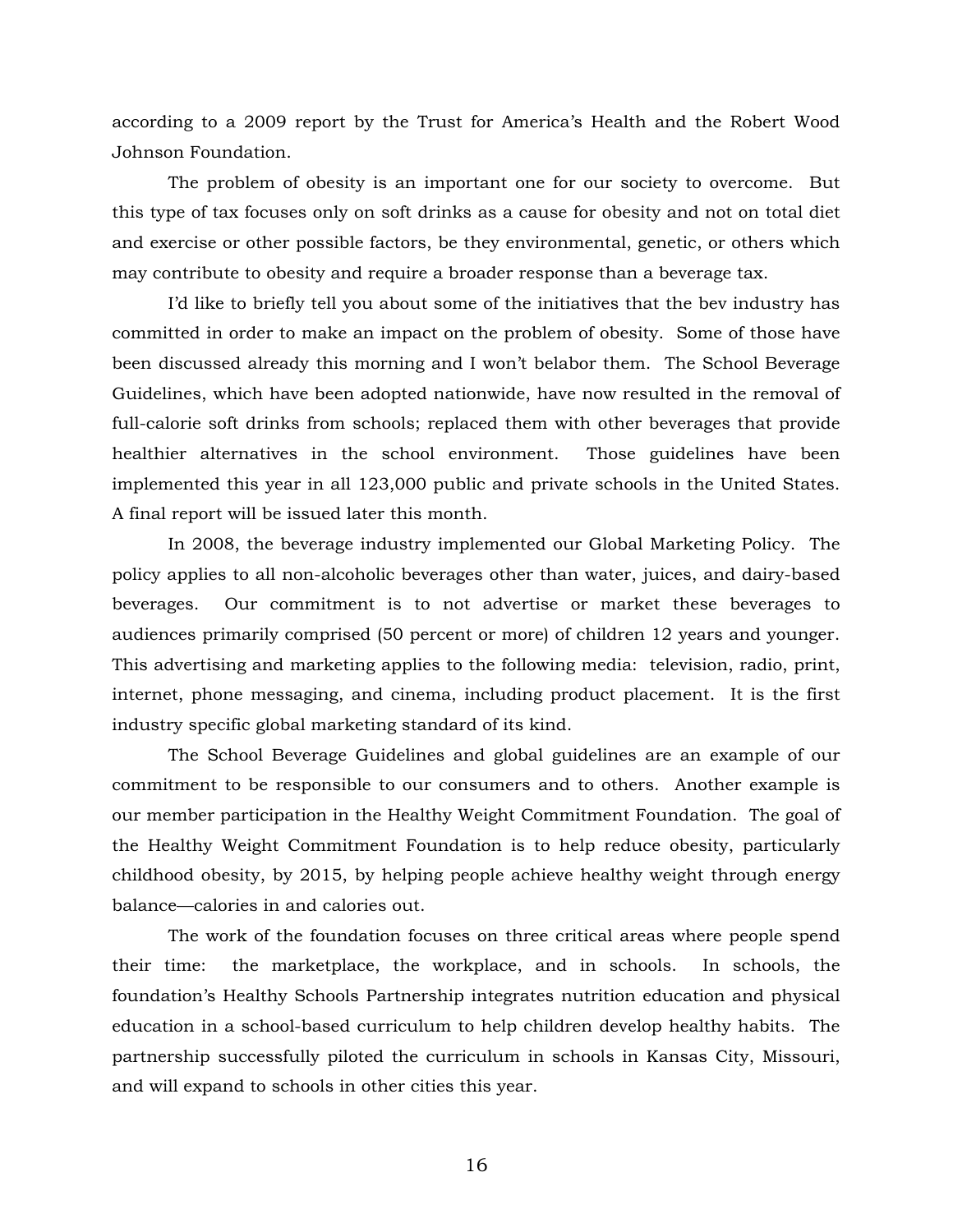Companies in our industry also engaged in numerous health and wellness initiatives with local, state, and national nonprofit organizations, like the Boy's and Girl's Clubs of America and the YMCA. These initiatives are designed to teach children and adults the importance of making good decisions regarding nutrition and health. The companies are also engaged in other initiatives to highlight the importance of making informed choices, like Coke's front-of-pack-labeling and Pepsi's Smart Spot program.

But we continue to step up to be part of the solution to obesity, reaching beyond America's schools. We now, as earlier indicated, supported First Lady Michelle Obama's Let's Move anti-obesity campaign; committed to fully display calories on our beverage products in a variety of formats, including on the container, on vending machines and fountain machines. The Clear on Calories initiative will provide consumers with clear and easy to understand information on their beverage choices. We are closely coordinating with FDA to implement this initiative, which goes well beyond what's required by the agency's food labeling regulations. It means within two years, every time consumers touch one of our beverages they will have the calorie information at their fingertips.

In her remarks in at the launch of her Let's Move initiative, the First Lady acknowledged our industry stating, "This is exactly the kind of vital information parents need to make good choices for their kids."

We offer a wide range of products, some of which are displayed thoughtfully on the tables behind me, including zero-calorie and low-calorie sodas, to 100 percent juices and beverages with varying ranges of calories. The fact is that today more and more Americans are drinking our no- and lower-calorie beverages than they did 10 or 15 years ago, resulting in a 21 percent decrease in the calories per ounce produced from 1998 – 2008; that's across our entire beverage portfolio. Yet, obesity and overweight continue to be an epidemic in this country. That's why we as an industry are working to educate consumers about the importance of living an active, healthy, and balanced lifestyle. Our industry is committed to being part of the solution to the issues of obesity, particularly childhood obesity. We welcome the opportunity to continue this work with members of the committee and propose solutions to educate, inform, and benefit Californians of all ages and backgrounds.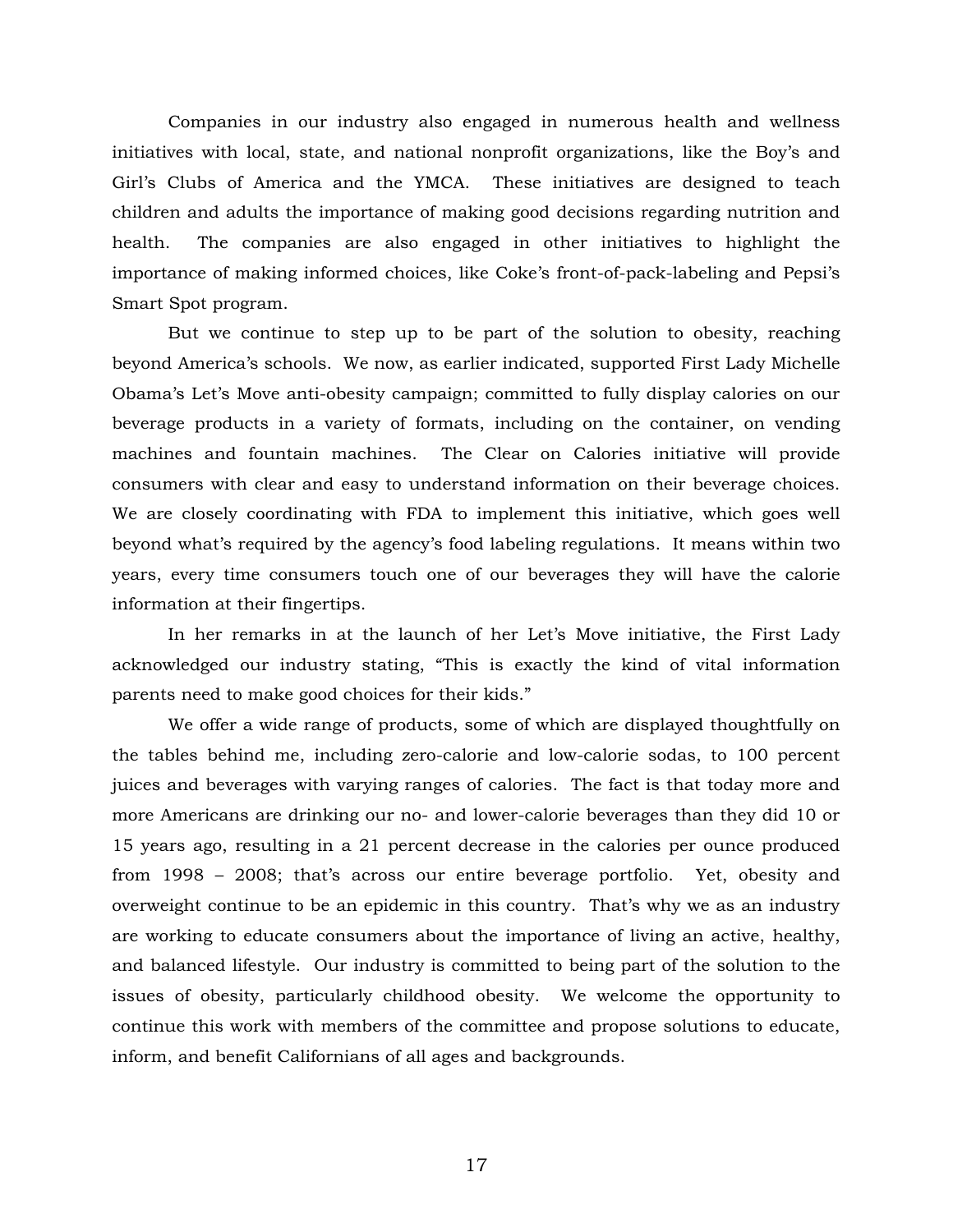In our view, a soft drink tax is not the solution to combat obesity and will only lead to higher prices for consumers, an additional tax burden for residents of the state, and potentially lost jobs.

We appreciate the opportunity to discuss these issues and I'm happy to answer any questions.

### **SENATOR FLOREZ:** Thank you.

**JULIAN CANETE:** Good afternoon, Mr. Chairman. Thank you for the opportunity to present our comments. My name is Julian Canete. I'm the executive director of the California Hispanic Chambers of Commerce.

As you know, the State Hispanic Chamber represents the interests of over 700,000 Hispanic owned businesses here in California. Through our network of more than 65 Hispanic chambers and business associations, we are the largest regional Hispanic organization in the nation. Our members provide hundreds of thousands of jobs across the state and are acutely attuned to the critical issues of economic development, employment, education, and health care here in California. The issue of obesity and how we as a state and a nation approach the challenges it presents, has implications in all of these arenas.

Our members agree that obesity is a serious issue in California and throughout the nation. It is one that particularly affects the Latino community.

If we are truly to reduce obesity, however, a tax on soft drinks and other beverages in California isn't the answer as it simply won't work. A tax will not make Californians healthier. In fact, it could have an adverse effect on small businesses. If you consider two other states that have such excise taxes in place on soft drinks (West Virginia and Arkansas), you'll see that they have among the ten highest rates of obesity in the nation.

Our communities do not want our elected officials using the tax code to tell them what to eat or drink. An example: A couple of years ago in Maine, the government imposed a tax on beverages to pay for state health care programs. A few months later, the Maine voters rejected the tax by a 2 - 1 margin.

In today's economy, small business owners and retailers, just like our hard working families, are struggling. They work hard to provide food and beverages at an affordable price to their consumers, and as well, provide food for their families at a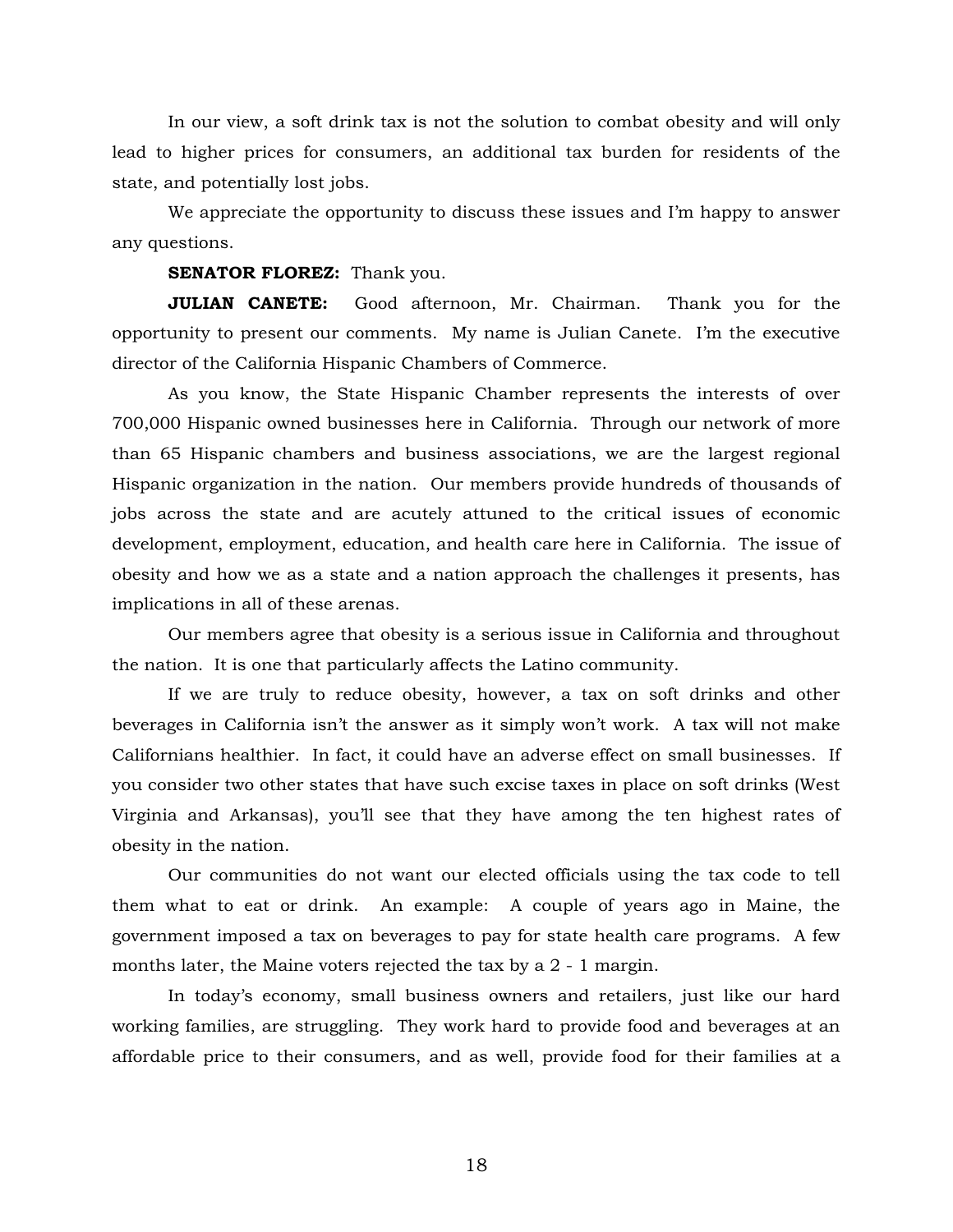price they can afford. Adding the additional burden of a tax to items in people's grocery carts hurts businesses and families alike.

Taxing certain products to solve our state's obesity problem will do nothing to teach us how to live a healthy lifestyle. A better approach to solving this problem is through widespread education about balancing our calories and getting regular exercise.

The State Hispanic Chambers support the work of the beverage industry in developing and implementing the national School Beverage Guidelines as part of a broader effort to teach our children about the importance of a balanced diet and exercise. These guidelines remove full-calorie sodas from all schools and provide more low-calorie, nutritious and smaller portion beverages. The results are reverberating through our communities nationwide. In the past five years, beverage calories available in schools nationwide have dropped by 88 percent, while shipments of fullcalorie soft drinks are down 95 percent in all schools. These are the quantifiable results that have meaningful impact in our schools and with our kids and families across the country.

As California policymakers seek solutions to the obesity issue, the California Hispanic Chambers of Commerce encourage you to adopt policies that are based in both science and common sense. We simply cannot tax our way to better health.

 I thank you for this opportunity today to discuss this serious issue about obesity.

#### **SENATOR FLOREZ:** Thank you.

 **SAMANTHA DABISH:** Good afternoon, Chairman Florez and other Members of the Committee. My name is Samantha Dabish. I'm the vice president of Government Relations and Community Outreach for the Neighborhood Market Association. For those of you unfamiliar with our group, the NMA is a nonprofit trade association dedicated to empowering the independent retailers throughout the west coast and we represent over 2,000 retailers in the grocery food industry in the state of California.

 The NMA serves all independent retailers and believes strongly that they are the cornerstones of the entrepreneurial spirit and the backbone of the economy. This innovative spirit and drive comes from many family operated independent businesses that employ over 20,000 people. The NMA proudly represents them and we do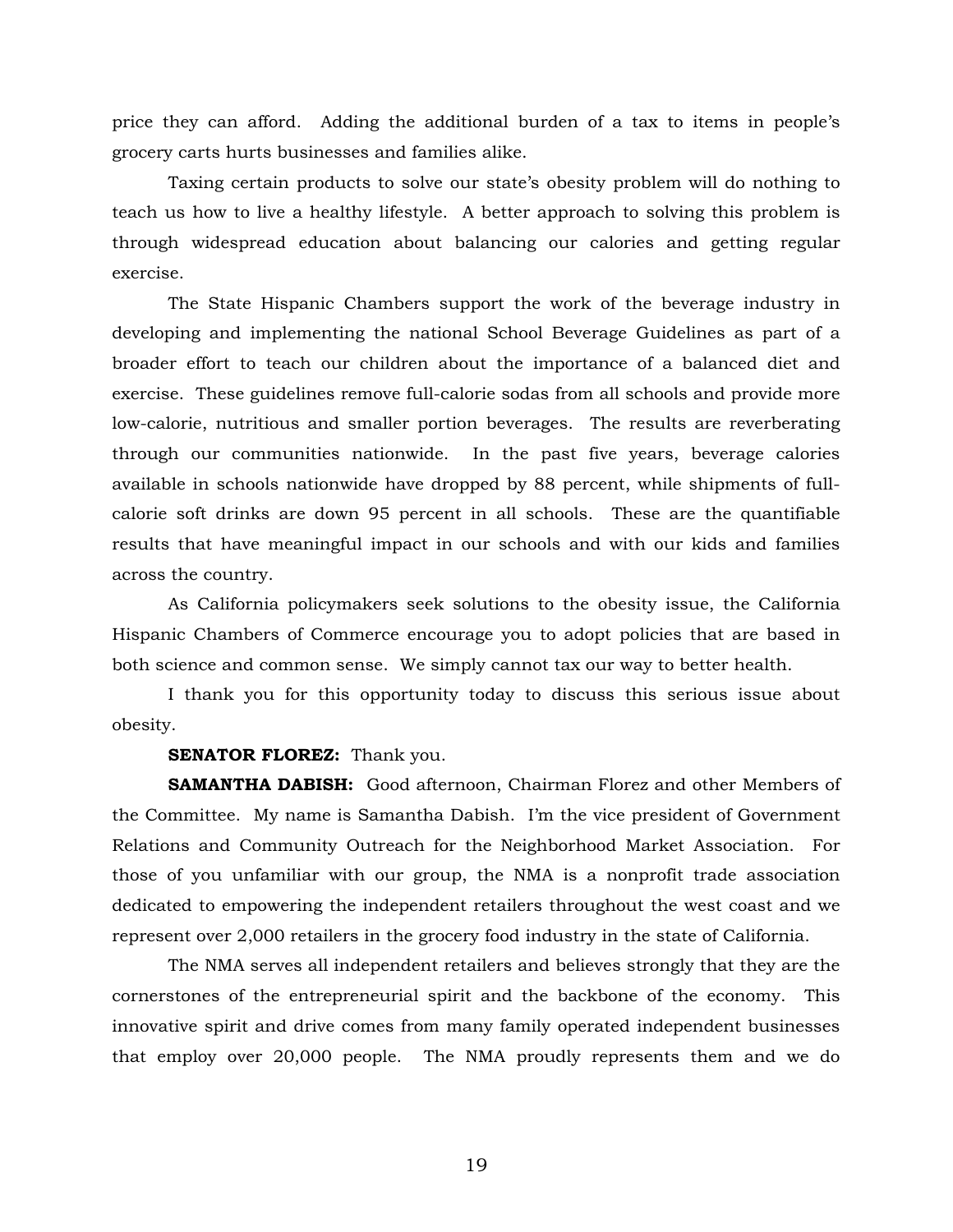everything that we can to help them succeed. That is why I'm here to speak to you today and to be the voice of the independent retailer.

 Taxing soft drinks, juices, and other non-alcoholic beverages alone will not solve the very serious problem of obesity. However, in this very touch economic climate, it will only make it harder for consumers and retailers to make ends meet. Not to mention, we are concerned with any tax proposal that would require retailers and the clerks that they employ, to calculate a tax based on the amount of sugar in a beverage. This is a nearly impossible task that would both be burdensome and costly.

 Many consumers rely heavily on our members for the basic food needs and for their refreshment beverages that they enjoy. A beverage tax will increase costs to retailers and consumers and cause severe economic hardship to independent retailers across the state, which can very realistically lead to loss of jobs. Furthermore, consumers can't afford another tax on beverages on top of CRV and the recently increased sales tax. It will hurt lower income families the most because percentage wise more of their income is spent on food.

 The majority of our customers don't want a tax on their juice drinks, sodas and teas. They understand that we can't tax our way to better health and nobody wants government in their grocery cart or at their kitchen table. California families are already struggling in this difficult economy. There could not be a worse time to ask them to pay more for the products they consume by raising the grocery prices.

 If we as Californians really want to have a significant effect on the state's obesity rates and financial challenges, we need to look at a comprehensive solution that will truly have an impact on our citizens, not simplistic approaches targeting one portion of the items in the grocery cart for additional taxation.

 On behalf of California's independent retailers, thank you for giving me the opportunity to express our concern about addressing obesity and doing so without causing unnecessary harm to the industry.

Thank you.

**SENATOR FLOREZ:** Thank you. Okay. This is one of those break times where I need to go take a bill up. But let me just ask a couple of questions and then, if we could, we'll just rehuddle in about 15 minutes. Is that okay?

 I'd like you to think about something on the break and that is when I come back I'd like you to tell me what your comprehensive solution is in detail and not a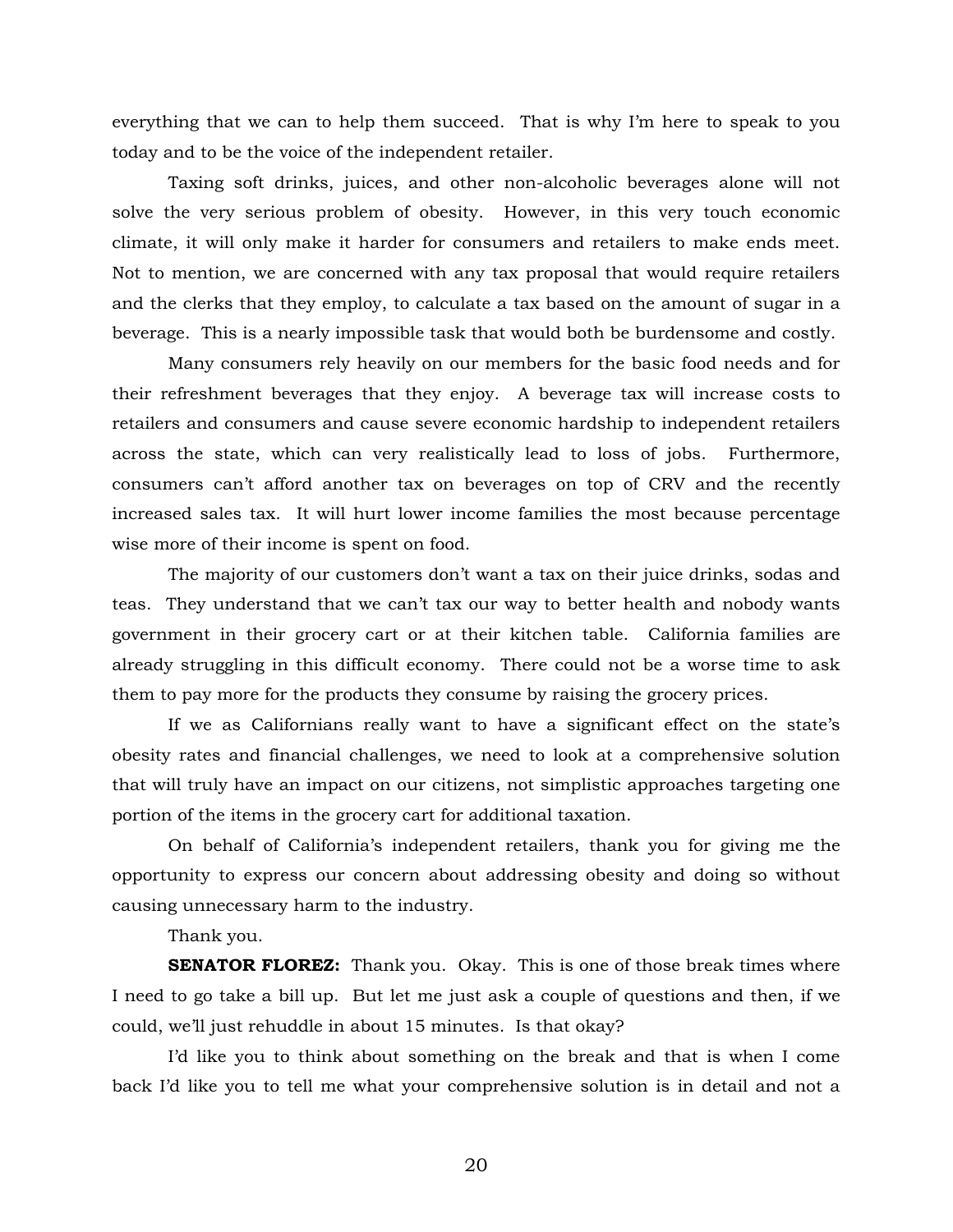simplistic reading of prose that in essence sometimes doesn't really get us to any sort of solution. Let me give an example for one: Were all of you in favor of taking sodas out of schools?

#### **UNIDENTIFIED:** Absolutely.

**SENATOR FLOREZ:** You were? So if I read the analysis, the beverage industry was in support of that, I doubt that.

**MR. ACHERMANN:** I feel like I want to respond to that.

**SENATOR FLOREZ:** Sure. You're touting it today and so I'm just wondering how supportive of that—I mean, in hindsight, I guess, it sounds really good, but were you, at that time, in support?

**MR. ACHERMANN:** We did oppose legislation dealing with high schools. We thought there were better ways to approach that. We thought local control was a better option. The world is a different place than it was five years ago.

**SENATOR FLOREZ:** It is because the Legislature moved.

**MR. ACHERMANN:** And the industry moved collectively without the threat of legislation throughout the country.

**SENATOR FLOREZ:** You were drug. You were drug through that. You didn't move ahead of us. We're looking for proactive solutions. And after we did remove, and let me use some of your statistics, an 88 percent decrease in calories available in schools and by 2020 reduction of sugar of 25 percent. I mean, this all sounds like lofty goals going forward, but I'm trying to understand—how many jobs did we lose due to the fact that we took sodas out of schools? This was the Chambers' argument, "we're going to lose a lot of jobs." So, how many jobs did we actually lose when we took sodas out of the schools?

**MR. ACHERMANN:** I don't have anything definitive to give to you but I can probably show you some numbers…

**SENATOR FLOREZ:** Well, that's a pretty important stat if you're coming into a committee arguing that this is going to cost jobs, lose jobs, make the job situation worse, make the economic climate worse, when indeed we moved to an 88 percent decrease or are moving towards this massive change in our schools. We took a lot of products out of schools. That means a lot of folks that should have lost jobs. What were the jobs? I mean, you're the Chamber; what are they?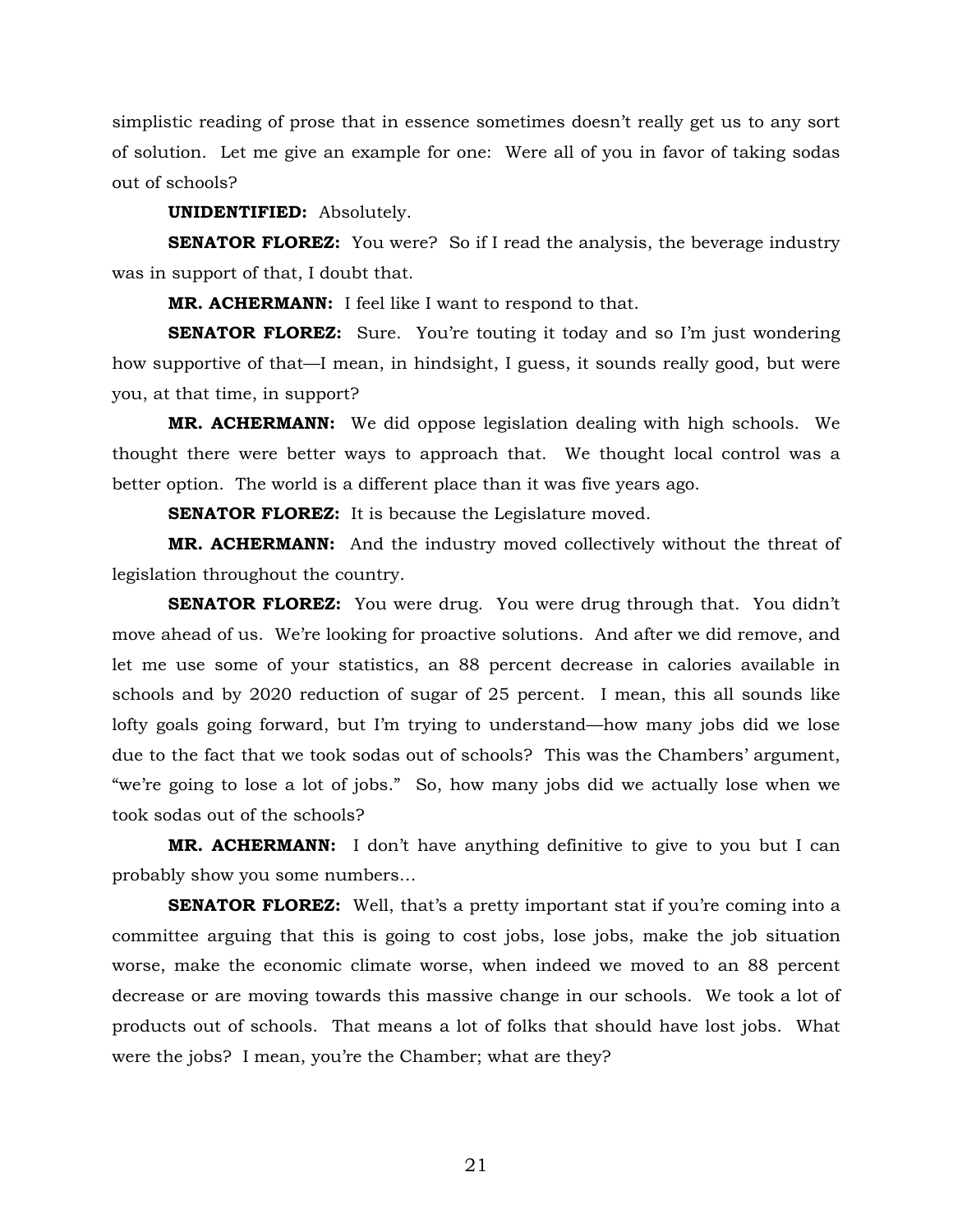**MR. CANETE:** On the break I'm going to call our offices and see where we were.

**SENATOR FLOREZ:** I'd like to know how many jobs were lost due to one of the most far reaching initiatives by a Republican governor to take Cokes and Pepsis and some of these items out of our school.

**DR. GREENBERG:** That was a voluntary effort. That was not in response to the governor. That was something that was done by the beverage industry.

**SENATOR FLOREZ:** Shall we bring in Senator Escutia to talk about her bill?

**MR. ACHERMANN:** Senator, you're correct. We did have concerns with that approach. She's talking more on a national basis.

**DR. GREENBERG:** I'm sorry. I'm not from California.

**SENATOR FLOREZ:** Just so you know; it was California led and everybody kind of read—it's kind of hard when you have a mega-celebrity saying that this is something that's really important for our kids. And my very good friend and colleague, one of my best friends, Senator Escutia, pushed this bill for years and years and years. So we're glad the governor adopted that, but it seemed to me that with such a far reaching move to take all of these beverages out of schools, that we should have lost just tons of jobs. I mean, this just should have, sort of, devastated the industry.

**MR. CANETE:** Well, I know one of the concerns on that bill was the removing of vending machines. And the loss wasn't necessarily a job related loss, but it was more of a loss of school income to the student activities funds, etc.

**SENATOR FLOREZ:** Since you're speaking about that, you've mentioned earlier, your words were "common sense" and "science." What should we do to, in essence, implement some of the things you've mentioned? You said, "exercise" and "more student education." How do we pay for that?

**MR. ACHERMANN:** Do you want that answered now or after the break?

**SENATOR FLOREZ:** Rather than me asking you a million questions, I've allowed you to make statements, so I'm just kind of circling key words that some of you have mentioned, like "simplistic approaches," "common sense," "science," a very laudable diatribe about how important it is that we have now moved with Ms. Obama, who I think is great, to move to this new standard, and we're talking about all the schools that are pulling this out. We've talked about a whole host of proactive measures. But it seems that hindsight was that the Legislature, at least here, really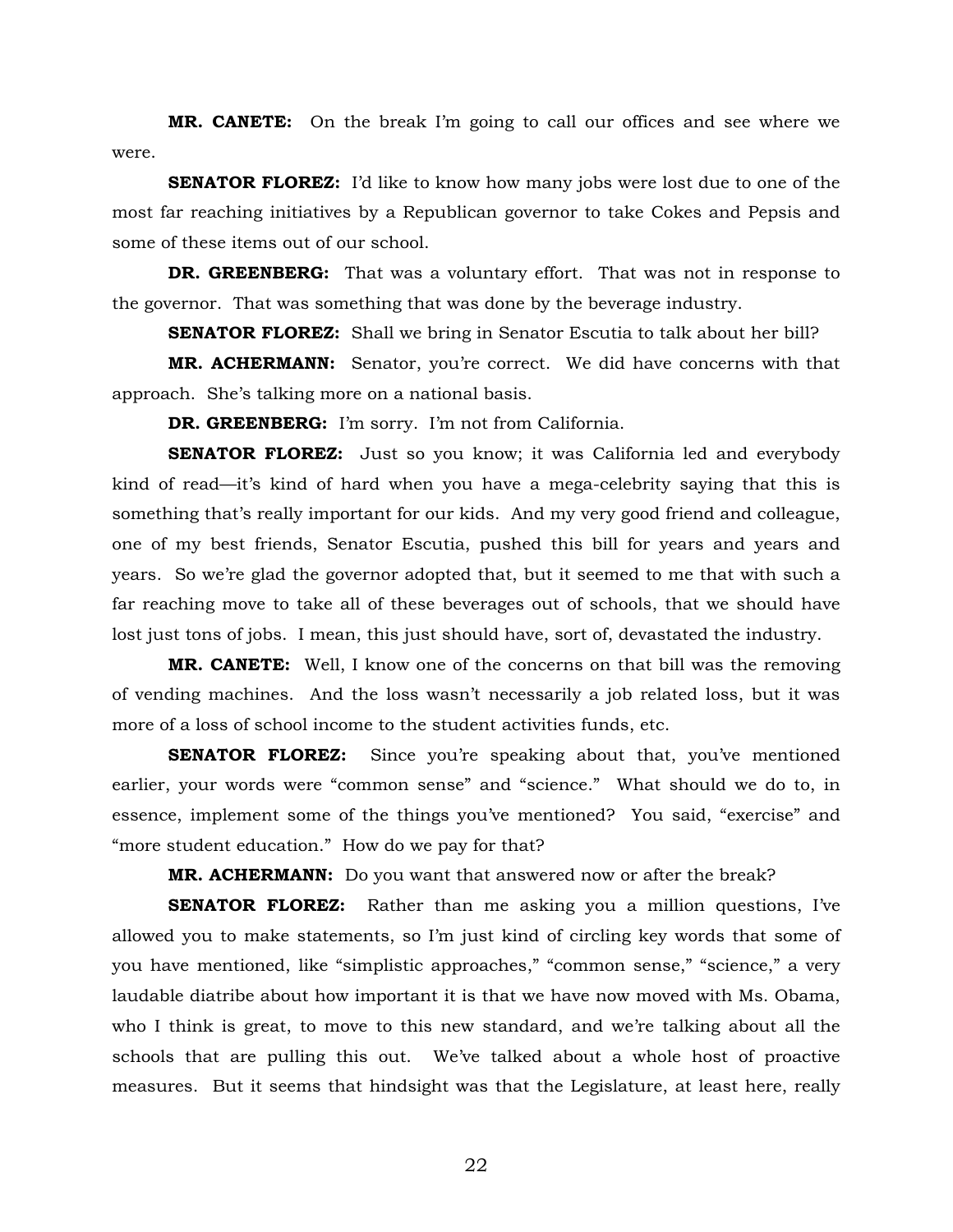had to drag you folks over the line to get you to participate. And here we have a bill that's trying to drag you over the line to participate again, and so, I don't know, in ten years we look back and we go, "No, in fact we think this tax will actually reduce consumption." I mean, at what point do you proactively give us a solution that isn't just based on some of the things that we're already doing, in essence? There are things that we're already doing, correct?

**MR. ACHERMANN:** Well, you've asked a series of questions. I think, first of all…

**SENATOR FLOREZ:** So think about them and I will come back in 15 minutes. We'll start the panel again when we reconvene with you giving us your comprehensive solution to this problem—comprehensively. And if you're going to talk about education and programs, I'd like you to tell us where we get the money to do that that would be kind of key. And if you can tell us how many jobs we've lost when we pulled all these cokes out of schools, that would be a good statistic, as well, since we're talking about job losses. And then we'll come back and talk a little bit about your view in terms of what is healthy for a child in terms of their allowable sugar. I'd like to get your perspective. And what is the industry doing for those two to five-yearolds that are popping those Dr. Peppers? Where do you stand on that?

So we'll come back in 15 minutes and more discussion.

 Okay, let's reconvene. I'm sorry, 15 minutes turned into almost an hour-and-ahalf plus. Let's go ahead and pick up where we left off with the panel for industry.

I left with a couple of questions: How many jobs did we lose?

**MR. ACHERMANN:** Let me talk a little bit about that issue. We didn't do any hard and fast calculations; we just talked to a few people. It was probably a couple of hundred jobs in the two major brands. That's a very small percentage of the overall soft drink industry, so it's not that huge.

**SENATOR FLOREZ:** What was the impact of the jobs lost versus the amount of calories decreased?

**MR. ACHERMANN:** I wouldn't be able to make that estimate. Most of the products, I would assume almost all the products on the counter behind us, were not available at the time that transition was made except for maybe the diet…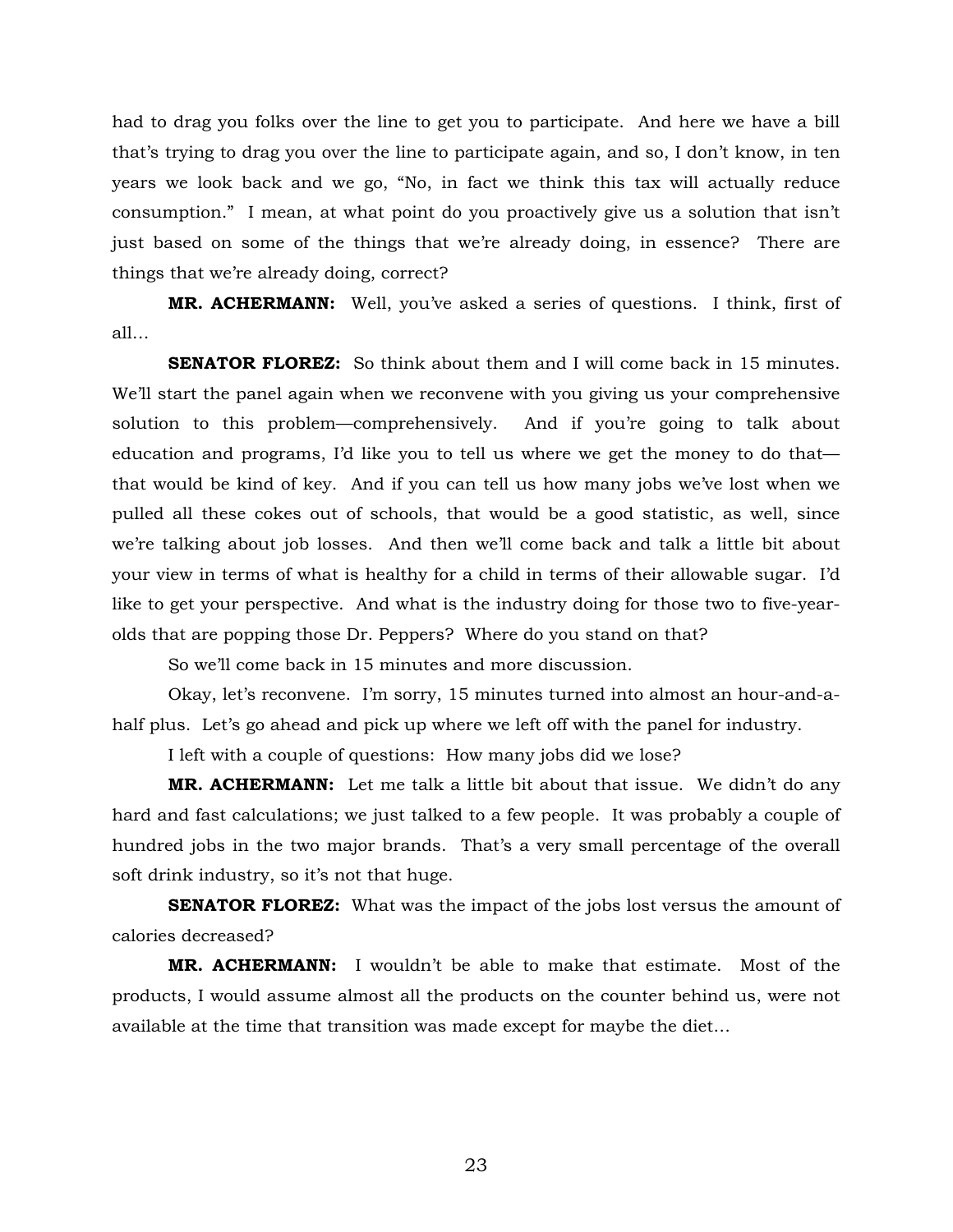**SENATOR FLOREZ:** But you guys pointed earlier to a reduction in—is it due to the fact that they're selling water now and so, therefore, you weren't selling it in your product mix earlier?

**MR. ACHERMANN:** I think you're selling less volume; you're not selling the same range of products. There were people that were in that channel of sales in terms of servicing the school customers, and so, those jobs were not necessary because the volume wasn't there.

**SENATOR FLOREZ:** But volume is up for the industry or not up for the industry? Coke—Coke's earnings came out today. How did they do on Wall Street?

**MR. ACHERMANN:** I was too busy preparing for the hearing, but I think that …

**SENATOR FLOREZ:** Up. They were up. Even in a down economy, so I'm must wondering…

**MR. ACHERMANN:** Soft drink sales in general are down.

**SENATOR FLOREZ:** Are down?

**MR. ACHERMANN:** Are down.

**SENATOR FLOREZ:** How about your zero-calorie drinks and your water sales; are they up?

**MR. ACHERMAN:** Water is down. I mean, I can get you something more precise. I know in general that those sales numbers are down. They're impacted by the economy. Consumers are not making purchases they made before.

**SENATOR FLOREZ:** Okay. Has that accounted for job loss much more so than when we pulled drinks out of the schools?

**MR. ACHERMANN:** Well, in the context of what you're proposing in your legislation, that would be a substantial tax on our product and that would impact, we think, the sales. That's going to impact jobs. You're going to sell less product and you're going to have less people involved in producing and distributing it.

**SENATOR FLOREZ:** What would be the industry's position in terms of the amount of calories—the less calories coming out of your factories versus the amount of jobs lost? In other words, if you could actually produce product and you see a market moving towards zero-calorie products—you're moving in those directions, correct, anyway.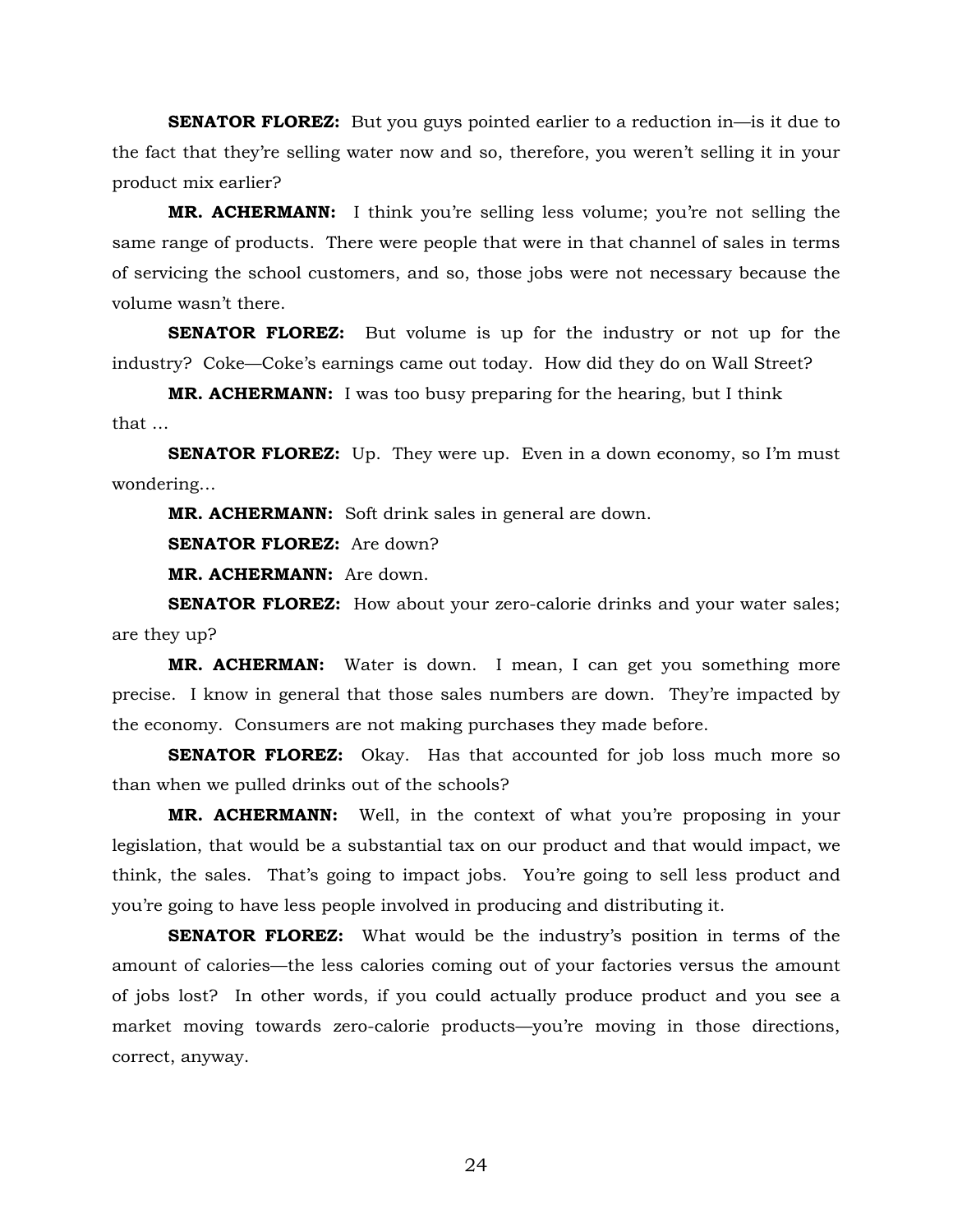**MR. ACHERMANN:** I think we follow the consumer and as consumers demand different types of products, you see the proliferation of different types of alternative beverages. So, we are consumer driven. I mean, you could make the argument we drive consumers; we don't. We market our products. We make a variety available.

**SENATOR FLOREZ:** Price drives consumers, correct?

**MR. ACHERMANN:** Well, in terms of product substitution, speaking as a loyal regular soft drink consumer, I don't switch to diet based on price, and I think people are pretty loyal in terms of the products they like.

**SENATOR FLOREZ:** I'm very pleased with where the industry is heading. I'd really like to see more commercials. I don't see them in Spanish, unfortunately. There doesn't seem, at least if you're watching Univision, which a lot of my family is, you're not seeing the zero products being pushed as heavily as you are in major prime time types of events. Sports events seem to have more of the zero feel to them, starting to move in that direction. And even in some of the sports drinks, you know, the lite products, Gatorade Lite and some of these others. I mean, I think that's a great trend. And, clearly, it seems the trend is for a reason. And, of course we'll always argue whether it's the consumer driving the companies or whether it's the company's market driving the consumer.

Do you feel that the companies have—you can't speak for all the companies—a moral obligation try to move consumers a bit through your marketing to products that are more zero-based, less calorie driven? You mentioned some salt reductions as well. What's the industry's role in that marketing mix in terms of getting consumers to buy more? If I saw Kobe Bryant with a zero product in his hand versus Dr. Dre saying, "Drink more Dr. Pepper," I mean, they're speaking to certain types of consumers, certain types of—adolescents, for example, is our biggest issue. I do know that Dr. Dre isn't talking to my father because he doesn't know who Dr. Dre is. I do. And so, when you're saying, "Drink more Dr. Pepper," like the doctor, I get that. My kids get that. My teenage son gets that. My daughter probably wouldn't get it. It's probably out of her realm as a nine-year-old.

But I'm just wondering what role do you see the industry is moving in if it isn't moving in a tax direction (which, of course, you oppose)? We're going to have a big hearing on that in a week or so. We're going to have a lot of up or down vote on it. But what do you see the industry doing in order to—there's a reason all these states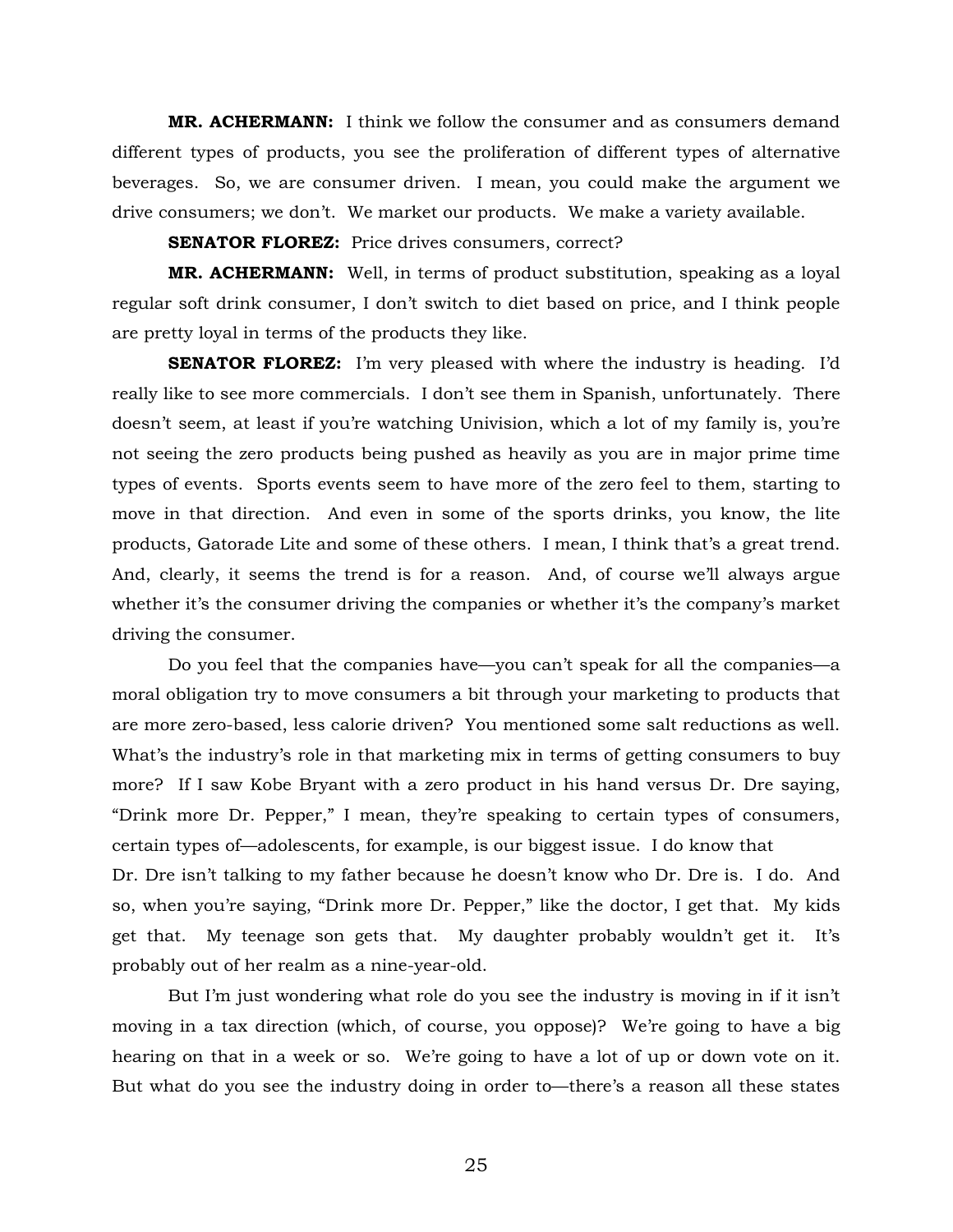are doing this. You've mentioned some of them being the catch-up on the General Fund type things. Our particular bill is not trying to catch up with the General Fund, but trying to put more money into programs that voters support. So if you saw the field poll and agree with it or not, 84 percent of the folks liked physical education;

84 plus percent of people like the types of programs that we'd all nod our heads and say we need more of. I think it was the Chamber who said, "We need more of these types of programs but we can't pay for them." And so, we're trying to figure out a way to pay for those. What does the industry weigh in on those types of efforts?

 **MR. ACHERMANN:** Well, I think that we would respond in terms of adequate funding on a variety of programs that are the comprehensive solution, which include physical education and education of consumers, parents. Your question about two to five-year-olds: two to five-year-olds are not walking into stores purchasing products; it's their parents who are doing that for them. We don't market to children. We believe that people should be more aware of what they're purchasing and how it impacts their diet overall. I think that's what the kind of thing we've done in terms of the Clear on Calories initiative in labeling.

**SENATOR FLOREZ:** On labeling, for example, you would never put on your can, "Children five years and younger, not recommended," would you—on the front of your can? "Not recommended for children five and under"—a big warning.

**MR. ACHERMANN:** There's a lot of things consumer products could contain. I don't think we'd go there. We don't …

**SENATOR FLOREZ:** Well, why not?

**MR. ACHERMANN:** We don't buy into the argument that there's anything inherently dangerous.

**SENATOR FLOREZ:** You don't believe that? You think it's okay for kids two to five to drink 17 spoonfuls of sugar?

**DR. GREENBERG:** On certain occasions; at a birthday party or something like that, I don't think it's something that I would say is alarming. But I certainly don't think that it's something that would be part of an everyday diet either. I think there's a real difference. But I think that's where educating the parents as to where discretionary calories fit in the diet; how they are; how much they are; and what's appropriate for a kid?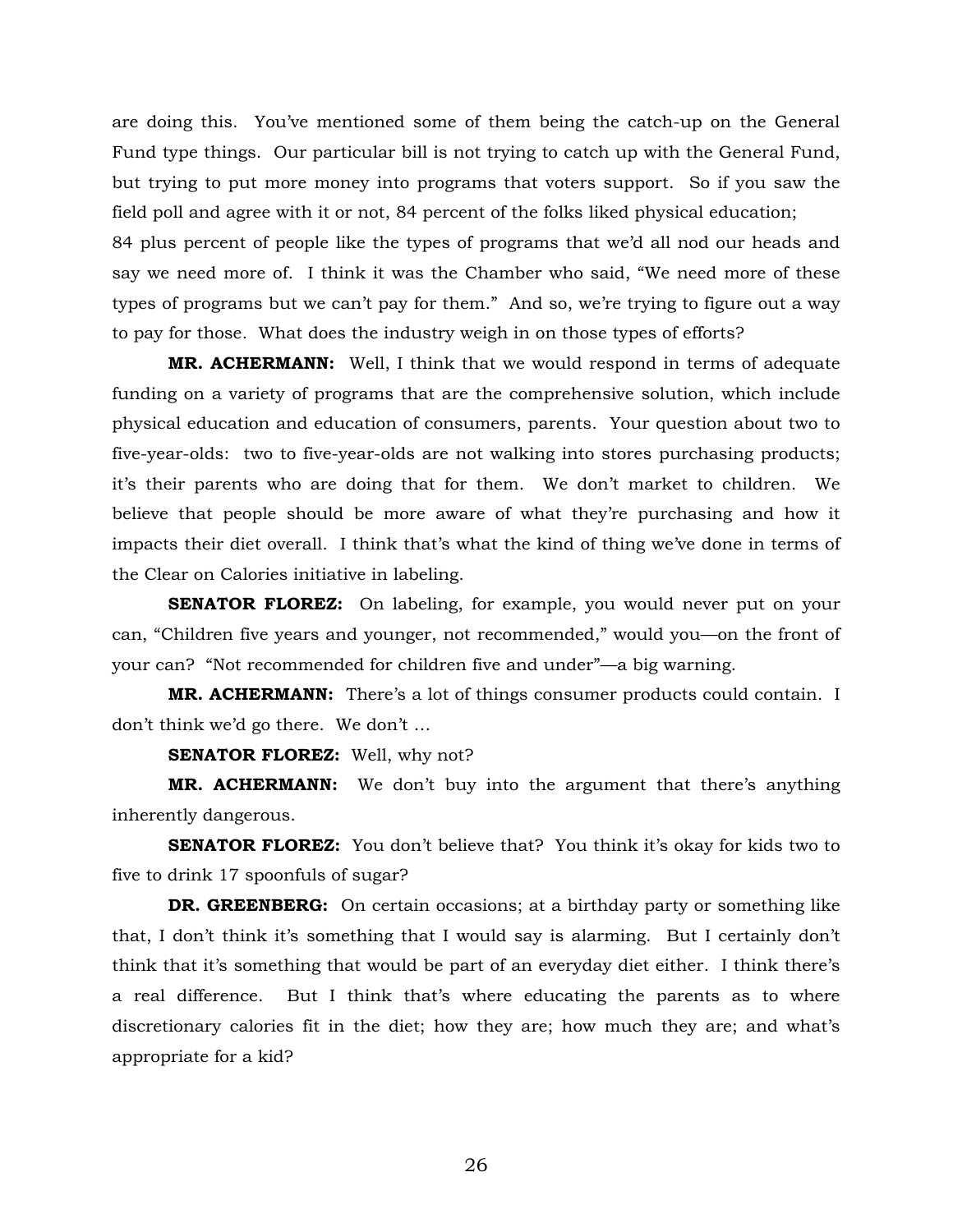**SENATOR FLOREZ:** Got it. Let me ask a broader policy question. I mean, this is probably—do you believe, as the industry, from your perspective, that there should be some sort of limit to the amount of sugar a person, an individual, should have in their diet? Just as a threshold question; is there a limit?

**MR. ACHERMAN:** I don't think you can look at beverages in isolation. And when we're talking about caloric intake, that's one segment of what you put into your body everyday. Consumers, if they're dieting, consumers, if they're watching their weight, have to be conscious of food and beverages. So I mean, I think where we probably disagree with you is focusing on this product exclusively in the equation as a solution. And I think the industry has done a lot to educate consumers. We keep saying that word; I know it's been overused, but that's what we're doing. So you make better decisions about what you do. And if you are over-consuming it's a better solution too.

**SENATOR FLOREZ:** I understand. So you're saying, looking at the mix of things, is an approach that you would support. But, obviously, looking at these sugary drinks, which you heard in some of the studies were a good percentage of the new caloric intake—the 300 extra calories we're all taking in is a huge part of that. I mean, how would you refute some of the medical studies that have said this? I mean, you have medical studies as well, right? So, I mean, how do we get to some balance in terms of trying to get consumers to switch over to some of your other products; the ones right behind you; not to your left, but to your right?

**DR. GREENBERG:** I think we're doing that. I mean, you know, not just through marketing, but also through developing new products. That's how there's been a decrease in the number of calories produced. I mean, an 11 percent decrease in six years, that's really quite substantial. And we are, without legislation, moving further in that direction. Our commitment to reducing sugars by another 25 percent across the portfolio, that's a substantial commitment. This is something that we are looking to do and we are moving in that direction. And we're looking for broad-based solutions, that not just focusing on one product.

The weight loss industry is a \$30 billion industry. Pharmaceutical companies have invested enormous amounts of money trying to develop products that would help people with weight management. To date, it's very difficult. Obesity is a very complex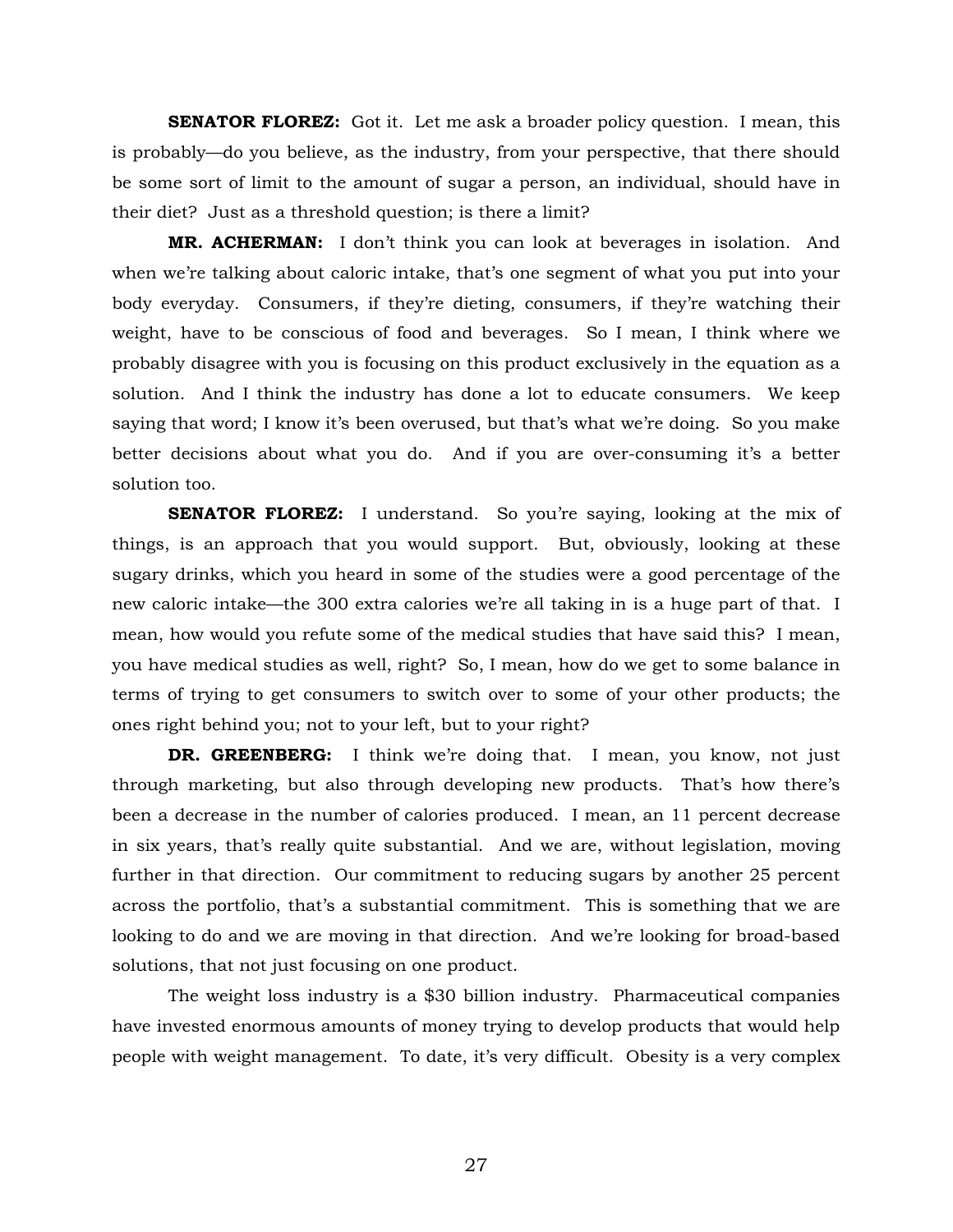issue. Even Weight Watchers, which is the most successful weight loss program, the recidivism rate is something like 92 – 93 percent.

**SENATOR FLOREZ:** No, I understand. But in all of those programs and all of those diets and all of those various weight loss reduction programs, is there anyone you can point to that says it's okay to drink a can of Coke?

**MS. GREENBERG:** Yes, absolutely. Weight Watchers.

**SENATOR FLOREZ:** Really? Weight Watchers you can drink a can of Pepsi?

**MS. GREENBERG:** Absolutely. Yes, you can.

**SENATOR FLOREZ:** Interesting.

**DR. GREENBERG:** As your points, absolutely. You most definitely can. And furthermore …

**SENATOR FLOREZ:** So what are you trading off for your can of Coke? A whole meal?

**DR. GREENBERG:** You're trading off exercise.

**SENATOR FLOREZ:** A whole meal?

**DR. GREENBERG:** No. You need to get your base nutrition first. But even in your base nutrition …

**SENATOR FLOREZ:** And your base nutrition is based on solid food or liquid? **DR. GREENBERG:** Both.

**SENATOR FLOREZ:** Really?

**DR. GREENBERG:** Yeah.

**SENATOR FLOREZ:** Sugary liquids?

**DR. GREENBERG:** No. No. No. That's not the base foods.

**SENATOR FLOREZ:** Okay. What's the base foods?

**DR. GREENBERG:** The base foods are things that fall into the fruits and vegetables, whole grains, other grains, and milk. Let's see, what did I leave out? I'm sorry. Protein is part of your—that's your legumes, your meats, fish, etc.

**SENATOR FLOREZ:** Alright.

**DR. GREENBERG:** So, you have those. If you have those, that comes out and you have the adequate amount that most people need, that comes out to about 1,200 calories a day; maybe 1,100. You have, even on a weight loss program, a few more hundred calories. On Weight Watchers, those are your points, you exchange them. If you exercise more you get more points.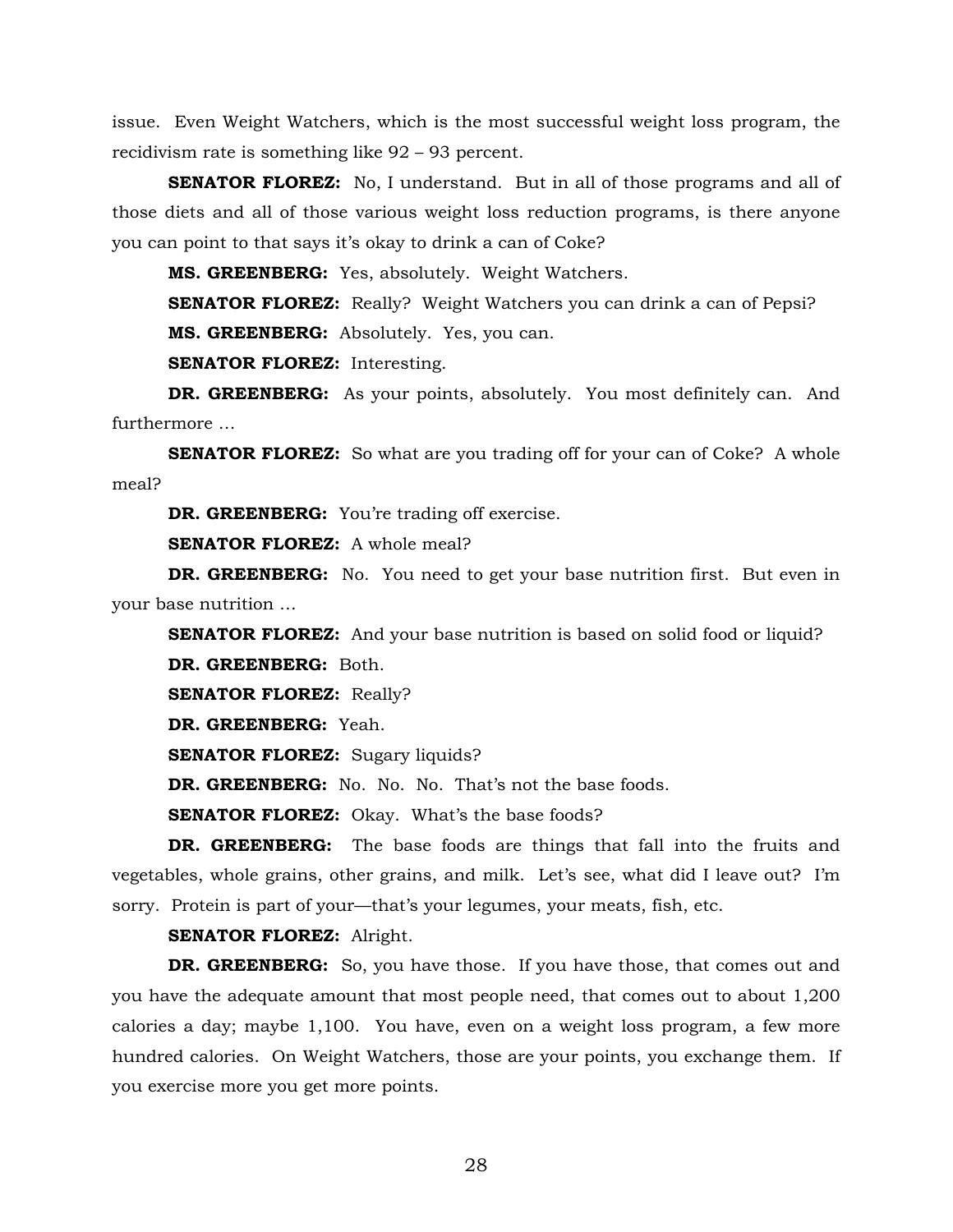There are studies. For example; there was a study done by Christine Williams, who is a professor of pediatrics at Columbia University, where she looked at inner city adolescents. Everyone got 1,500 calories a day. One group was permitted 150 calories as a treat type food. The other group had all nutritious food only. They all lost the same amount of weight. This was a weight loss program. In the weight loss program, the people drinking the Pepsi or the Coke were able to lose as much weight. That is where it's how many calories you're having. You definitely need to have the nutrients. No one would suggest otherwise. But there is room in the diet for treat foods, whether it's a soda, a cookie, a donut, a bagel, a glass of wine. Those are foods that are not meeting very many nutritional needs, but they are part of the pleasure of food.

**SENATOR FLOREZ:** Right. But getting back to the example that started this; the two-year-old, the five-year-old category, do they understand the Weight Watcher caloric tradeoffs?

**DR. GREENBERG:** Even the two-year-olds could have some. You wouldn't expect …

**SENATOR FLOREZ:** Oh, don't go there. Don't say a two-year-old can have a Pepsi. I think you're going to lose …

**DR. GREENBERG:** No. A two-year-old could go to a birthday party once a year and be given this much soda as a treat.

**SENATOR FLOREZ:** Right. But they don't give that much. Do you sell them that small?

**DR. GREENBERG:** A two-year-old? Who's going to give—I mean, what are you going to give …

**SENATOR FLOREZ:** I've seen two to five-year-olds drinking one ...

**DR. GREENBERG:** Well, those are parents that need to be educated.

**SENATOR FLOREZ:** The statistics that were just mentioned earlier by the prior panel points to a group of two to fives …

**DR. GREENBERG:** That's educating the parents.

**SENATOR FLOREZ:** Right. How do you do that in your marketing campaign? In every commercial I see, how are you educating those parents that may be drinking this whole can is probably not the best solution to future type 2 diabetes which is increasing substantially now? In California, particularly, more kids with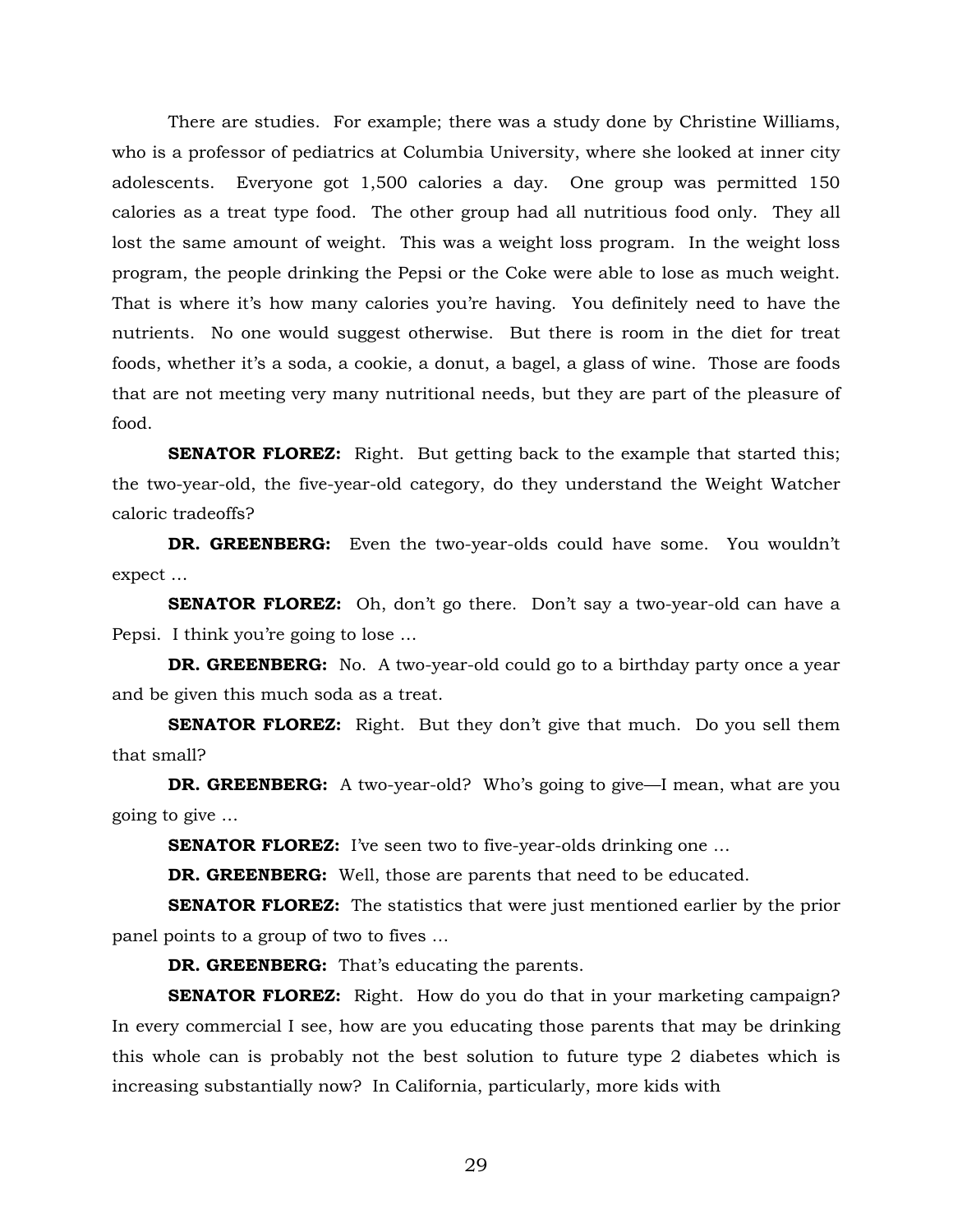type 2 diabetes coming in at freshman year than at any other time probably in our history. How do you educate—what's your role there in terms of giving those parents that type of education?

**DR. GREENBERG:** Well, I think that's something that we could do more on. And I think that that's something where that's an opportunity for a public/private partnership where the not just—it's not just a matter of giving a kid a soda; it's also giving them french-fries; it's also giving them cookies or donuts or cake if having that everyday. I mean, there's …

**SENATOR FLOREZ:** I agree with you.

**DR. GREENBERG:** There's education that's needed. And I do think the industry could play more of a role there.

**SENATOR FLOREZ:** Right. That's good to hear because I think, obviously, we're trying to figure out what role industry can play—bigger role. And, of course, the efforts that you mentioned earlier and the trend—I mean, we like the trend in the sense of where the industry is going, we just haven't kind of caught up with people in my district that drink one can a day and that's the—In the old days in my agricultural district everyone urged everyone to eat one can of almonds a day. Just one can a day is all we ask. And today in my district, which is, I think, one of the epicenters of

type 2 diabetes, one of the largest statistics. And it's interesting because if you look at the poll that's been mentioned earlier, it's really a disconnect, if you think the education is so important, because most people in my district, in this poll, don't favor any sort of tax on sodas but yet it is a district that has—I think it's Coke or Pepsi or soft drink capital of California. It gets the highest rates of drinking these items. And a lot of it is the fact that it's so abundantly there and it seems to be kind of the drink of choice. And I'm just kind of wondering how does one turn that around from an industry perspective? I know Coke and Pepsi do marketing battle, but it just seems, from my perspective, that more could be done.

**DR. GREENBERG:** I think the one thing I can point to is the schools initiative. I don't know if they're playing these commercials here but on the east coast there is a commercial that the beverage industry put out that shows rivals and how we all got together to get full-calorie soft drinks out of schools. Is there a possibility for doing more? Absolutely. But I think that we as an industry have tried to step up to the plate here and I think we're continuing to do that. And I think that looking for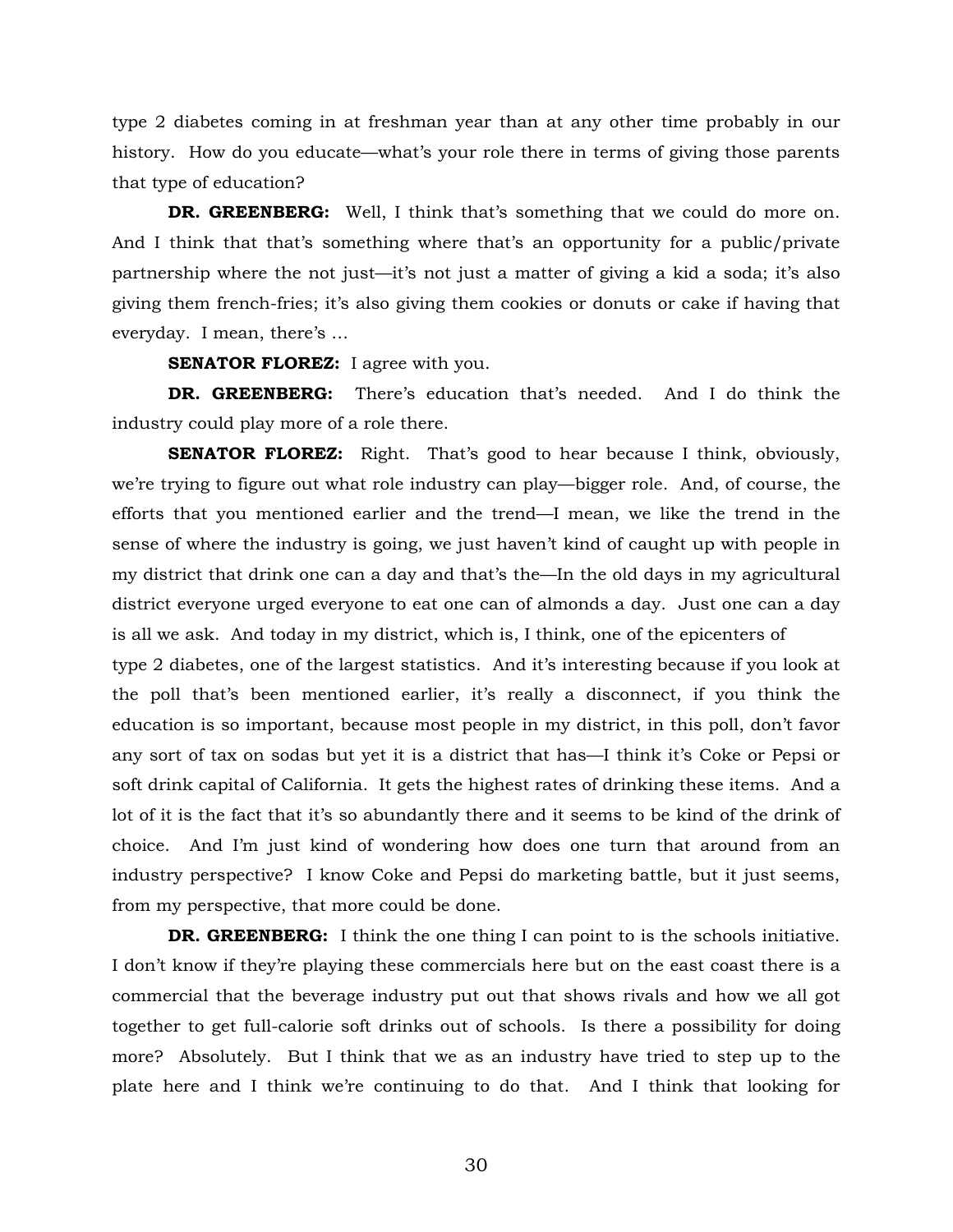education opportunities and marketing opportunities where through the marketing we're educating, I think that's something that, certainly, my company would be very interested in and my guess is that the other companies would be as well.

**SENATOR FLOREZ:** Okay. And a lot of it is the marketing we see on television at the same time. You mentioned labeling and I asked you—the sizes seem to get bigger. I never see cans getting smaller.

**MR. ACHERMANN:** There is some of that going on now. Coke is coming out with a reduced size.

**SENATOR FLOREZ:** Are they? **MR. ACHERMANN:** Yeah. **SENATOR FLOREZ:** Is it for airlines? **DR. GREENBERG:** No. No.

**SENATOR FLOREZ:** To save costs or what? It's going down in size.

**MR. ACHERMANN:** To consumer available package. To bring it down to 90 calories.

**SENATOR FLOREZ:** Because we went to a 20 ounce. I mean, that's an amazing amount of sugar if you think about—from Big Gulps to—and I know consciously people make choices to do that. And I guess the point of the bill is to say to some folks, my perspective, that if you're making that choice, you're not just making a choice for yourself, you're making a choice to, in many cases, increase the load for every taxpayer on the health care side—\$41 billion for it. So it isn't just you that's drinking that, so in my world you ought to be paying premium for that. People who are not doing that …

**DR. GREENBERG:** Shouldn't they be paying the same premium for donuts, and shouldn't they be paying the same premium for the 1,500 calorie Big Mac, and the 1,700 calorie lunch at the Cheesecake Factory, and the other sources?

**SENATOR FLOREZ:** But are they doing that every day? Are you going to buy that every day?

**DR. GREENBERG:** Big Macs, etc.?

**SENATOR FLOREZ:** Every day? Is that an every day?

**DR. GREENBERG:** For some people.

**SENATOR FLOREZ:** Yeah. But when you have a Big Mac you normally don't have a Big Mac and a water. I mean, this is the discretionary calorie that's sold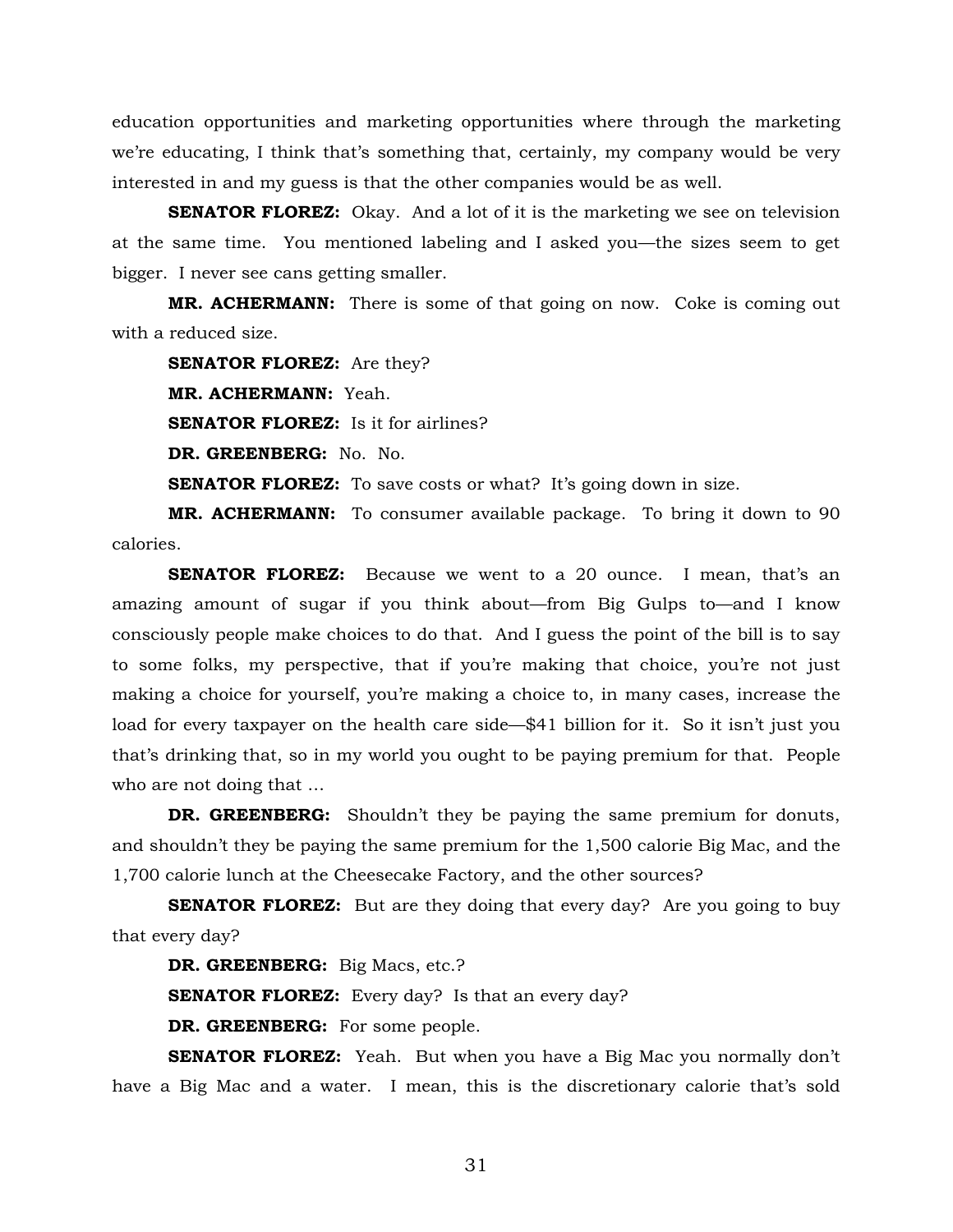together. It complements, right? There's a reason that—you guys support value meals, I suppose, right? In other words, you sell a Coke, french-fries and a Big Mac together; if not, we would sell them separately. It's kind of a lower cost …

**MR. ACHERMANN:** Those are decisions made by people other than us in terms of how they market their products and how they package them. I mean, we're interested in the beverage business.

**SENATOR FLOREZ:** No. No. I get it. I mean, you do the bev. I'm just saying in general I think we are all moving towards, in many cases, those types of environments where it becomes very difficult to reduce. And in one sense, your companies that are getting to zero products, you're getting to smaller serving sizes, I mean, those are all good trends. I don't know if I've ever seen a Coke or Pepsi product I could pick up in a can that says, "7 teaspoons of sugar in it – no more." I think …

**MR. ACHERMANN:** There is nutritional labeling in there. But to your point; you do have restaurant labeling now. You have fast food restaurants that will have menu labeling that will have both food and beverage calorie content there.

**SENATOR FLOREZ:** I get it. But you guys weren't for that bill either, right?

**MR. ACHERMANN:** We didn't oppose that.

**SENATOR FLOREZ:** Okay. I'm just saying; all of these efforts sometimes we're trying to drag you across the line and there's nothing wrong with it. And I see you're moving somewhat in the right direction, but the bill is really about trying to challenge, in many cases, the industry to come up with—have you ever thought of pricing your own products differently in order to encourage some of the zero products?

**MR. ACHERMANN:** It's a very competitive marketplace, as you know, for beverages. And you see, especially with new products being introduced, very competitive pricing being used in order to encourage people to try the product, so I think that does go on. Do we look at distinguishing between full-calorie and diet products? I mean, consumers make that decision in terms of price points.

**SENATOR FLOREZ:** Right. That's why we're trying to put a tax on it—exactly our point.

**MR. ACHERMANN:** Yeah, but raising the tax on regular soft drinks that dramatically, is going to drive those sales down, not necessarily drive other sales up. And at the end of the day what's to stop—This is a very competitive marketplace for beverages. I think prices are pretty low compared to other consumer products. This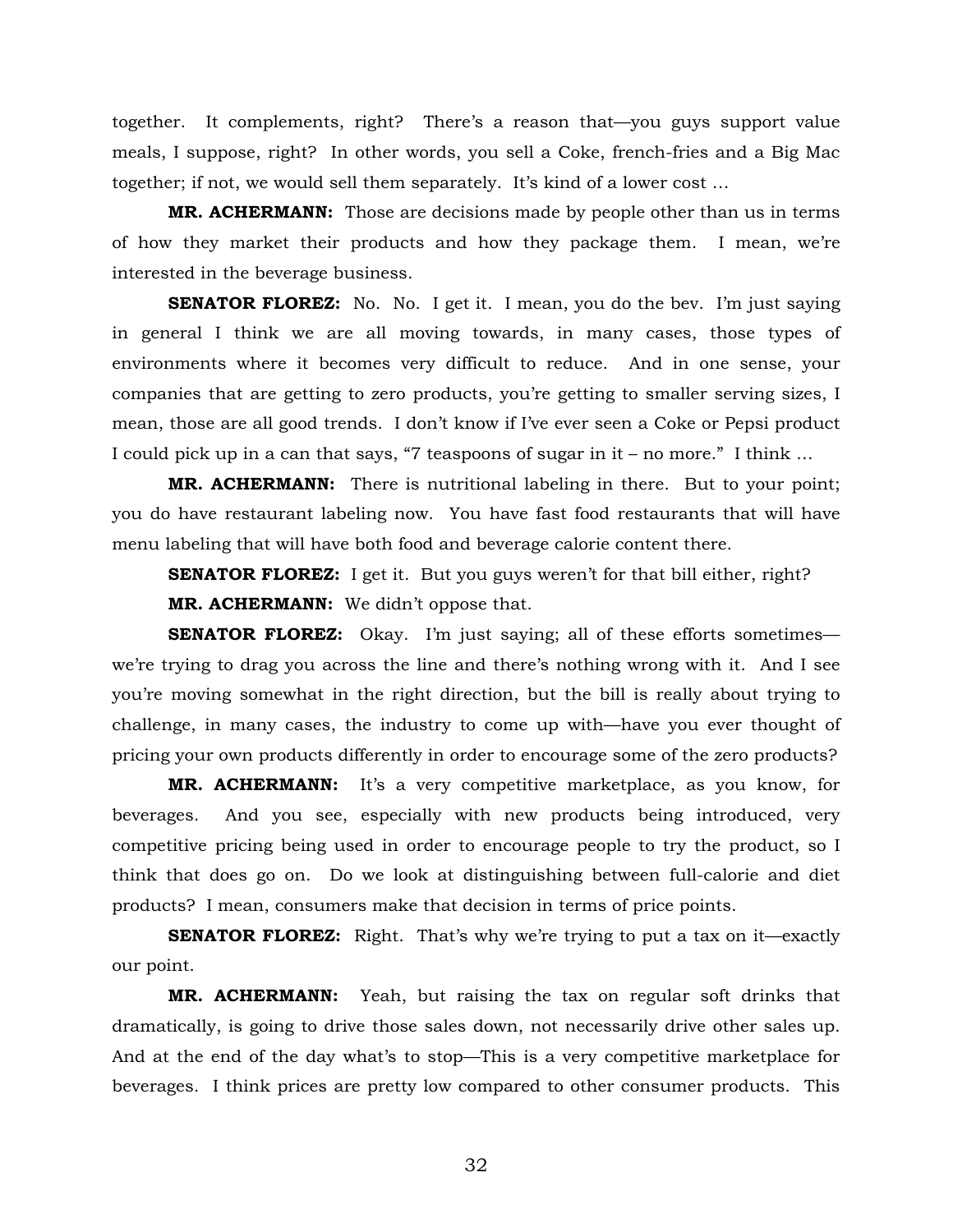is going to drive them up. You may think that's a good idea; we don't think it is a good idea.

**SENATOR FLOREZ:** Well, yeah. Lower priced products on sugary drinks means more people buy them, so, no, I don't think it's a good idea. You do because you'll sell more volume. I get that. But I'm just trying to figure out why we are encouraging more consumption unless there are zero products. And I don't know how we do that.

Look, let me put it this way. We took Cokes out of schools, right. But if we were to go back and put Cokes and Pepsis and Sprites in schools that were zero calorie products, I mean, wouldn't you do better?

**MR. ACHERMANN:** Well, we actually have suggested that it's time for the Legislature to look at those list of permissible beverages. I mean, all those products back there for the most part, are not allowed on school campuses. And I think that's another good part of education, is letting students see that there are other things to drink.

**SENATOR FLOREZ:** Right. Or to get them used to a taste that's somewhat different than what their thought might be in terms of a diet Coke—taste and differential. I want you to know, we're not, like, against, I, personally, I'm not necessarily against the product as a brand; I'm more worried about the amount of teaspoons of sugar in a particular product.

So what would be the argument for the Legislature if you were to come back and say, "All of our products are all zero-based; none of them have any sugar in them; and we'd like to see them back in schools?"

**MR. ACHERMANN:** Well, we actually had the discussion with Senator Padilla (who has a bill on sports drinks), who wants to ban sports drinks and we've said there are now no calorie and very low-calorie sports drink options; don't you want to include that? And the comment back has been that, "No, we don't want to have high school students taste something artificially sweet because it's the equivalent of a gateway drug to sugar." I think that's kind of a silly argument to make, quite frankly, but that's …

**SENATOR FLOREZ:** Well, you might have my support on that. I mean, if indeed we're being realistically talking about the amount of sugar in these things …

 **MR. ACHERMANN:** Right. It's about calories.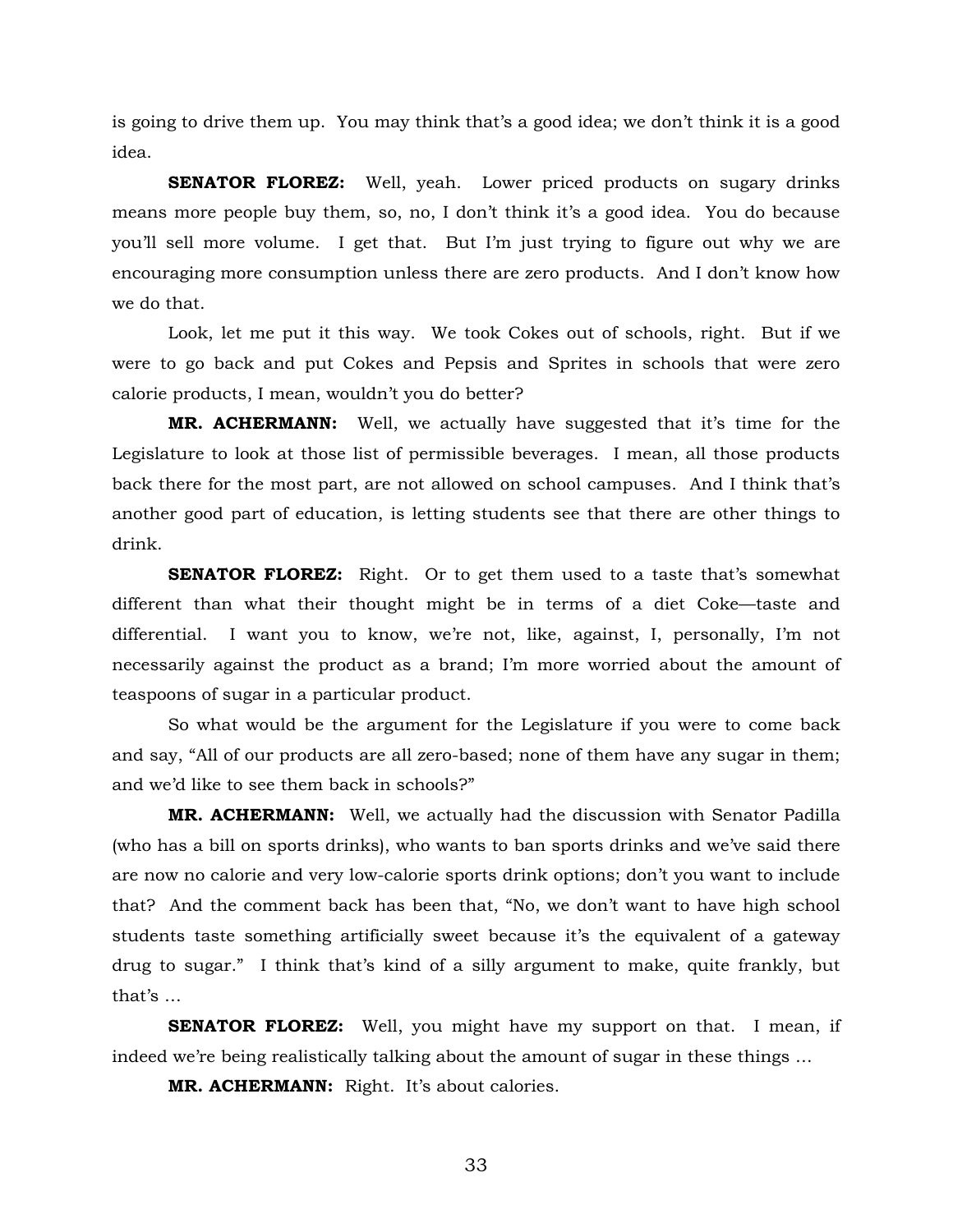**SENATOR FLOREZ:** Right. But wouldn't it be an easier argument from the gateway type of argument to say that one costs more than the other so therefore you're incentivized to buy the product that actually costs less and it's a zero product? It seems to me that would solve it right there from a marketing mechanism perspective.

**MR. ACHERMANN:** Well, that's above my pay grade in terms of making decisions for the companies. But I assume they spend a lot of time and money researching the marketplace in terms of what works. It may be something they're thinking about.

**SENATOR FLOREZ:** And I get it. And the analyze everything we do here to figure out how we will impact their sales. So I mean, I'm sure every time there's another state or another legislator or another mayor that puts another opportunity to tax a product that one sees as non-beneficial, then the industry responds accordingly. I mean, in the marketplace government also and government regulation is part of the marketplace; it's what they react to. And a lot of what we're trying to do with this bill is to get the industry to continue to move in a direction (which you are, I believe) that says maybe we should move to products that are in essence zero-based and try to keep the taste, with those wonderful scientists that we have, exactly the same. I think it's a very interesting thing to watch. I think it's fascinating that the new marketing for Coke, for example, is "it tastes exactly the same." And I think it will be challenging to see if people will actually take that dive. And if they do, great. The question simply is, how do we get to the fact that right now we have kind of an epidemic going? I think, in my view, and I know you may blame other items, but I think this is the discretionary calorie that a lot of folks continue to partake in, and I'm just trying to figure out the best mechanism for that to occur.

 Do you think, from what you heard earlier, to get your perspective, is there any sort of proof that there's a link between obesity and sugary drinks? Do you need anything more to tell us that there is a link or are you completely saying that there's not?

 **DR. GREENBERG:** I think that to do the correct type of science you would need to do a different type of study than the ones that have typically been done. Because the ones that have typically been done have said, "Okay, I'm asking you how much soft drinks you eat and then I'm looking at how much you weigh." And if you ask the same question of how much Big Mac or how much (I'm sorry, I don't know the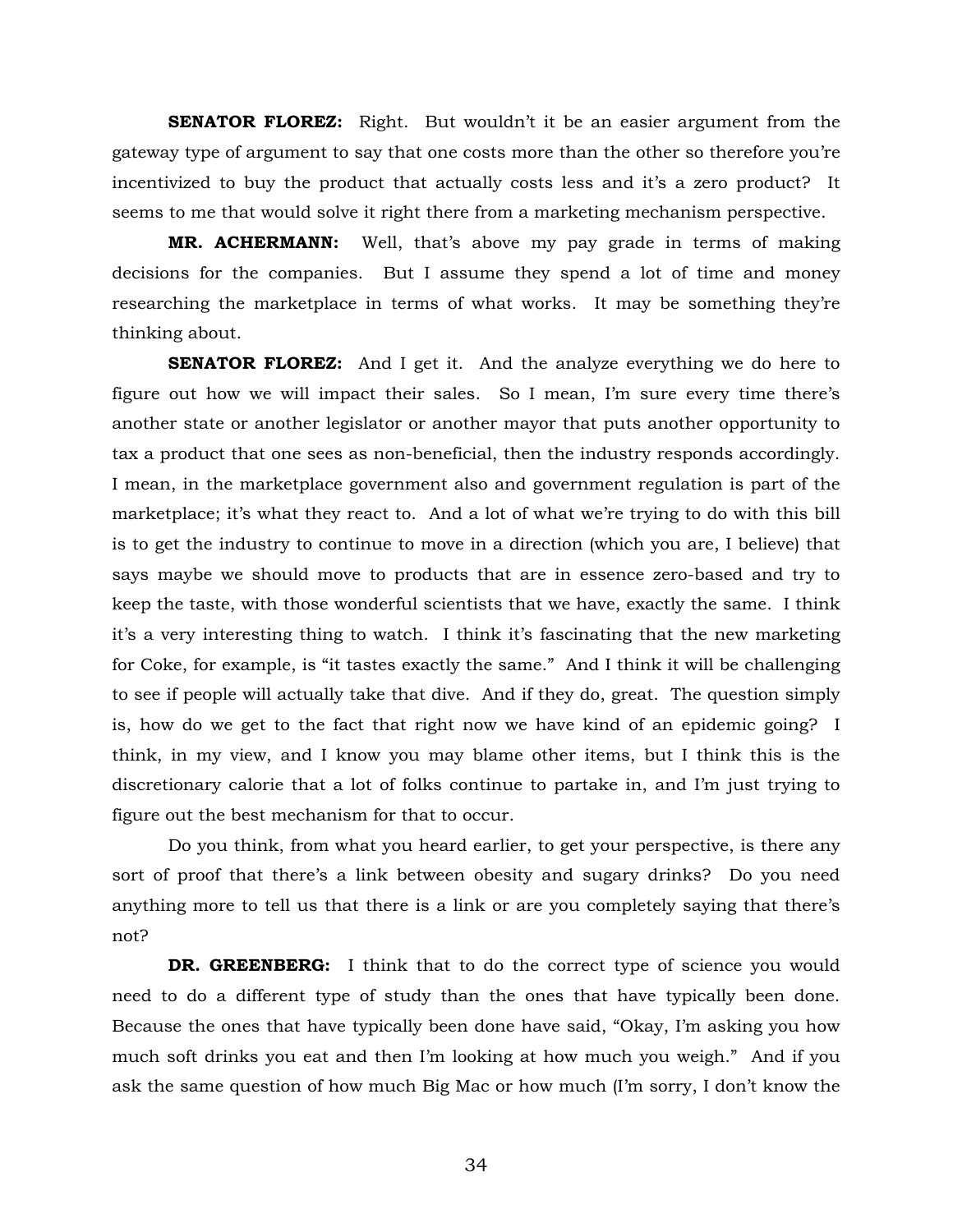name of the equivalent Burger King thing is) how many donuts you eat; how many cookies you eat; how many french-fries you eat? and did the same analysis, you would then be saying that french-fries are the major cause of obesity. The types of studies that would be needed to do this would involve some statistical kinds of looking at something that I would call "a factor analysis," where you would essentially look at all food products and see whether or not one pops out. Those types of studies have not been done, at least to date.

**SENATOR FLOREZ:** But it seems to me given that that's your approach, I mean, you're the industry, I can imagine you doing those studies every week. Why hasn't the industry put out these additional studies that show the link? I mean, gosh, you come in here with ten studies that say …

**DR. GREENBERG:** Those kinds of studies are not easy to do. They would require a great deal of data and they're not simple. But, my statements would be—to me if it was so simple that soft drinks were specific—everyone wants to be thin. No one wants to be fat. People would stop drinking soft drinks and that would be it. You go to a diet doctor, "Okay, no more soft drinks. That's it." It's just too simplistic. The problem is extremely complex. It's not a matter of one type of food or beverage and that eliminating that one type of food or beverage is going to solve the obesity situation.

**SENATOR FLOREZ:** Right. And so, why do you think we started with schools and why didn't we pull out other items out of our schools when we have a captive audience? Why didn't we ban certain foods on certain days, or certain types of foods that our cafeterias are feeding our kids? Why did we choose soft drinks and then now you guys have embraced it and said, "Man, this is something we really believe in?" Why did we make a choice there that you support that they not be in schools?

**MR. ACHERMANN:** I think that was a more comprehensive approach. There were also food and beverage centers that were part of Senator Escutia's bills. So I think it did address the food side. Unfortunately, the funding for the School Lunch program was insufficient to provide a lot of the healthier alternatives and they're still struggling with that.

**SENATOR FLOREZ:** Maybe if we took some of this tax and actually made our school lunches even healthier so it would be a comprehensive approach, as you mentioned, both drinks and food in our schools and then we capture everything. We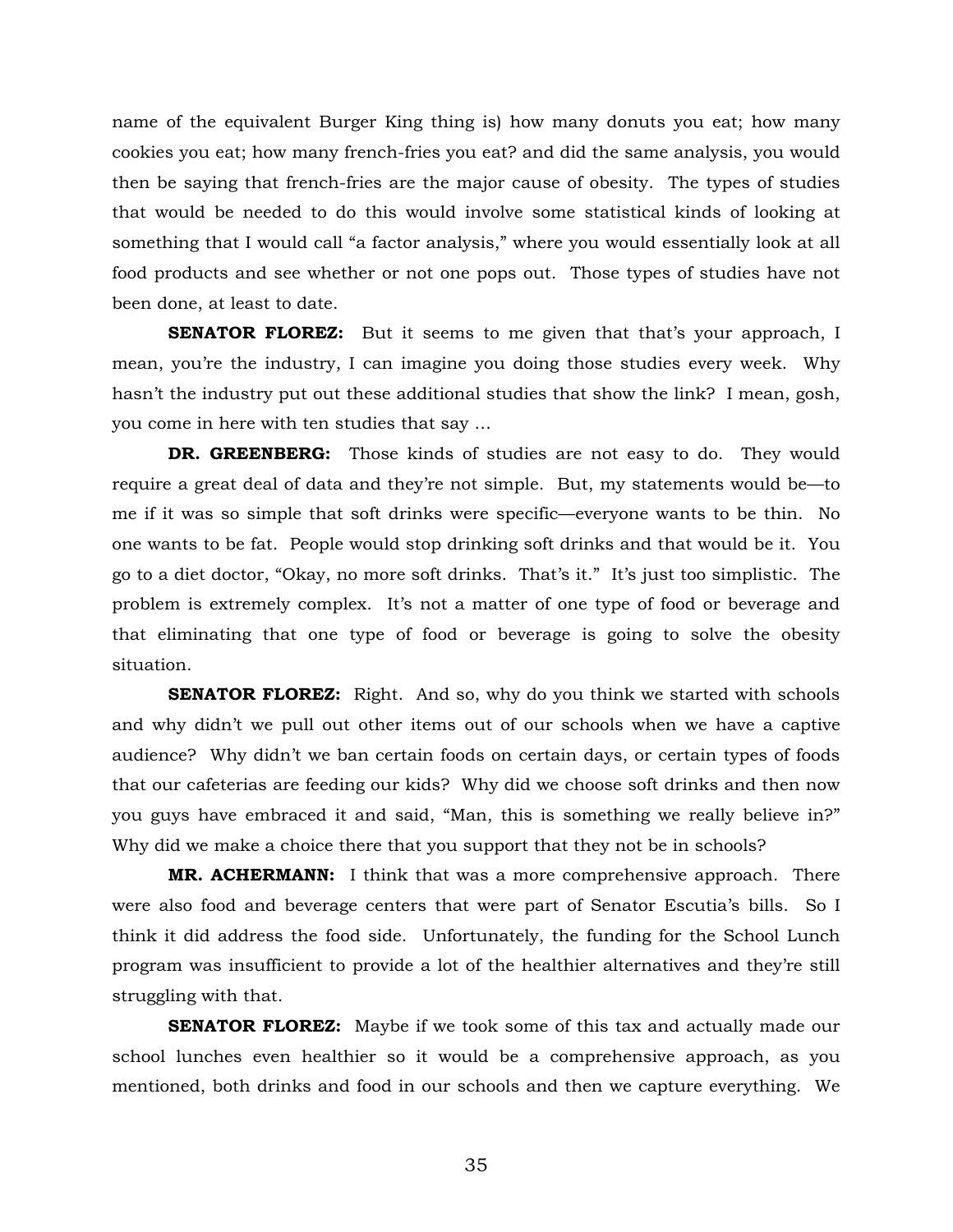provide a little more than the National School Lunch Program in terms of better foods and salad bars and things of that sort in our schools. That's comprehensive.

**MR. ACHERMANN:** Well, we don't think it's fair, again, to target one product to solve this larger problem. Why did we do the beverage restrictions in schools? Because schools were a special place; less parent involvement. There was a desire that we eventually did embrace that that is something where you should look at caloric content more specifically. And to our earlier discussion and conversation, we think that should be revisited in terms of what's available, again, focusing on caloric content, not specific types of beverages.

**SENATOR FLOREZ:** Okay. Just to close a little more discussion on the industry marketing, then; so you see yourself maybe moving in a different direction? How about in minority communities, non-English speaking communities, in terms of some of the marketing that's occurring from the industry, do you see—I don't know what the statistics are, but I mean, are there diet products being marketed more so on television and radio than the current standard products that may not be zero-based types of products?

**MR. ACHERMANN:** I don't know specifically. I'll try to certainly get you more information about it. I mean, certainly the diet beverages are being promoted. I don't know how that cuts across different ethnic lines in terms of marketing, but we'd be happy to share what data is available.

#### **SENATOR FLOREZ:** Yeah.

**MR. CANETE:** I know, Senator, we've had some discussions with Coke and Pepsi in regards to their use of advertising in our Hispanic communities through our network of publications. There's more educational type material being printed and distributed out of the Hispanic communities as well.

**SENATOR FLOREZ:** Let me just ask a few more questions if I could. Talk to me about the—somebody mentioned earlier being the regressiveness of this; that's it's regressive on poor folks. Are we still arguing that in this day and age? Is this one argument of the bill? Do you stand by that? Explain that to me.

**MR. ACHERMANN:** Well, the less money you have in terms of disposable income, the more those taxes impact you. Food and beverages are discretionary. You could certainly argue that soft drinks might be more discretionary, but there's a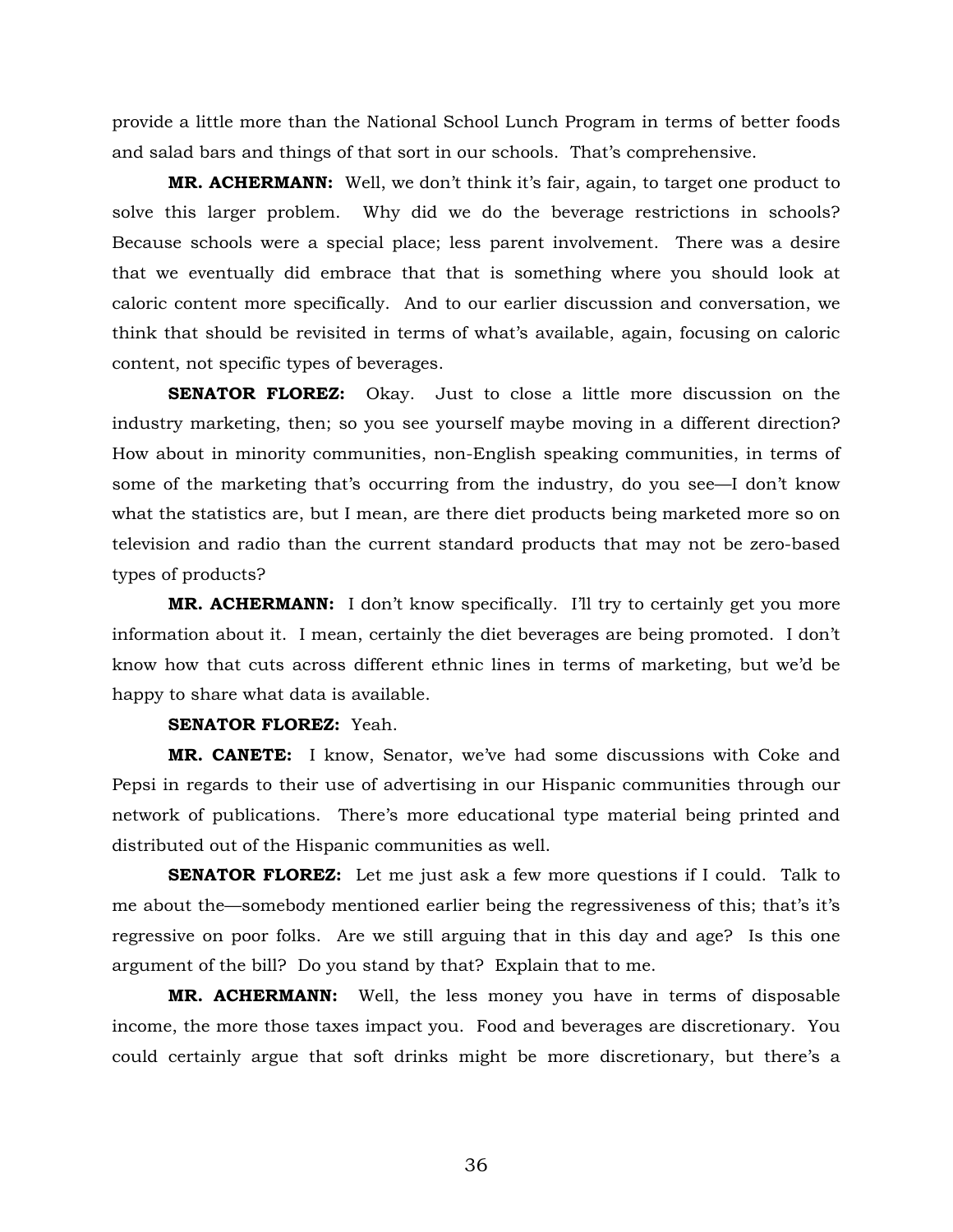variety of products that contain sweetener, and so, you do impact people's ability to pay for their groceries and I think it hits you in the pocketbook.

**SENATOR FLOREZ:** And again, if we were trying to reduce the amount of sugary drinks people would partake, this would probably be one of those discretionary products they would leave out of the basket in other words, correct? They're not going to pick a six-pack of Pepsi over bread and baloney, right? I mean, if they are poorer folks are they going to say, "Well, we're not doing bread, baloney, whatever; we're going to do these two six-packs of Pepsi."

**MR. ACHERMANN:** Well, I think our response again would be, "Why are you focusing on one beverage product in this effort? If you really want to encourage a healthier lifestyle it's got to be broader than that. And I know this is somewhat repetitive but that's our answer there. And you know, we're already subject to sales tax, unlike other food and beverage products; we're already subject to CRV, which a consumer, like me, who uses my curbside collection bin, donates five cents for every 12 ounce can I buy. I think there's a significant tax burden already in terms of other positive influence in terms of solid waste management and in terms of sales tax revenue that the industry actually embraced when the whole snack tax was repealed.

**SENATOR FLOREZ:** Okay. One of the other questions before I let you all go: I also mentioned to give me your overall comprehensive plan for funding, if you will, or finding better ways for obesity prevention programs. How would we do that without this tax?

**MR. ACHERMAN:** I think the industry's response is that we are doing our part. It's not just our part that's a solution here. There is no silver bullet to this. If you look at us and say, "Well, what else could you do and why can't we raise taxes on your product to do better things?" Our response is, those are more General Fund obligations. Having properly funded schools, having a school lunch program that works is a bigger societal burden than just the beverage industry. I think that's how we would respond.

**SENATOR FLOREZ:** So how do we fund not just your industry, but other folks participating in this? So in other words, more taxes on other things that are—no tax at all? Then we can't fund anything, so how does it …

**MR. ACHERMANN:** Well, we're not arguing against taxation. I would think a better approach—our industry would say a better approach to this is a broad-based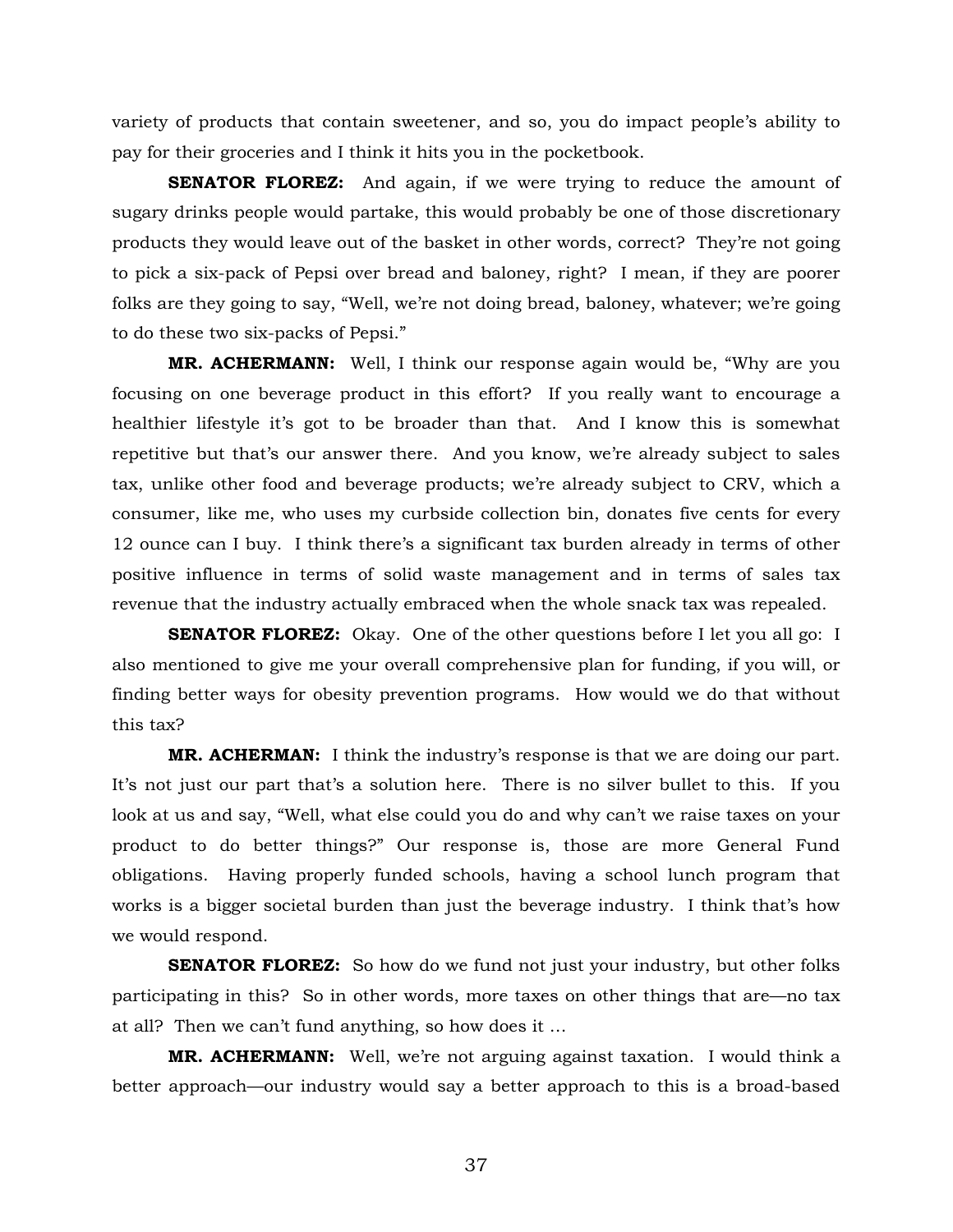sales tax is a better approach than demonizing one product in this process. So if you want to fund …

**SENATOR FLOREZ:** Doesn't that hurt the poor more? It seems to me it would. That's the Chamber argument. So I'm just kind of wondering why every time we want to do a targeted tax on maybe some folks that might be making triple digit net profits the argument is, let's do a broad general sales tax so therefore everyone pays. And so, when we do a bill that targets something and people argue, well, that's unfair because you're targeting folks and everyone should pay. The general sales tax seems to hit poor folks harder, particularly if they're making good choices, like they're saying, "Hey, the sales tax went up and I'm really not going to buy your product, but now I've got enough money to buy staples."

**MR. ACHERMANN:** Well, you made that decision from a policy point of view by not taxing food. It's not subject to sales tax. Our product is and any fruit juice less than 100 percent is taxable, so you're already generating sales tax revenue for that. The whole concept of taxation is probably broader than what I could respond, but I mean, it's one of the arguments people make about value-added taxes. That you could do a lot to eliminate the tax code, discrepancies in income (what's reported/what's not reported), and look at value-added taxes in terms of purchase, which is equivalent to sales tax. It has some merits.

**SENATOR FLOREZ:** Okay. That's good to know. Anyone else who would like to add anything? Thank you. We'll go onto the next panel. Appreciate it. We'll see you in committee when our bill is up. I'm sure we'll hear a lot of the same arguments.

Let's have panel 3, if we could; Michael Goran and Lisa Katic.

A very easy threshold question as you're coming up, since this deals with the biological consequences of sugar sweetened beverages. It's the same question I've asked just about everyone and that is, what's the daily allowance of sugar people should be having, particularly kids? And I don't know if you can base your presentations, at some point, at the end of that to that question. I think it's something we're interested in.

Thank you for joining us.

We can start with Michael, if that's okay.

**MICHAEL GORAN:** Thank you for the opportunity to continue this dialogue. I'm going to talk today a little bit about the actual metabolic and healthy facts of sugar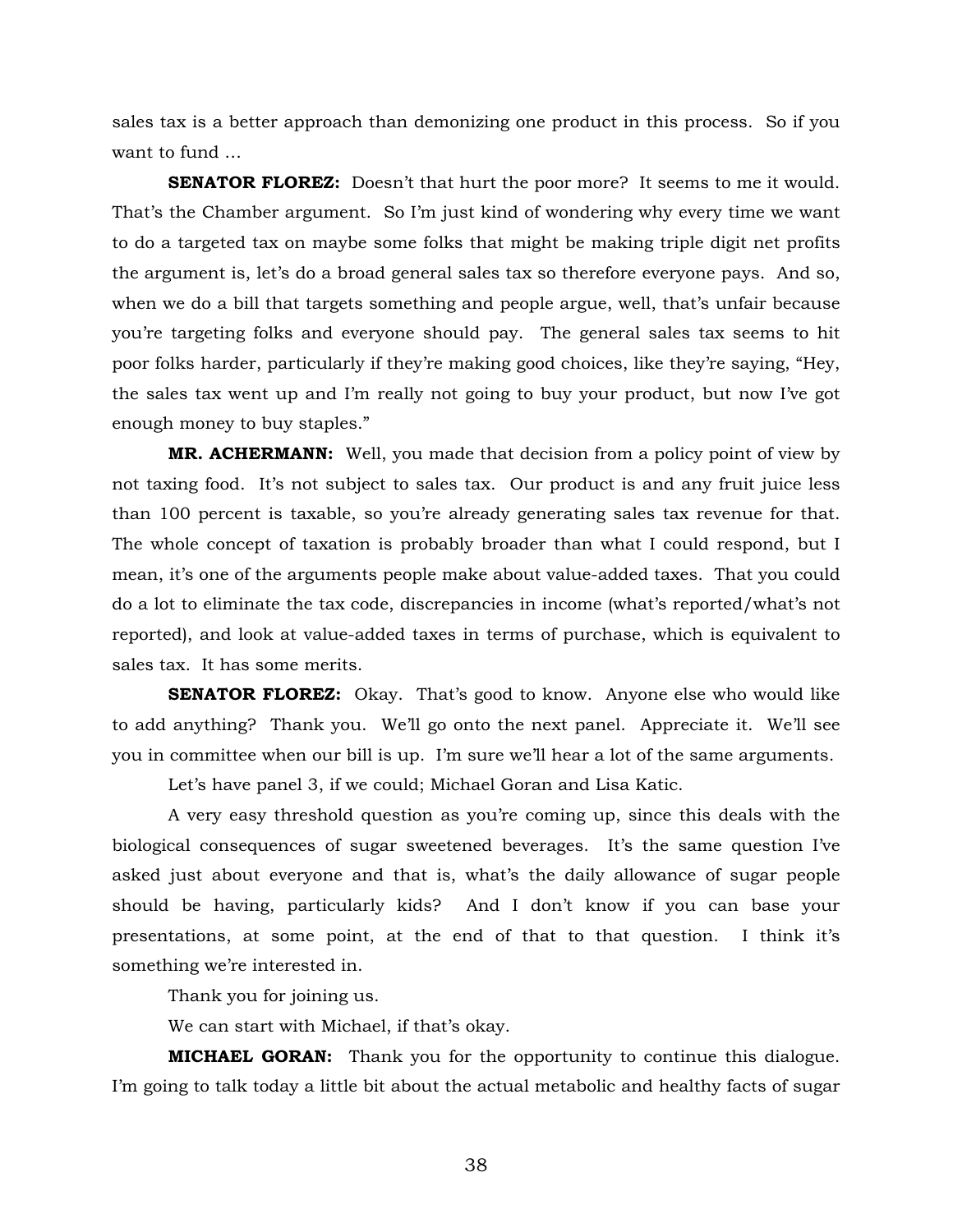in the body beyond the argument of whether sugar causes obesity or not. I'd like to kind of turn away from the emotional baggage of that issue and focus more on the actual biological and metabolic effects of sugar on the body.

 Obesity by itself affects multiple organ systems in the body. I had a picture of this, but it ranges from effects on the liver and the pancreas, the cardiovascular effects, and some of those effects are the results obesity itself, so the very effect of carrying excess body fat in your body does cause, through a range of metabolic mediating factors does lead to those diseases. But in addition, there are some effects of the obesity and some of the effects of the dietary factors, the nutrients itself, that directly affect obesity, so the combination of obesity itself and dietary factors may exacerbate each other. There's also the issue at play, I believe, that the effect of sugar in the body is probably exacerbated in the obese state, so no longer looking at the effect of increased sugar intake on a healthy body, we're now looking at the effect of increased sugar on top of an unhealthy body, or an overweight or obese body, where the effects are really exacerbated. And there's a couple of examples of that that I can tell you about.

 One is the fact that as you become more overweight or more obese, you become more insulin resistant. That means it's harder for insulin to do its job of clearing glucose from the circulation. And the harder it is for insulin to be cleared from the circulation, the harder the pancreas has to work, and the pancreas has to work exponentially harder with the increased obese state. And on top of that, and this all becomes additive, there are other factors affecting minority populations specifically independent of obesity minority populations for reasons we don't quite yet understand and are more insulin resistant to begin with. So, all these factors make it harder and harder for the pancreas to do its job of clearing glucose from the circulation. So the more glucose that's coming into the circulation makes it harder and harder and that's the path to diabetes, because eventually the pancreas can no longer do its job. So in the lean state it's not as difficult for the pancreas to its job, but that becomes harder.

 There's been some talk whether or not high sugar consumption in and of itself is damaging and causes disease. There are several large—thousands of subjects studied over decades and longer. There is a health study, for example, and other population-based epidemiological studies, have shown clearly that there are independent effects of soda intake on long-term risk for both type 2 diabetes and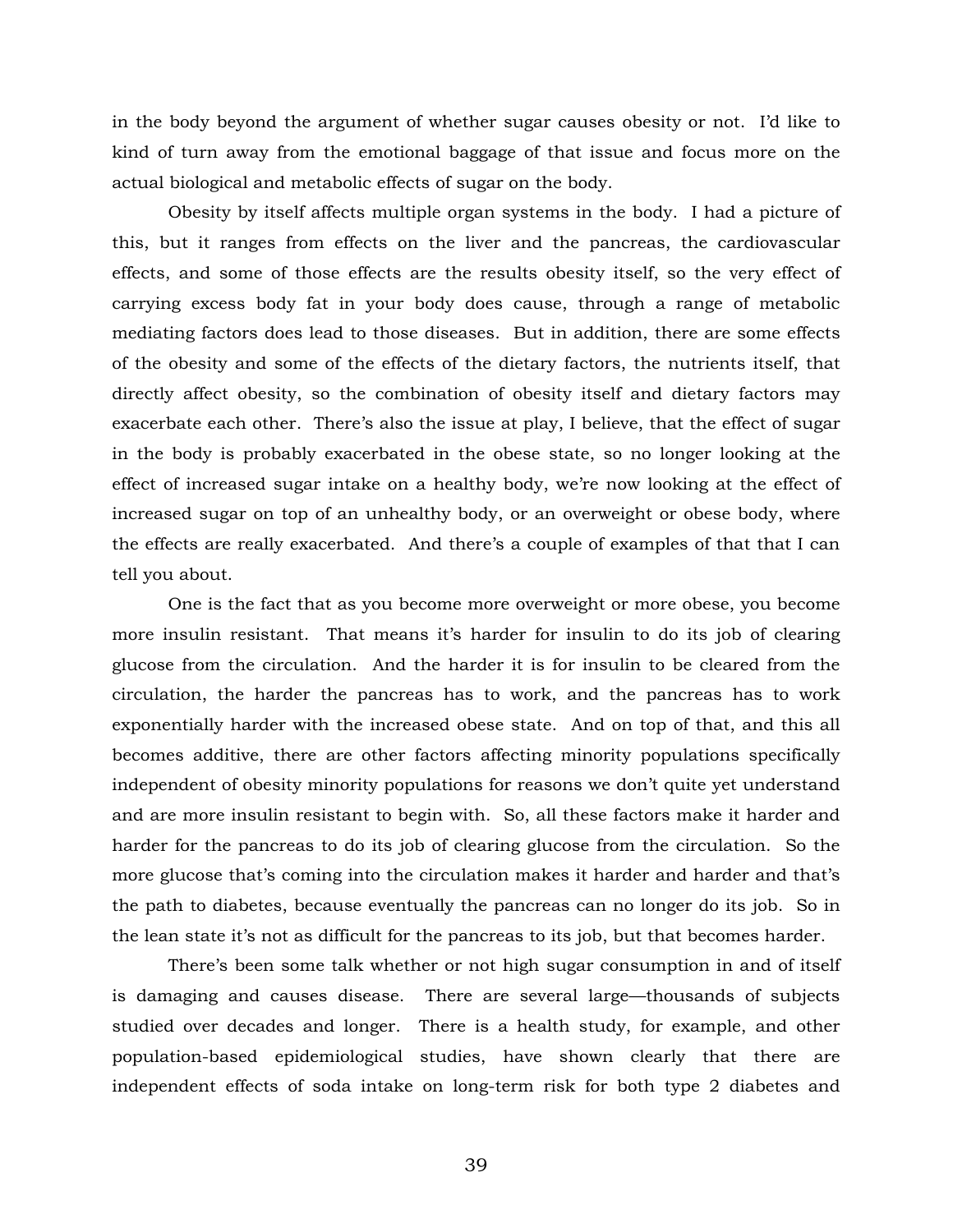cardiovascular disease independent of other nutrients, and independent of the effects of obesity. So again, these things are kind of synergistic in a sense, or at least additive.

 We do know there are mechanisms, biologically, that link soda over the longterm. This is a long-term phenomenon but there are short-term effects. We know that consuming high amounts of sugar under laboratory conditions leads to things like high blood pressure, high circulating lipid concentrations, insulin resistance, and so on. These are the mediating variables that eventually contribute to those disease states.

 I also want to talk a little bit about fructose and glucose, and particularly high fructose corn syrup which has been mentioned, because there is a distinctive difference between fructose and glucose which are very similar structurally. Chemically, they're both six-carbon sugars that look very similar but yet are handled by the body very, very differently. For example, fructose is much sweeter. Fructose is absorbed through a very specific mechanism in the gut, whereas glucose is more generally absorbable. Fructose also is metabolized almost exclusively in the liver where it can be a substrate. And again, especially in the overweight state it can be a substrate for what's called "de novo lipogenesis," which means new fat synthesis in the liver. So if you have an excess of fructose in the system and your fat stores are already saturated and you have an excess substrate coming in, that fructose will be reconfigured and packaged as fat in the liver.

And fatty liver disease is another emerging problem. In fact, the numbers for fatty liver disease are more frightening than pediatric type 2 diabetes. That's an increased deposition of fat in the liver which eventually leads to liver disease and liver dysfunction. That is directly attributable to increased fructose consumption, in particular; not exclusively fructose, but other sugars as well.

 Just so that everybody knows, high sucrose, which is table sugar, is a disaccharide of a glucose molecule connected to a fructose molecule; whereas high fructose corn syrup is still a mixture of fructose and glucose, but it's a synthetic mixture of glucose and fructose derived from glucose, which is blended, typically, in a mixture of 55 percent fructose and 45 percent glucose.

But another issue at play here, I think, in this story, is the fact that since fructose is really the more damaging sugar, we need to have better information on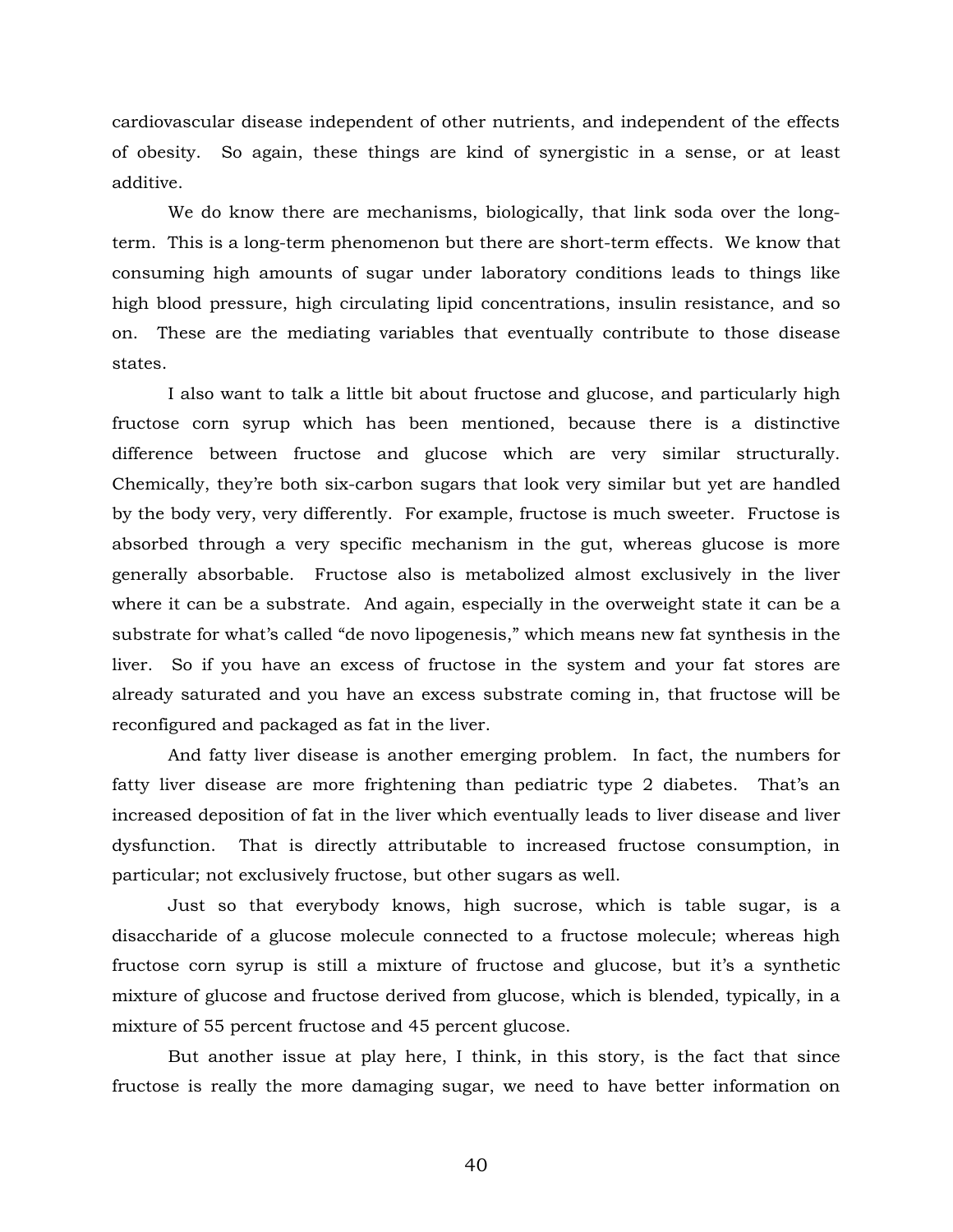what the actual fructose content is. At the moment, we don't really know what the blend or the mixture of sugars is. The label just says, "sugars." We have to make an assumption that the blend is 55/45, but we really don't know that.

 A typical can of soda has about 50 grams of sugar. Some people may argue that apples contain just as much sugar. I had a graphic to show you that an apple does have 15 grams of fructose versus a can of soda which has about probably double the amount of fructose and probably no other nutritive value, whereas an apple, of course, comes with lots of other beneficial things.

 There has also been some discussion today about whether the effects of sugar in the body are reversible. I'd like to just briefly address those. We know from various intervention studies and trials, and we've done some studies ourselves looking at the question of whether you can reverse these effects, and the answer is that education and behavioral intervention alone is not going to be sufficient. You can't just educate or tell people that sugar should be reduced and expect it to be reduced. There are many other factors at play in the environment that are overpowering such as motivation, peer pressure, marketing, cultural norms and other factors that we've talked about. However, we do know that if you do reduce sugar that you can get the metabolic benefits of reduced risk for some of these things that we've talked about. So we have to look beyond education and information to really make a change.

 Just to summarize: Sugar has detrimental effects on the body at various organ levels. Primarily, the things we're talking about are the pancreas: eventually leading to type 2 diabetes in the liver; contributing to fatty liver and fatty liver disease, and these effects, I believe, are more damaging against the background of obesity. So these are things we might not have used to worry about 20 or 30 years ago when obesity wasn't prevalent in the population, but because it is now, we have double reason to be really concerned about the effect of these things on the body.

Fructose has more damaging effects than glucose probably, and levels of its intake are really going unchecked at the moment and very difficult to determine.

 Third, the effects of high sugar intake are reversible but it takes more than simple education, it takes a multi-level integrated approach, so we need a combined approach to tackle this problem.

 So those are my main key points. I want to thank you again for the opportunity to discuss this with you and for the leadership here on this issue.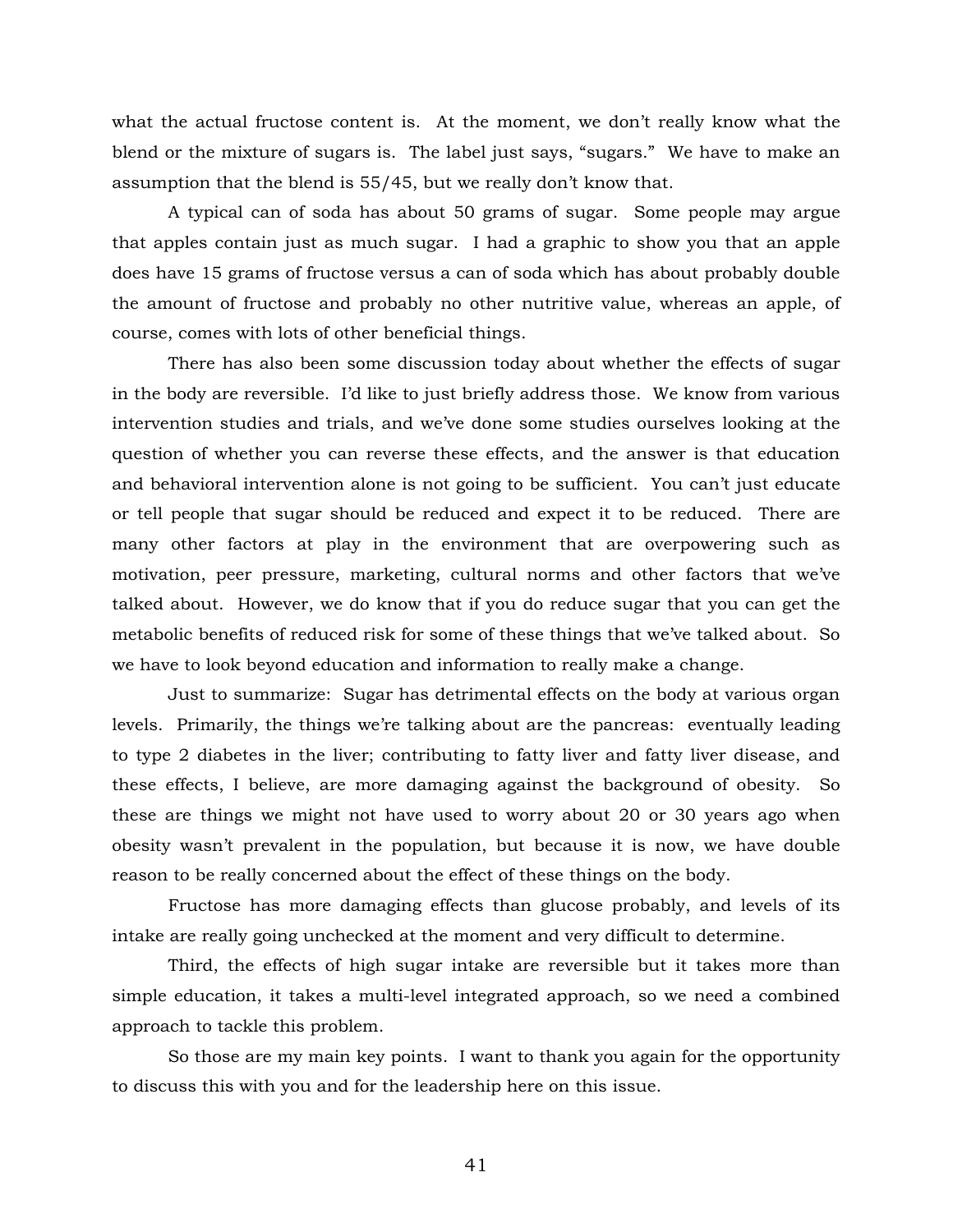**SENATOR FLOREZ:** I appreciate the testimony. Thank you.

**LISA KATIC:** Good afternoon. My name is Lisa Katic. I'm a registered dietician and principle of a practice based in D.C., K Consulting. I specialize in food policy, communications, and education. And I just want to start out by saying that I've been working with the food and agricultural industries for most of my career. I've thought about and have been involved in developing strategies to combat obesity for most of my career. And, actually, I was prepared to come today to talk more about some of the programs that I think we're seeing put in place right now as opposed to some of the metabolic effects of sugar, but we can certainly talk about that after the fact.

 But I think what's important to focus on is what I've seen in the past five years with respect to the programs and strategies that have been implemented to address this problem is really remarkable. What I saw ten years ago when I embarked upon trying to help companies and consumers with respect to obesity, we really were nowhere close to where we are today. We're seeing government, industries, schools, communities, health professionals; all of these groups are collaborating on these programs to try to reduce obesity rates in this country.

And I want to talk a lot about the most recent program that's already been mentioned, which is the First Lady's program. I think a couple of the things that are important to mention about that is it was, of course, launched in February. This is really the first time that I have seen a program as comprehensive. This program involves every one of the president's cabinet members. This is unprecedented for a comprehensive government program. It involves everyone from USDA, Health and Human Services, Housing and Urban Development, the Labor Department, the Education Department, and what that says to me is first of all, it shows how complicated this issue is and it shows how every single of these entities have to be involved to help solve it. I think it really shows that the President and First Lady certainly understand that and get that, and they're trying to put a program in place that's getting to the real problem.

I think the other thing that I saw in her program that was really encouraging, that sounds very obvious but I don't know if we've seen a lot yet, is targeting parents. She really understands as a parent, that parents are certainly busy. They don't have a lot of time, but they certainly don't have a lot of the tools that they need to teach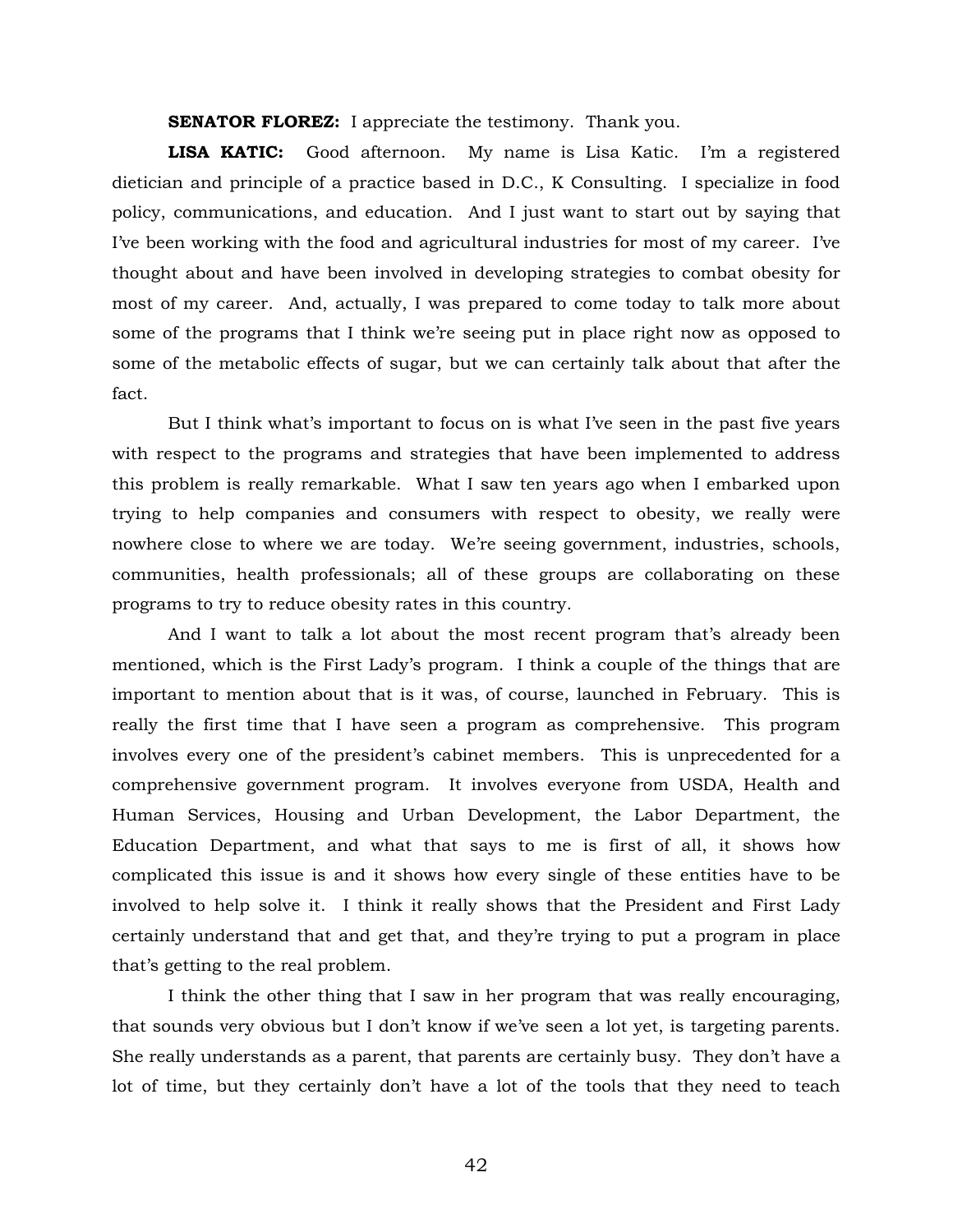themselves and their children about healthy eating, so I think that's another really important cornerstone to this program.

I was going to talk about how the industry has jumped onboard with that, but I think we've already kind of covered that, so in the interest of time I'll not really talk about that, other than to say this: I think when you see programs, like the School Beverage Guidelines and this Clear on Calories and announcements being made, you know, in the circles that I run in with dieticians in the health professional community, they're really encouraged when they see stuff like this. And they, obviously, were congratulating the industry about making a commitment and showing change and progress, I think, moving in the right direction.

I think the next thing I want to talk about that we haven't heard about today that's another pretty landmark program that I personally think, and we can talk about it, will really show some results. This is the Alliance for Healthier Generations health care initiative. And we've already talked about their school beverage part of their program, but they launched this health care initiative in February of '09. And what is really critical about this program is for the first time ever, we're going to see consumers get access to primary care. They're going to get to see their doctors; have visits to the doctor focused on obesity; and they're also going to get access to the dietician's services and they're going to get reimbursed by insurance companies. This is something that members, like, myself, of the American Dietetic Association, have really been advocating about for years. I use the example that I can go to the gym; I can get a great workout, but when I go to the gym and workout with my trainer who's a professional, I get a much better workout and I see much better results. So in that same vein, when consumers can really sit down with their professionals, a doctor, a nurse, or a dietician, and get one-on-one care, I think is when we're really going to start to see some results.

And so, the Alliance made a commitment that—well, actually in the year that this has already been launched, we've already seen a million children have access to some of these visits. And their goal is over the next three years, 25 percent of all overweight children, which is approximately 6.2 million children, will have access to this kind of care. I think that's pretty significant. They also are committed to continuing to recruit insurance companies and hospitals and employers to join onto this program, which they've already had some significant support already.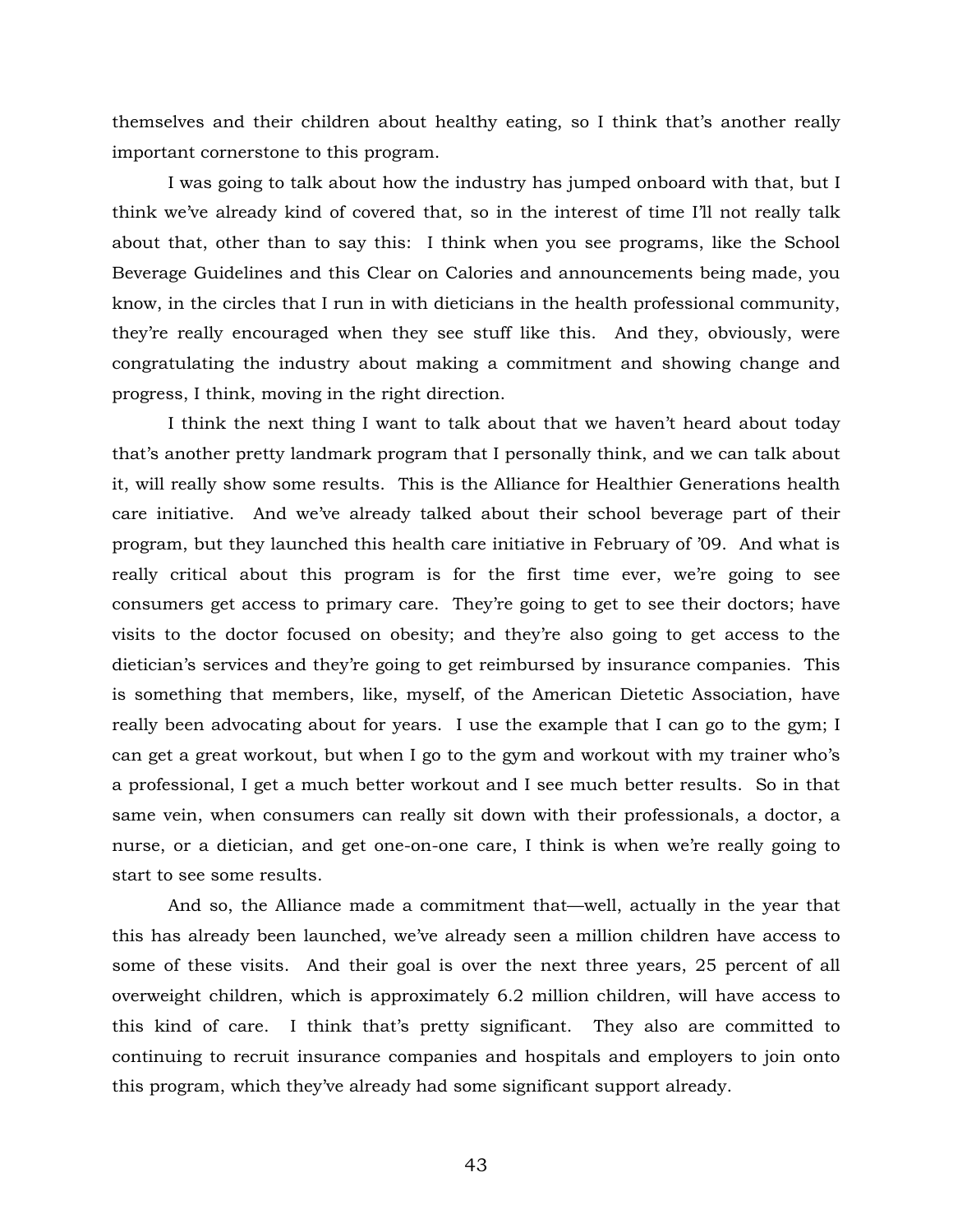So I wanted to highlight a couple of those programs because, again, I think when we talk about comprehensiveness, I think when we talk about getting away from simple solutions, I picked these examples because I think these are examples that show exactly that. They're short-term, but they're also very long-term, and so, I think we can't lose sight of both of those things.

I think I mentioned about the School Beverage Guidelines.

So in closing, I just want to say that I'm really encouraged when I look at some of the things that we're seeing implemented right now. I know that this is an epidemic and we talk about all the statistics, but until, again, we really start getting some programs in place that are giving consumers access to meaningful care, and that we focus on families, and that we are not taxing or banning foods for the sake of just trying to do something, I think that's when we're really going to see something that's going to work. When families work together to improve health and that they have access to the right tools that they need for themselves and their families, I think everyone is going to benefit.

I just want to thank you again for listening and the invitation to be here. I appreciate it.

**SENATOR FLOREZ:** Well, thank you both for putting it on the record. We very much appreciate it.

Let's go onto the marketing section. Katie Woodruff is here with us. Thank you. We'll be brief. We just have a few questions. You've heard most of the testimony.

**KATIE WOODRUFF:** Well, thanks very much for inviting me here today. I'm Katie Woodruff. I'm deputy director of the Berkeley Media Studies Group, and we are a project of the Public Health Institute.

For the last 16 years, we have been studying how public health issues are portrayed in the media and covered in the news. And recently we have been studying how soda and other sweetened beverages are marketed, particularly to young people.

And as your one woman marketing panel here today I was asked to do several things. I'm going to try to be as brief as I can but still address, I think, some of the key points that have come up.

First of all, in addition to what you've already heard about soda and sweetened beverages, their unique contribution to diabetes and obesity, I wanted to be sure to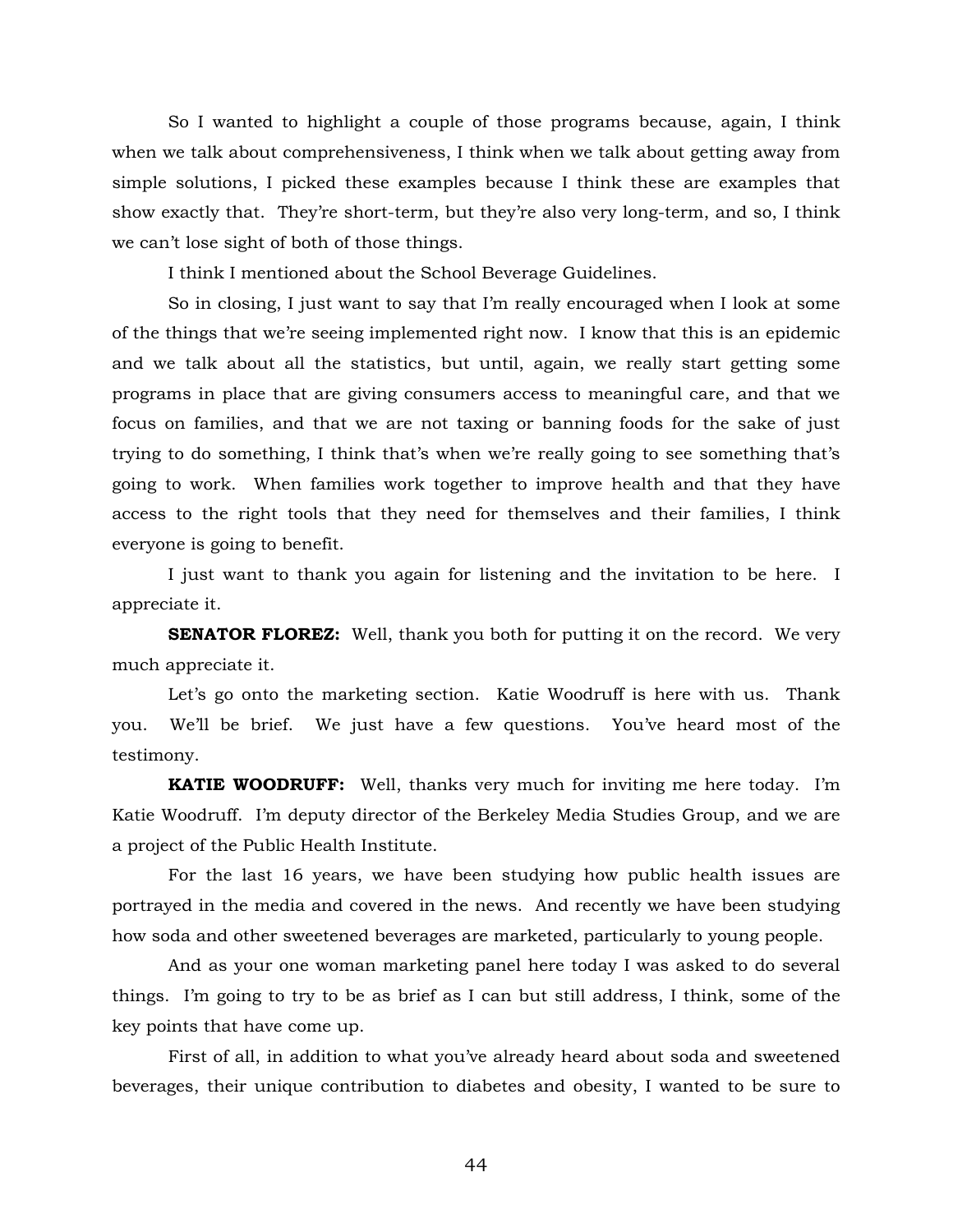leave everyone here today with the understanding of how beverage companies marketing practices also are unique in terms of other food and beverage categories. Their extensive marketing expenditures and practices really put them far beyond any other food or beverage category in terms of their pervasive and aggressive promotion of products to young people. Even though there are some steps in the right direction, there is still much that is still problematic. And a lot of this marketing happens outside of parental control or even awareness. And I, as a parent of two kids, absolutely agree that parents are the gatekeepers and it's very important to educate parents and get them involved in better decision making for their children.

I'm hopeful that the tax that you proposed will raise funds for more education campaigns, because right now the food and beverage industry really is by far the leading nutrition educator in this country. They spend so much money putting out messages about food products. And the messages that they give, especially on the soda issue, is these products are fun; they're exciting; they're a good source of energy; and there's very little balance in terms of other kinds of nutrition messages in them.

I think in order to understand how the impact of marketing on youth which what I was asked to address, I need to just briefly talk about how broad the marketing function really is. It includes not just promotions, like TV ads and digital campaigns, but the development and packaging of new products and the pricing of those products and the ubiquitous access to places where those products can be changed. And in all of these areas, the landscape on beverages has really changed significantly in recent years.

First, as we've heard, the range of product offerings has broadened dramatically. It used to be just a few flagship sodas, and now there is, as Pepsi says, "There's something for everyone." Really between energy drinks, sports drinks, sugared teas, flavored waters, all of these caloric, as well as non-caloric beverages, as Coca Cola calls it, "A whole world of choices." Just to be clear from our understanding Coke and Pepsi are still really the giants in terms of beverages. They dominate and account for 70 percent of the U.S. non-alcoholic beverage market.

Of course, as you know, portion sizes have increased dramatically. It used to be 8 ounces was the single soda serving, and now 20 ounces is the default. People do tend to consume whatever is in the package, so as the package volume has gone up, the sugar intake has gone up significantly as well.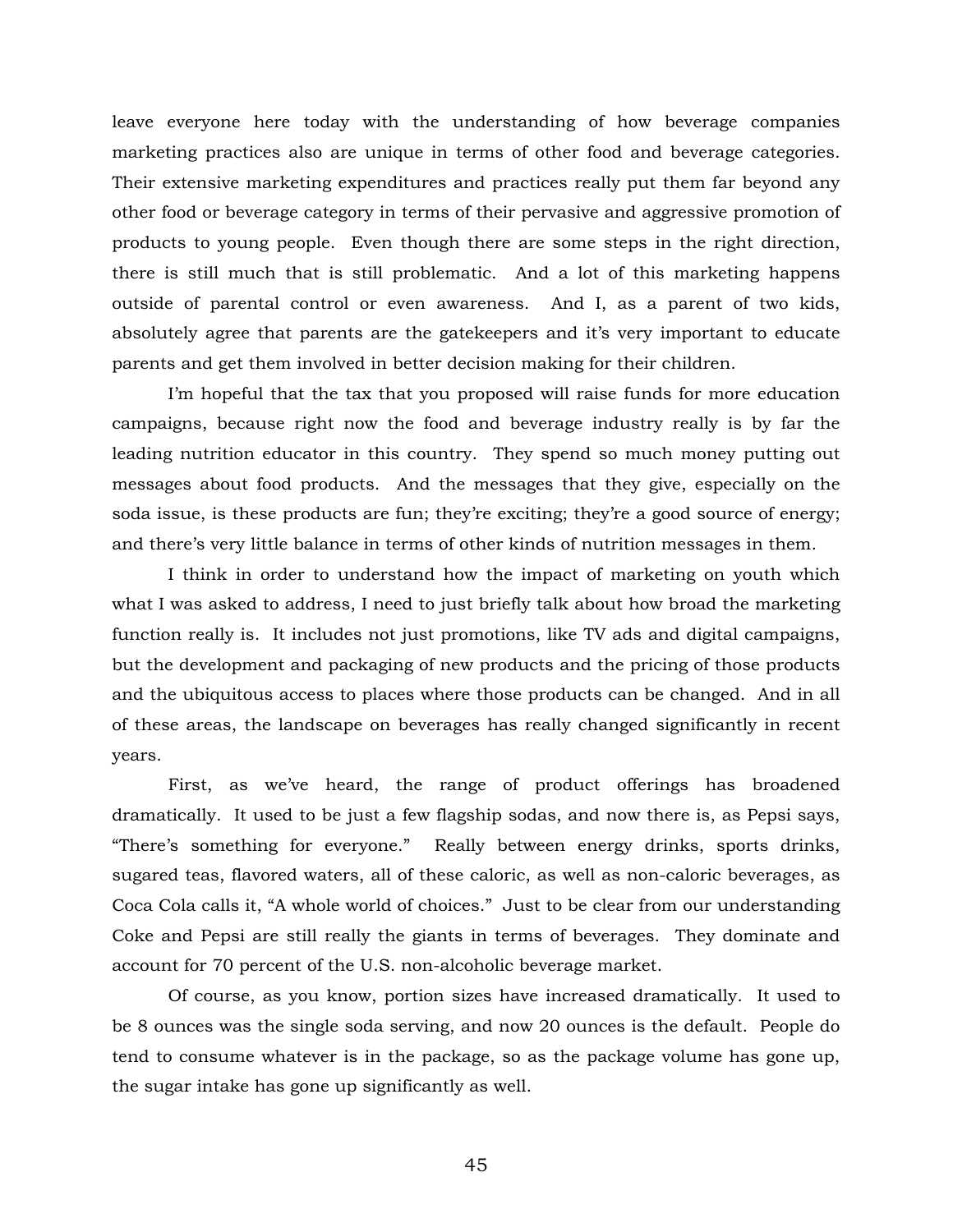At 7-11, in the soda fountain, the smallest cup size now available is the 16 ounce Gulp, which, of course, looks sort of quaintly modest next to all these other options, including the gigantic Double Gulp which gives you 48 teaspoons of sugar.

While we're on the product and packaging side, though, I did want to say I absolutely was encouraged and happy to hear about the Clear on Calories initiative that we heard about earlier today. I think that putting the calorie counts right on the package front and on the point of decision making at the soda fountain, is very important for people to have true information about the choices that they're making and I applaud the industry for adopting that. I look forward to having that logo so I can put that slide into my next presentation.

On the pricing front, research has shown that over the last couple of decades the pricing of soft drinks really hasn't changed very much while many other food categories, including fruits and vegetables, have become relatively more expensive. And this was from my local Safeway recently, Coke products on sale for \$3.33 for a 12-pack; that's 28 cents per can, which is ounce for ounce, cheaper than the cheapest milk that I could find at the store.

Does this low pricing encourage soda consumption? Well, many studies seem to think so, and the industry itself seems to think so. An industry trade publication reported that when prices of Coca Cola increased by 12 percent, sales dropped by 14.6 percent (that's from *Beverage Digest*), and this and other non-industry research on the price elasticity of sweetened beverages, indicates that the demand for these beverages is really quite price sensitive. And I really believe given this research, that your proposed excise tax on sweetened beverages may be one of the most effective population wide obesity prevention strategies we could enact in terms of seeing a real difference in consumption.

And then finally on the marketing level there are the promotions which are aimed at developing and reinforcing positive associations with a brand. It's important to realize that the purpose of corporate marketing is not only to sell products now, but to develop customers for life. And marketing may influence children to develop positive feelings about a branded beverage before they even get a chance to taste it and this can lead to the industry's dream achievement which is called from an industry document, "Cradle-to-grave brand loyalty." To make this happen, beverage marketers reach out to children constantly, starting when they're very young.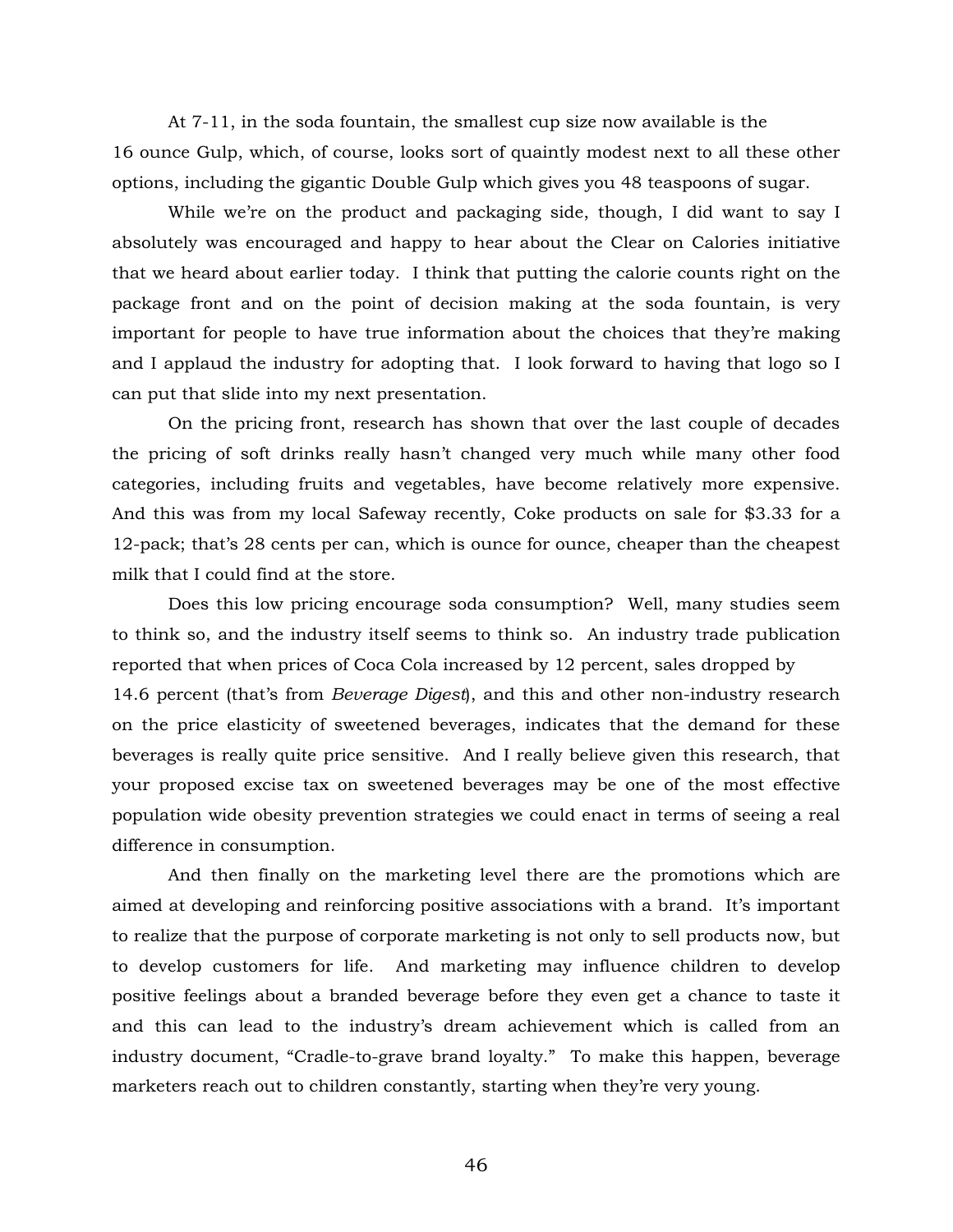And we do have a brief that's been made available to the committee that goes into significant detail. I just want to highlight a few key facts.

Beverage companies lead the food and beverage industry in marketing to youth. They invest more than any other food or beverage subgroup in their marketing directed at children and adolescents. They spent almost \$500 million marketing just to children and adolescents in 2006 alone. That's half a billion dollars in one year, well over one million dollars every day, just targeting youth in one year. These companies spend far more on new media, which is digital marketing, than any other food or beverage category does and these are their fastest growing marketing techniques and I'll give some examples of those.

Where do all these marketing dollars go? Well, TV ads are still the single biggest marketing expense for the industry. However, beverage companies are buying less air time. These are three main categories, and Cadbury Schwepps has since changed its name, but this was the data for 2006 and 2007. As you can see, their TV purchases are declining and we would expect to see that trend continue.

As you've heard earlier from the industry, in recent years the beverage companies have pledged that they won't advertise their sweetened products on children's TV, by which they mean programs where kids under age twelve make up half or more of the audience. But realistically, this doesn't mean that they've given up much ground. SpongeBob SquarePants is the number one children's TV program and Coke and Pepsi won't advertise during it, but almost twice as many children watch American Idol as watch a typical episode of SpongeBob. And Coke pays \$35 million a year just to co-sponsor American Idol and get their Coke cups on the Idol judge's table. That kind of product placement is outside the traditional TV advertising budget and because it's on a show with a mixed aged audience, it doesn't violate their own narrow self-regulatory guidelines on marketing to kids. But clearly, they are reaching millions of American children this way.

At the same time as they reduce their TV ad buys, sugar sweetened beverage companies are dramatically increasing their efforts in the digital marketing realm. These are interactive promotions on websites and via cell phones and text messages, which are far cheaper than buying TV time. Again, given the unique contribution of sweetened beverages to diabetes and obesity, the industry's efforts to reach young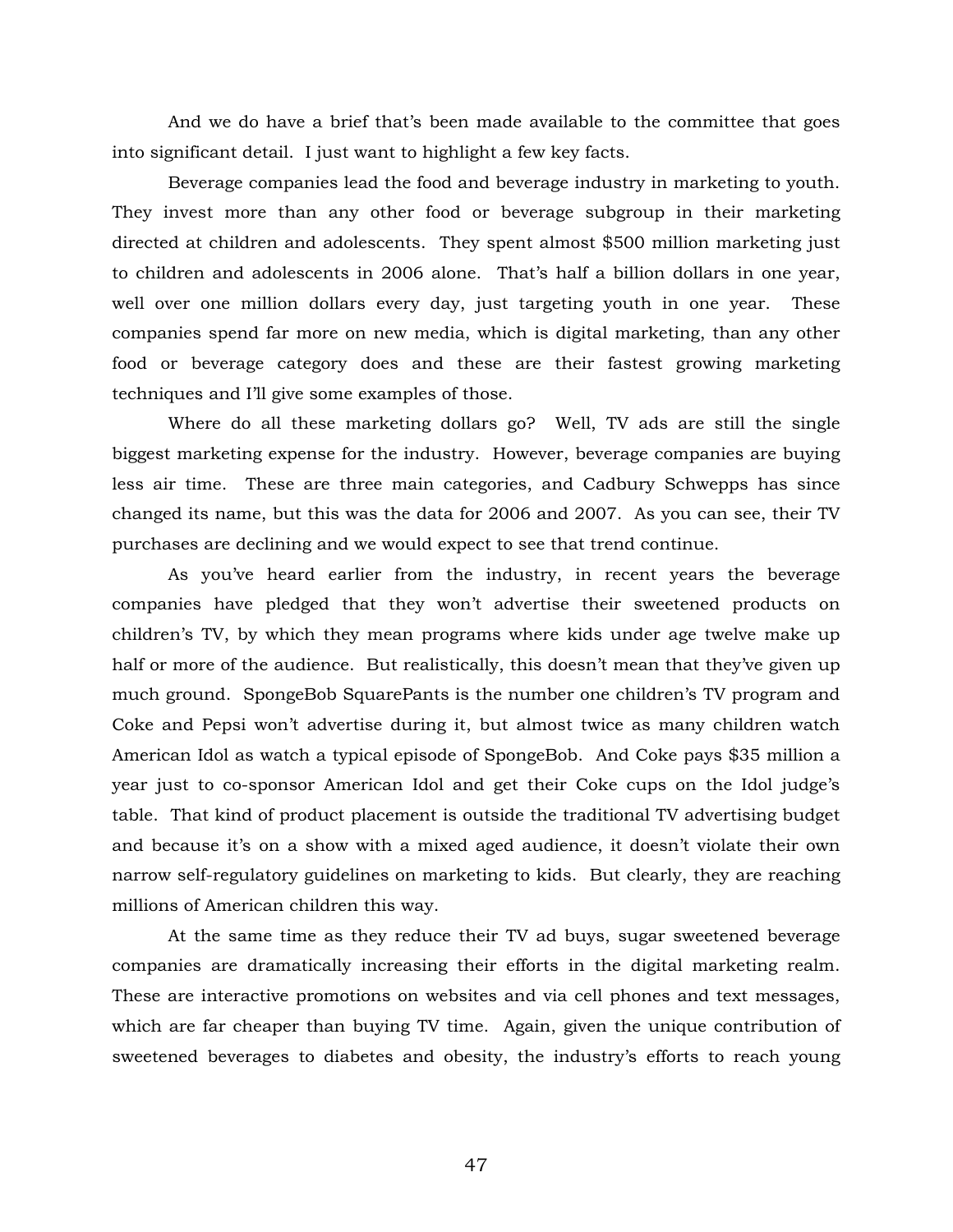people through this ubiquitous digital marketing is alarming to me. And I just wanted to give a few examples.

Coca Cola's Twist/Txt/Get program, which places a reward code inside every bottle cap of Coke and Sprite and people can text the code to the company and then return the get rewards, like ring tones and screensavers and video clips, sent to their cell phone. And, of course, the company gets a database of cell phone numbers of their customers who they can and do contact several times a month. The company has said this is a critical part of their effort to, quote, "establish an omnipresent, onthe-go, everywhere relationship with teens." This is particularly problematic for youth of color as they are earlier adopters of mobile technology. They tend to use texting at twice the rates of non-youth of color, and they are definitely a particular target market campaigns.

Mountain Dew's DEWMOCRACY campaign is also online. It's encouraging its youthful fan base to become co-creators of the brand. You can log on. This is touted as a participatory form of consumer empowerment and the young fans can vote for the next new product flavor. You can see—I think, "White Out" is in the lead as of yesterday; we'll see which one ends up winning.

Taking the voting theme in a different direction is Pepsi's "Refresh Everything" campaign, which awards grants of between \$5,000 and \$250,000 to projects that will have a positive impact in their community. Winning projects are chosen by votes garnered on the website and users are encouraged to come back online and vote for their favorites up to ten times a day. Pepsi has gotten a lot of attention for their philanthropy on this campaign and I do applaud them for their donations on a lot of creative projects that might really make a difference in local communities.

I also, without taking anything away from that, want to point out what a savvy investment this campaign is for the company. This kind of "cause" marketing can help companies increase their social networking engagement with consumers. Pepsi says it doubled its Facebook fans in a single month this year as a result of this campaign. And since you have to register an email address in order to vote, it's a great way to build databases of interested consumers.

There was an article in *Advertising Age* recently pointing out that this type of social engagement effort is effectively free market research that results in more effective advertising campaigns. Pepsi gets to track the votes on different kinds of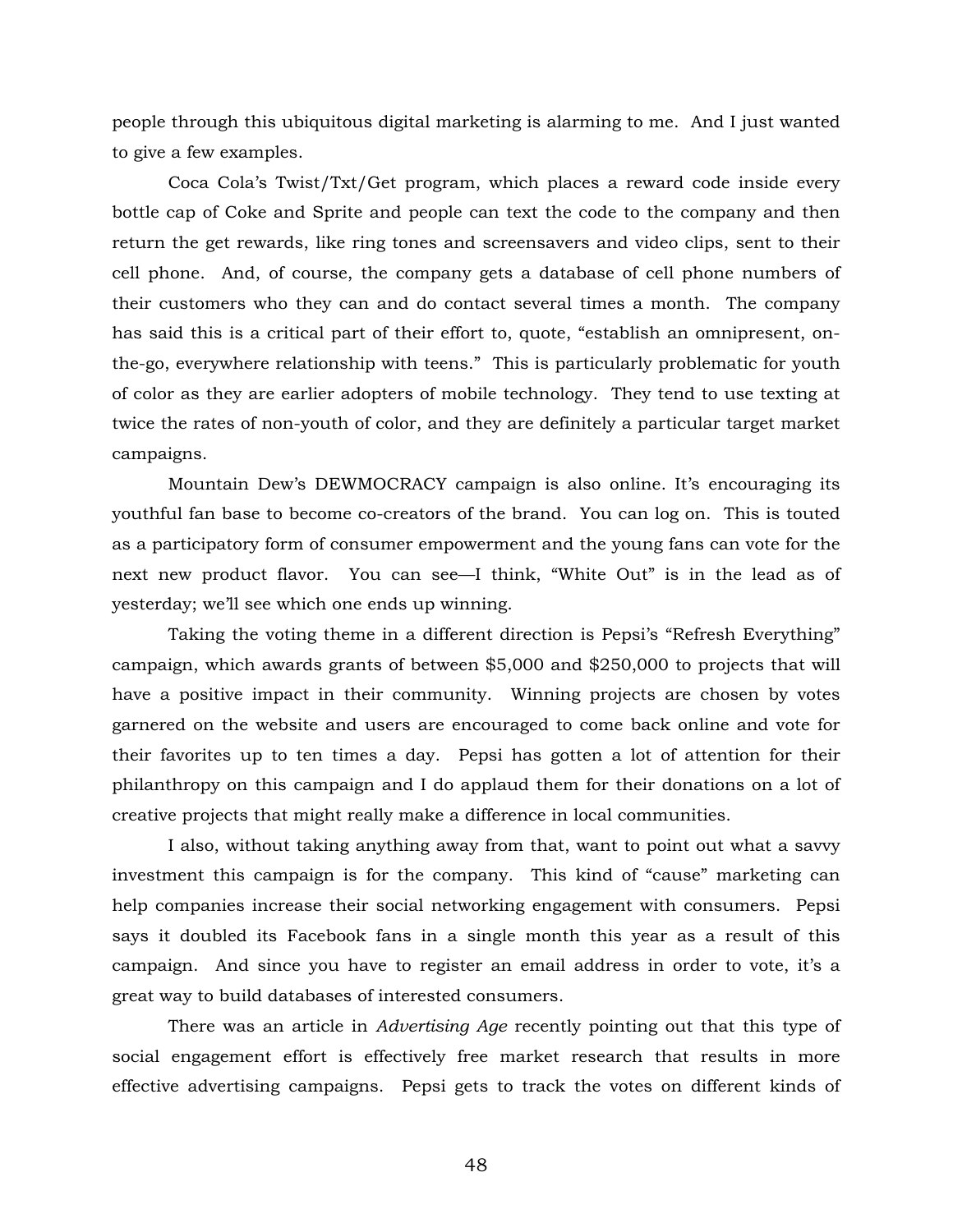projects and they get an idea of what is meaningful to their consumers so that they can reach out to them in more meaningful and targeted ways.

Again, Pepsi has claimed to reduce its advertising to youth, but certainly this campaign is engaging millions of young people, both in generating ideas and in voting for them, as this ad shows.

"Johny Cohen had an idea to put Plexiglas shields on old school buses to make them more aerodynamic and fuel efficient. He called the idea "Green Shields." When he submitted it to the Pepsi Refresh project with his friends, he bagged a busload of votes and a \$25,000 Pepsi Refresh grant. Johnny cares about turning yellow gas guzzlers into big green machines. What do you care about? Find ideas near you and vote to refresheverything.com."

So in addition to what I just said, this is also an example of the way that increasingly digital online campaigns and TV campaigns are interwoven.

And here's another example of the "Happiness Factory" campaign from Coca Cola. I'll show you a quick ad here. (plays ad)

Alright. So that's like a lot of soda ads. It's fun. It's cute. It may be engaging to people of all ages. It doesn't actually tell you very much about the product itself; it's more about creating nice feelings, although, this one does seem to imply that Coke gives you some energy when you're dragging. But what people watching this ad might not realize is that it's really more than just a TV ad, it ties into an entire immersive online environment where you can play interactive animated games, download music from popular artists, get free stuff, and invite your friends to join in the fun. Indeed, this is the whole issue with digital marketing, unlike traditional TV ads; kids are actively engaged for many minutes, even potentially hours at a time with the brand. These experiences are intensive, interactive, and socially stimulating for youth. In the public health field we are only just beginning to explore the impact of this kind of immersive marketing, but the implications are troubling.

And of course from the industry's perspective; every click of the mouse, every text message they get from a teen gives the companies more valuable data about their target market. I find it ironic and disturbing that these corporations are collecting vast amounts of data on our children while parents may have no awareness that this is even going on and certainly have limited ability to monitor or to control the marketing messages that their children receive. And again, remember, sweetened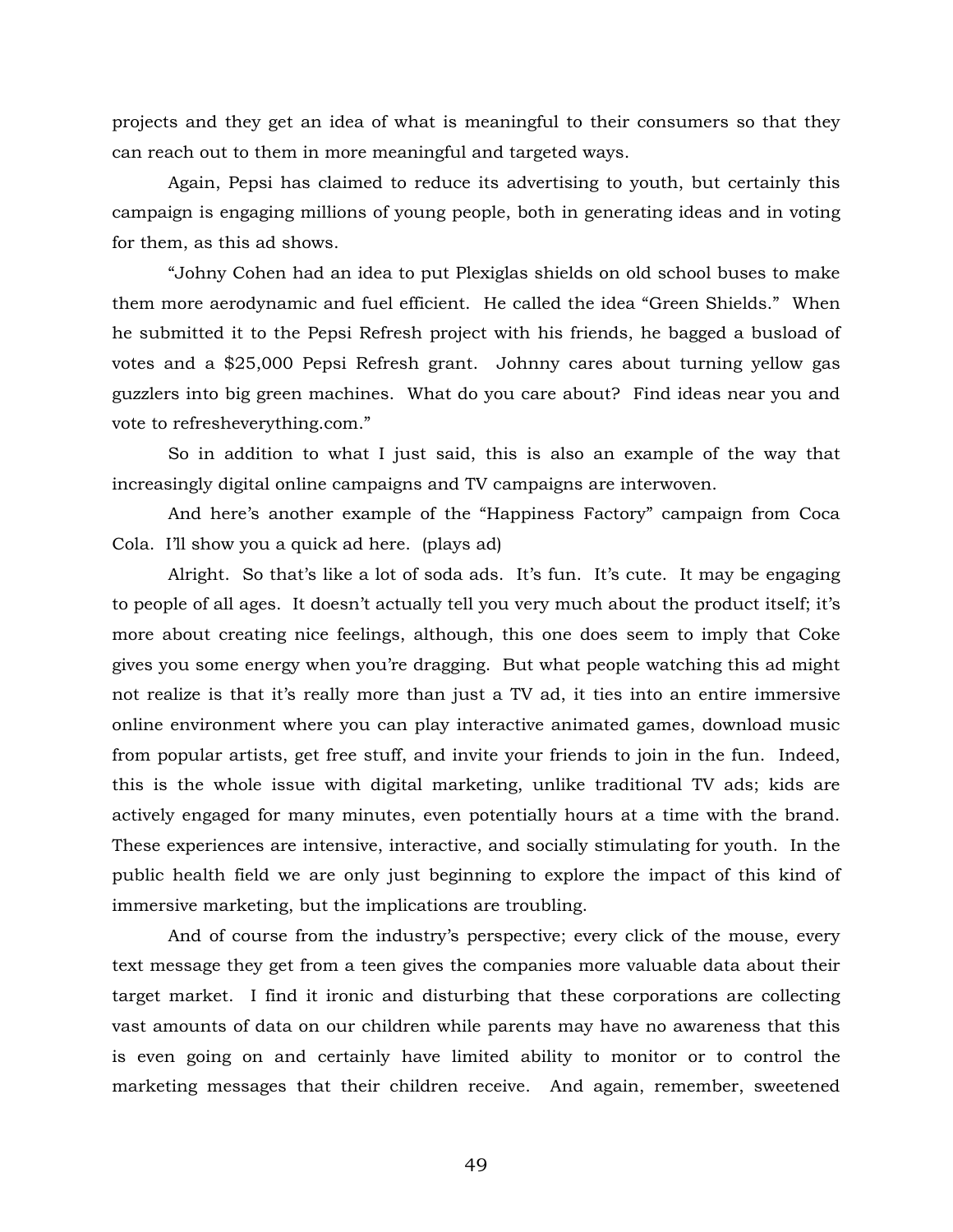beverage companies are devoting far more resources to these forms of digital marketing than any other food or beverage category does.

I had some examples of ethnic target marketing as well. I did want to address this because beverage companies do intensively drive their promotions to the populations that suffer the most from the health problems that are associated with sweetened beverage consumption. We find this a trend, just like tobacco and alcohol companies did before them, beverage companies reach out to the African American and Latino communities fashioning products to fit their tastes, creating price points favorable to these groups and saturating these communities with targeted ads for their products.

As I mentioned before, youth of color are a particularly attractive market segment for soda companies not just because they're earlier adopters of the new media technologies, but because of the way in which they're influential over the broader youth culture and where ideas and trends and products then start in a youthful urban hip-hop kind of culture and then spread out.

The companies know this, and when Coca Cola unveiled its 2007 Sprite Yard program for mobile phones, which was aimed at its mostly African American youth target audience. This program used the slang conception of a "yard," a place where everyone hangs out, to characterize a virtual space. And the Sprite brand director said, "We know that when it comes to reaching teens, mobile is the medium. This program will enable us to connect with teens by putting Sprite both in their hand and in their phone," so, again, that pervasive "we're with you everywhere" kind of campaign.

Just a couple examples of other ethnic target marketing by these companies:

This last ad that I'll show features P. Diddy and it both pokes fun of, but also reinforces, the way that hip-hop culture is used to sell products to the broader American Public. You can see how the trend here starts with Diddy and trickles down to a less hip demographic, as you'll see:

**P. DIDDY:** "Hey, I'm late for this award show. Can I get a ride?" **PEPSI TRUCK DRIVER:** "Come on. Hop in." **UNKNOWN:** "I'll tell you, Carson, the excitement here is tremendous." **CARSON DALY:** "Look at that. I didn't know P. Diddy drove a Pepsi truck." **EVA LONGORIA:** "Don't scratch it."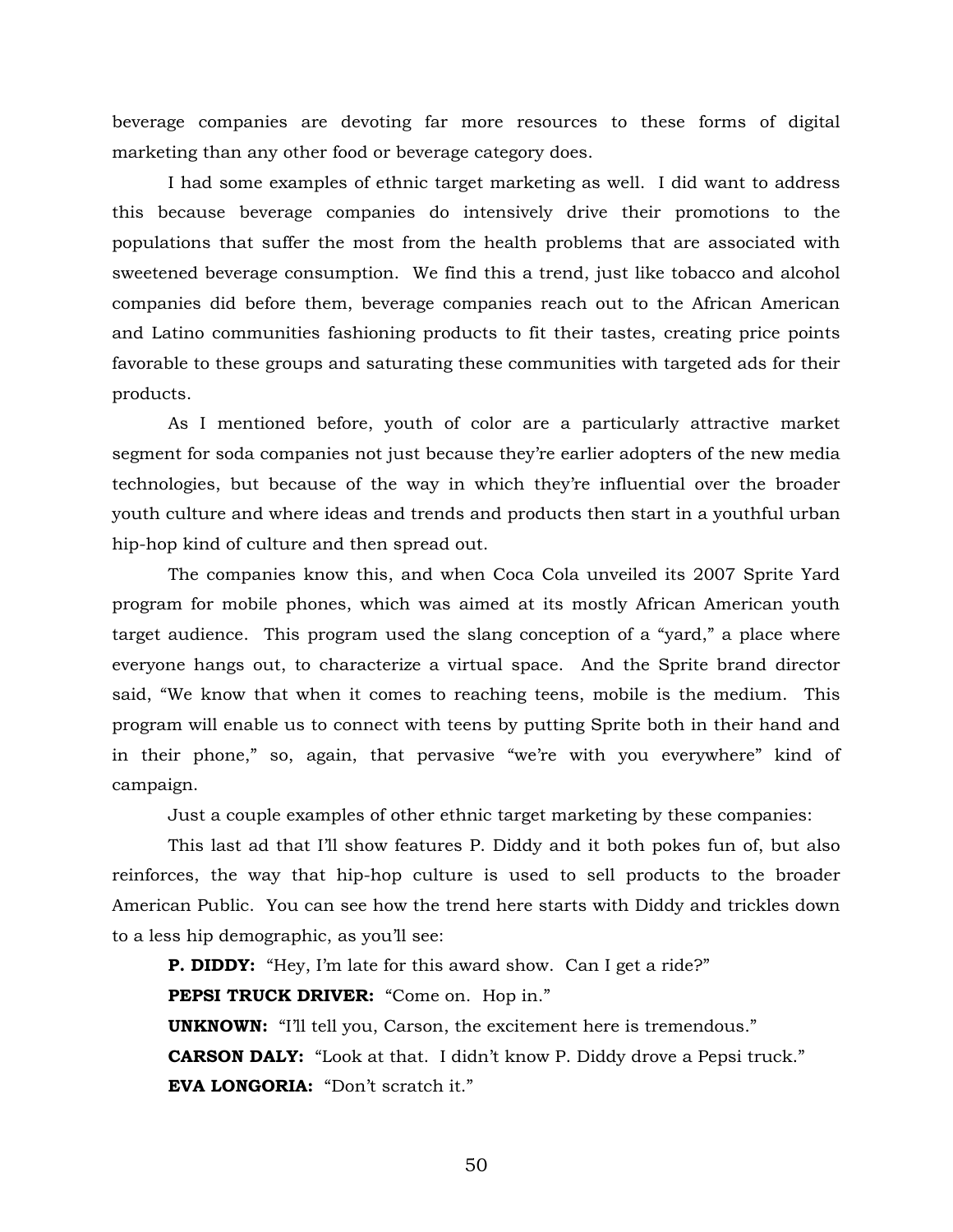**UNKNOWN:** "Alright, this is how I roll." (Hip-hop dancers in the truck blaring hip-hop music)

**UNKNOWN:** "Hey, yo, P. Check out my new ride."

I have to say, I showed this at home last night to my husband and he was, like, "I love that ad." It's really cute, right? But again, it's not about the product, it's about increasing identification with the product; increasing engagement and those good feelings and who that calls out to in terms of a demographic.

And just lastly, I wanted to show, last fall Pepsi launched this PepsiWeInspire.com, which is an online blogging community specifically targeting African American moms. As a mom myself, this one was particularly problematic to me because they claim to be concerned about improving children's health and then they do something like this that's really aimed directly at influencing the nutritional gatekeepers of the kids who have the highest rates of diabetes and obesity in our country. And I just feel like it's really unfair. These beverage companies make so much money off of these communities and then they effectively leave a public health disaster in their wake. It's unfair to target communities in this way.

There are many other problematic beverage marketing practices and the brief that I showed before goes into them. You can also find more details on digitalads.org.

I just wanted to say this one other pervasive form of communication that the beverage industry is engaged in. As you can see, this millions of dollars spent lobbying by Coca Cola, Pepsi, and the American Beverage Association (Investigative report by the Los Angeles Times a couple of months ago.) The dollars have gone along nicely, under \$5 million a year for the last several years, and then all of a sudden just bolted up dramatically last year because soda taxes were floated as a possible part of the federal health reform legislation; they were proposed in several states. And this is an indication to me that the industry is highly concerned about these kinds of attacks. They are worried that it will have an impact on their products.

Also, I just want to take a moment while I'm here to say in the face of this kind of opposition and this kind of spending, I really want to applaud the leadership that you're showing, Senator, and appreciate the Committee considering this legislation.

Happy to answer any questions on marketing that I can. Thank you very much.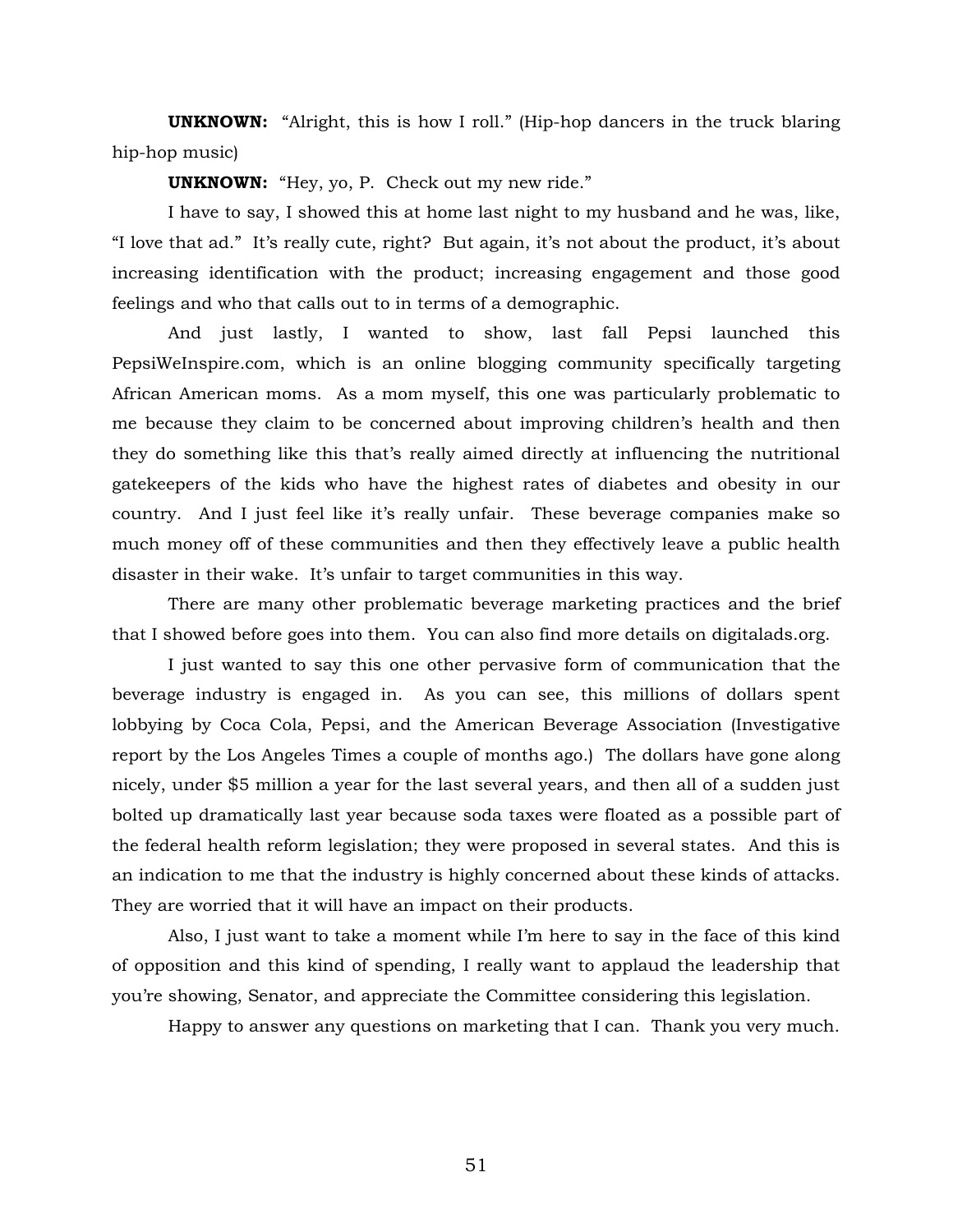**SENATOR FLOREZ:** Thank you. That was very informative and very much appreciated. I wonder if we could have a copy of that for the Committee. Maybe you could just email it to us. That would be great.

Just the question that I mentioned earlier in terms of you've heard from the industry in terms of them marketing more towards less consumption versus—I don't think they're going to be marketing no consumption—do you see this as something the companies would be moving towards?

**MS. WOODRUFF:** I can't imagine the industry ever advocating consuming less of their products overall. I can see them putting more money into marketing for the zero-calorie alternatives, and I would support that and applaud it, for sure.

**SENATOR FLOREZ:** Okay. And the zero-calorie products that they could be marketing to, do you see more of these coming online; more of these types of products? Or are we just at the very beginning stage of this?

**MS. WOODRUFF:** It seems to me that the product lines have blossomed amazingly over the last couple of years; really, just in a couple of years. A lot of these products are brand new. And I haven't done a content analysis to look at what types of products are getting advertised where and how much. And as you asked earlier on the Spanish language media, I don't have that information but I'd be very interested to see. I'd be curious to see what happens.

And in terms of context, the largest public education campaign that we've ever had nutrition on this country is the Five-a-Day campaign, which at its height was funded by the federal government at \$10 million a year, and Coke spends \$35 million just on the American Idol sponsorship. So some funding to try to balance that, to even begin the increase health nutrition messages would be very welcome.

**SENATOR FLOREZ:** Thank you. Appreciate it. Great presentation.

Okay, let's go to our last panel, which is on local perspectives. We have Genoveva Islas-Hooker and Dana Richardson. Thank you for joining us. I'd love to get your testimony. And we'll, then, wrap up. Appreciate you guys sticking with us this whole time.

**GENOVEVA ISLAS-HOOKER:** Thank you, Chairman Florez and Committee Members. My name is Genoveva Islas-Hooker. I'm a board member of the Latino Coalition for Healthy California, as well as a board member for the California Food Policy Advocates. I live in Tulare, California. I'm involved in creating healthier food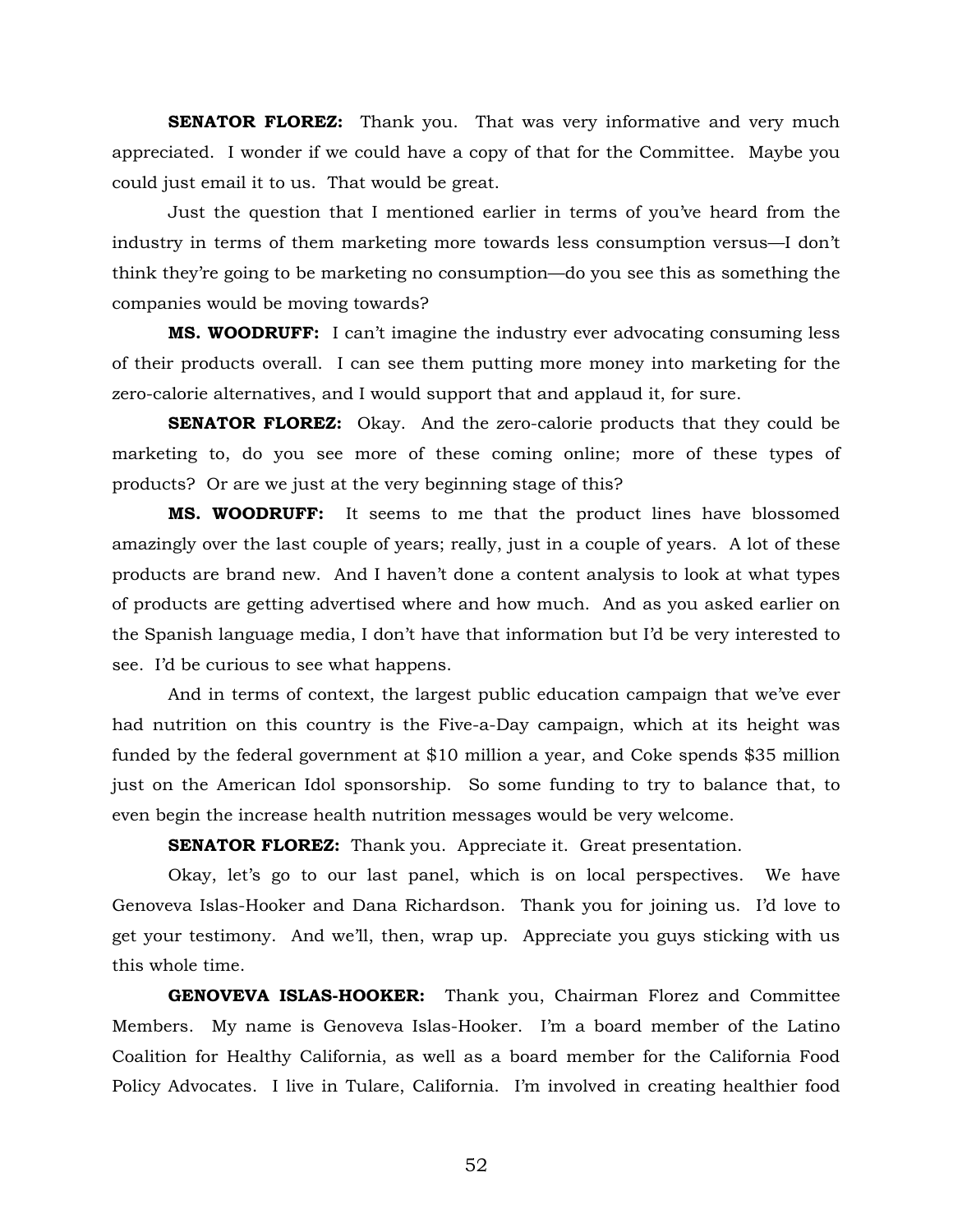and physical activity environments through the Central California Regional Obesity Prevention Program. We are a partnership between public health departments, community-based organizations, and grassroots community members, including youth in Fresno, Kern, Kings, Madera, Merced, San Joaquin, Stanislaus, and Tulare Counties, so essentially all eight of the Central Valley communities.

Through CCROPP, we've been able to create change and address obesity by working with community members, elected officials, and various stakeholders. Our efforts have been successful at bringing healthy foods into communities that previously did not have them through farmers' markets, community gardens, school farm stands. We've also been successful in improving physical activity environments by supporting improvements to playgrounds, parks, and advocating for better community design through general plans. More about our project can be found at our website, CCROPP.org

But essentially, what I want you to know about our program is that our approach to obesity prevention is really by changing environments and policies so that the healthy choice is the easy choice in our communities and unfortunately that isn't true at this point. To suggest that personal responsibility is the only solution to curbing the obesity epidemic is erroneous when we aren't really supporting environments that allow healthy choices to be made.

I've been asked to testify on the over consumption of sugar and sweetened beverage drinks, such as soda and its link to obesity. To that end, I want to provide you some context about the communities where I live and work.

Central California is the fruit and vegetable bowl of our state, our nation, and perhaps the world. It's everything that you can imagine a rich agricultural valley to be: it's picturesque; it's green; and it's rural; and it's many things that probably you don't necessarily imagine it to be. In this place of bounty we have hunger and we have poverty. The Central Valley is the poorest congressional districts and much of that poverty stems from the super exploitation of farm laborers.

This context is important in understanding why obesity is such a prevalent health issue in our area. Central California, as you noted, has some of the highest rates of obesity and obesity related diseases, like hypertension, heart disease, diabetes, and cancer.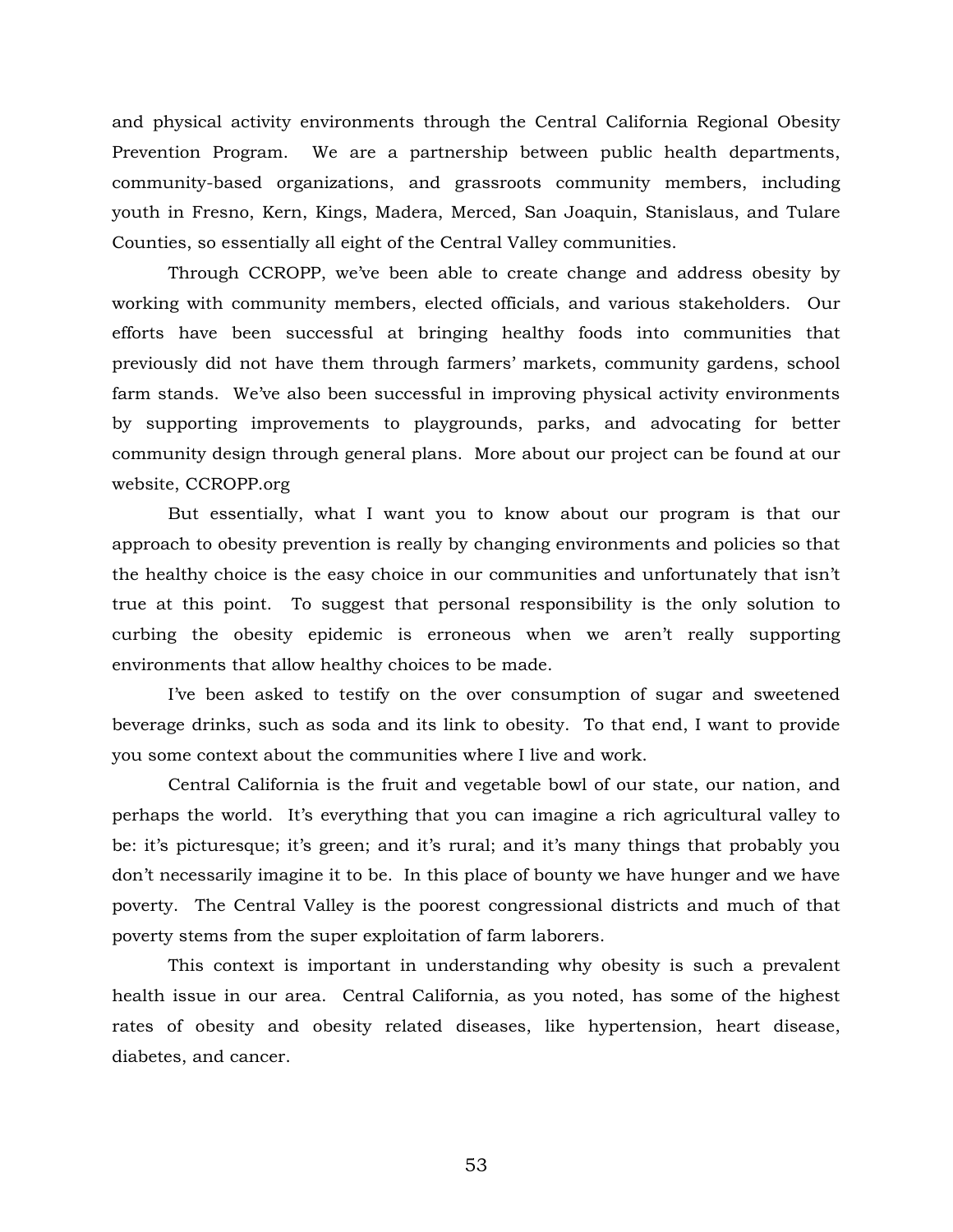So in a nutshell: Poverty; the over-availability of cheap, unhealthy foods, like sodas; the under-availability of healthy affordable foods and beverages, like water; the omnipresent targeting, promotion, and marketing of unhealthy choices, as Katie so eloquently discussed earlier; and the really limited resources and infrastructure that we have to support physical activity are predisposing us to an increased incidence of obesity.

In my region, community members are making choices about their food and beverages that are driven by their economic means and by what is available.

Sodas have become a default beverage choice because they are cheap and they are readily available. And this has been documented in the Bubbling Over report in which Central California counties have some of the highest rates of soda consumption in our state.

I'd like to share with you a photo that was taken by a Sunnyside High School youth. Stephanie Chavez is a youth from Pixlie, who has joined us. But in this photo that was taken by Jasmine from Sunnyside High School, she says that, "I see a food store and near the door there are seven soda machines and only one water machine. People are more likely to buy soda, especially because some sodas cost 25 cents, while the water is more than a dollar. This affects the community because people are more likely to consume soda. This challenge exists because by selling soda at such a low price it attracts more people than water which is more expensive."

So our youth are very conscious about the environments that we've created for them and they're asking for support in making healthier choices. And making the healthy beverage more affordable is one of the solutions, I think, that we can work towards.

There's many other opportunities to change the food and beverage and physical activity environments in order to support better health. So for example; in many Central Valley communities water is undrinkable. Community members are having to pay a bill for water that they can't drink; then they are having to pay for bottled water in order to be able to quench their thirst. So if you're struggling and you're trying to make ends meet, you're trying to stretch your dollars, you look for the most affordable options that are out there. And at this point, those most affordable options are the unhealthy options, like soda and sugar sweetened beverages. So free, safe drinking water oftentimes cannot be found, especially in many rural and incorporated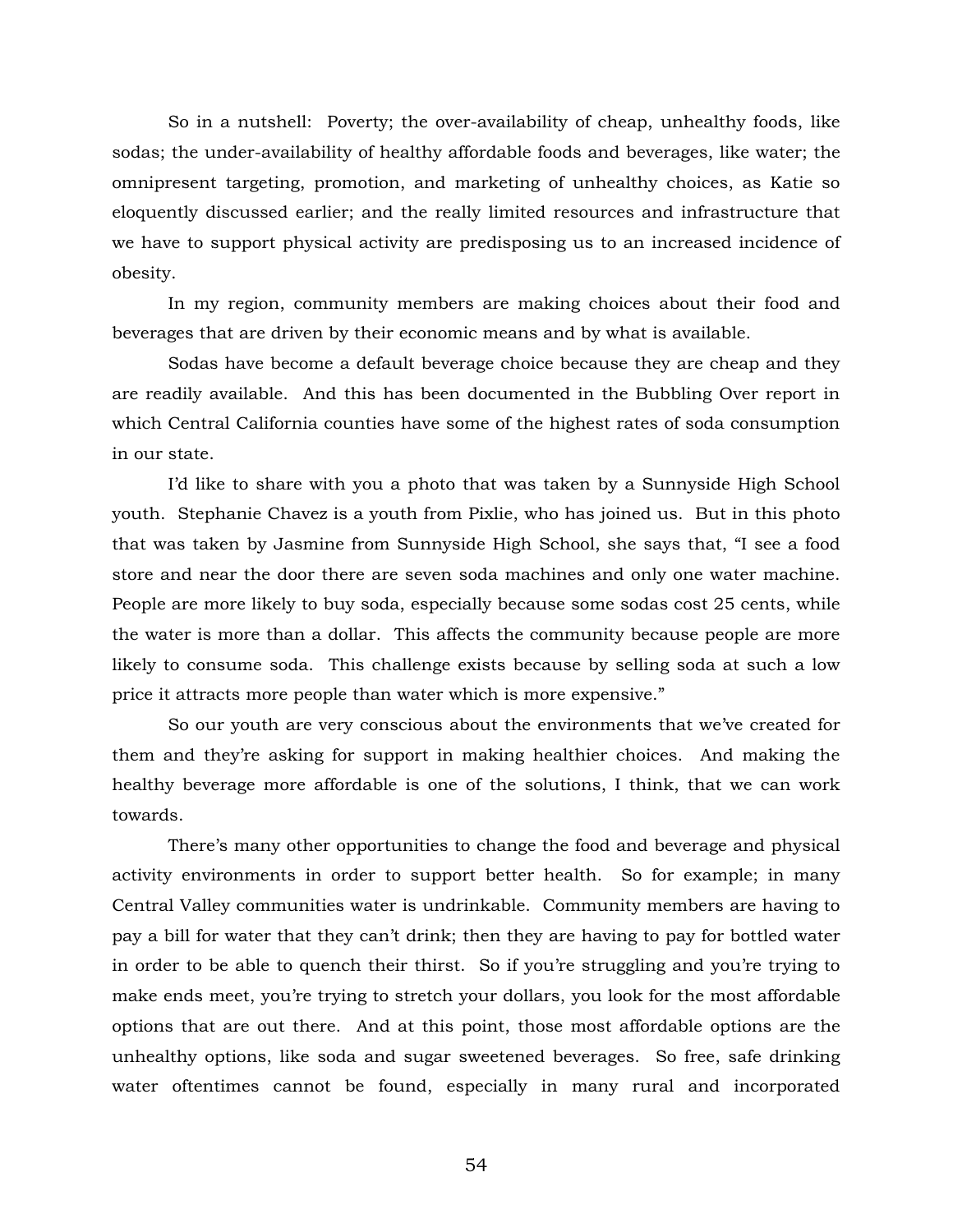communities. And as you know, these unincorporated communities are predominantly Latino communities who are severely burdened by chronic diseases that relate to the obesity epidemic.

Another quote I'd like to highlight for you from a youth is that she's stating this is Jessica Sanchez, a student from Orosi High—she says, "It's not fair that I don't have safe drinking water at home and that when I go to school I have to deal with the same thing."

So we need resources to fund change. We need resources to create equity in our communities. Revenues generated from the tax are desperately needed to turn the tide on the obesity epidemic. These resources could help to change the food and beverage and physical activity environments in many under-resourced communities.

- We need things like increased access to safe drinking water, the healthiest beverage choice next to breast milk, of course.
- We need support for increased access to healthy foods. It's such an irony that we live in this area and that our families do not have access to the foods that they're picking.
- We also need more physical activity environment resources in parks and recreation and improved community design.

So in closing, I think that this is a very important tax. I think that you do have a great support in the Central Valley for resources that you're helping to bring in. And I really just want to thank you for legislating for the health of our communities.

**SENATOR FLOREZ:** Thank you. A good presentation.

Yes. Thank you for joining us.

**DANA RICHARDSON:** My name is Dana Richardson. I am a resident of southern California—in the city of National City. I also represent a project called the Healthy Eating Active Communities in the city of Chula Vista, which is located just ten minutes north of the U.S./Mexico border at Tijuana. Since March 2005, our project has worked to reduce childhood obesity and promote healthy lifestyles by improving food and physical activity environments, particularly in western Chula Vista.

I'd like to offer you some local perspective. I support the legislation. I'd like to just offer you some additional solutions leading us forward in policies that address the complexity of these issues which are part of some of the earlier discussions.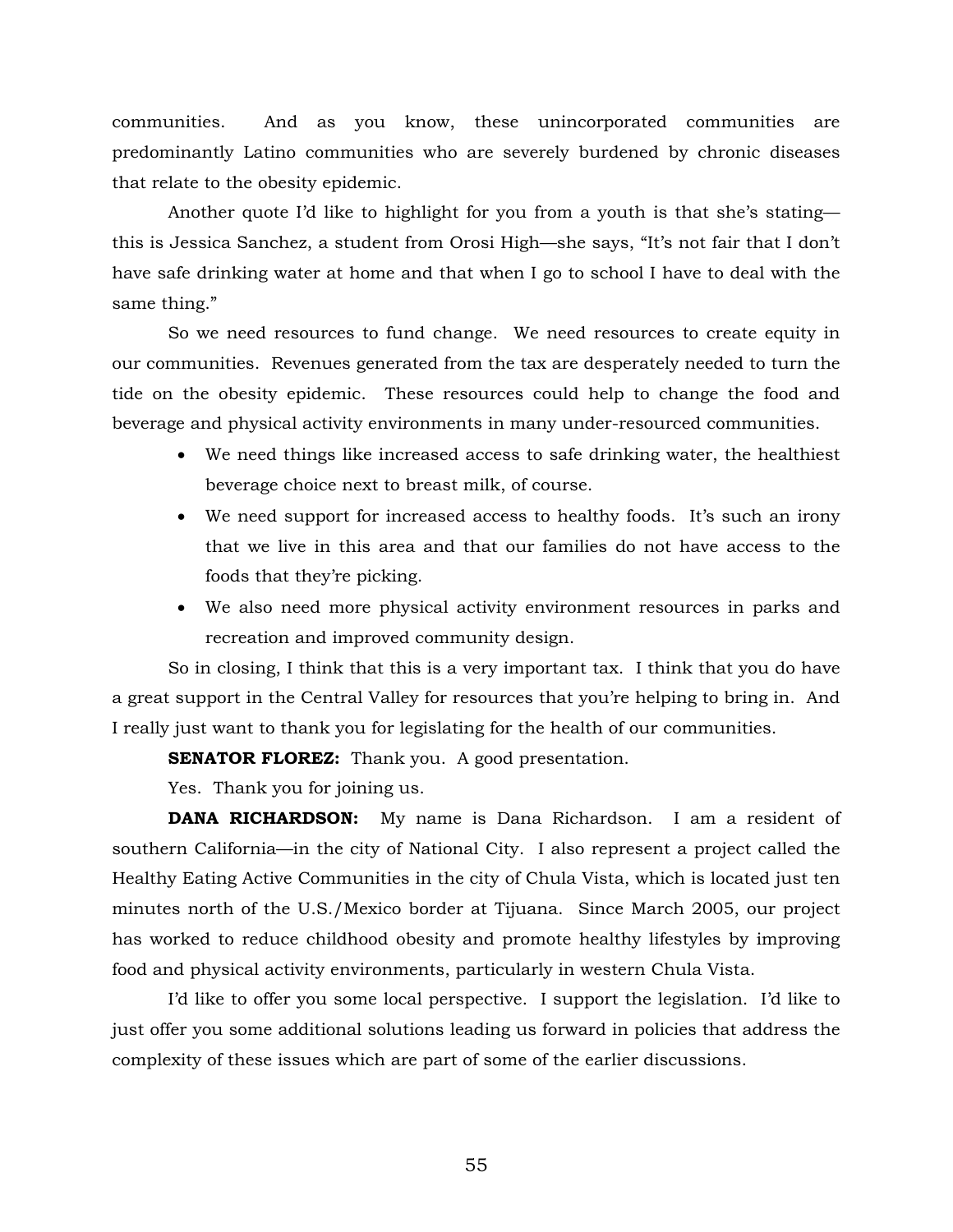Clearly, there are connections between health and place, which have become increasingly prominent as communities struggle with alarming levels of asthma, obesity, heart disease, and diabetes particularly, in low-income communities of color. Neighborhood environments are critical factors which can either support or undermine any community's ability to engage in physical activity and adopt healthy lifestyles.

A white paper by one of my colleagues was written. Mary Lee from the Policy Link organization states, "Environmental conditions, along with social and economic factors, play a much larger role in determining the health outcomes of a community. To this end, it is becoming increasingly clear that where you live affects your health and that the health of individuals depends on the neighborhoods in which he or she lives. Economics and the zip code of residence tell us much more about the key factors that shape negative or positive health behaviors and health outcomes than does their physiology.

So how do we set our youth up and our families up to be successful and to adopt healthy lifestyles? Well, the answer is: We need to create neighborhood environments that facilitate achieving these goals. And we use policies with a broad focus on health to address the underlying issues that fuel unhealthy habits and lifestyles. And provide populations with the resources and tools to avoid what's ailing them in the present day.

Many poor lifestyle decisions are made in the context of the community environments. As I stated earlier, where you live affects your health. A physical environment that supports health obviously does not contain what I currently experienced in my own community which includes a prevalence of alcohol outlets, literally on every corner; and numerous billboards and alcohol advertisements targeting Latino and black populations; a prevalence of fast food outlets; and a limited number of healthy food and beverage options (for example, the only major chain grocery store in my community is in the process of closing as we speak); and areas of our community with no sidewalks and little to no access to parks and open space. This is just my short list. There is actually a much longer list of community conditions I can share with you which contribute to childhood obesity and community-based violence.

Conversely, neighborhood environments that do support health, provide a balance of healthy and accessible food and beverage options for the community and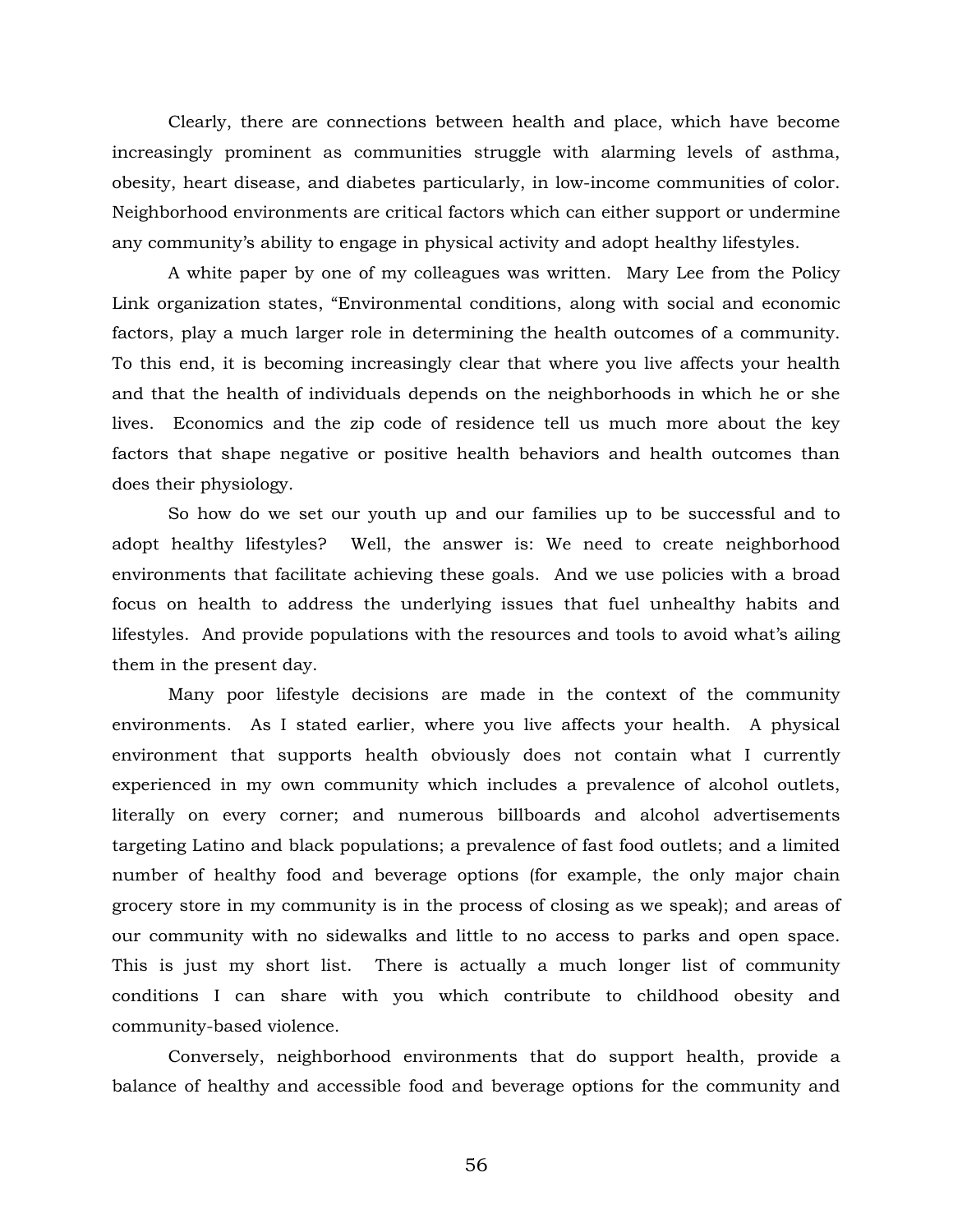also match these strategies with long-range plants to incorporate ample public transportation, affordable, well-maintained housing, schools, parks, complete streets for all users, thriving businesses, new employment opportunities, and accessible, safe public play and recreation facilities, just to name a few.

Senator Florez' legislation, it's great. It's definitely a step in the right direction to strategically address poor health outcomes as it relates to the consumption of sugar sweetened beverages, particularly in low-income, vulnerable populations. Yet, from an infrastructure standpoint, the legislation is also visionary because it proposes to contribute resources toward creating healthier community environments by improving nutrition in schools and ensuring access to safe, quality parks and open spaces. The legislation literally provides a short-term immediate strategy, yet also recognizes the long-range sustainable elements that communities need to achieve health.

Therefore, I encourage the committee to continue to support this policy today. Together, we can begin to turn the tide on poor health outcomes that persist in vulnerable populations, and strive to create renewed communities of opportunity.

Thank you for the opportunity to speak.

**SENATOR FLOREZ:** Thank you very much. Very good testimony. Just before you both go, I'd just like to get your take on the impact, from your perspective, of the tax in low-income communities. I mean, you've heard both sides; some discussion on that. Maybe you can give me your perspective on it.

**MS. ISLAS-HOOKER:** So one of the points that I highlighted was the fact that there are many things that are regressive within our communities. Water in the Central Valley is an example of families having to pay both a water bill and then having to purchase bottled water because the water that comes out of their tap is unhealthy. So if this tax, which would disincentivize the soda consumption, could be used to ameliorate that. I think that it would gain, or it would actually be received with much approval from the community members that it's meant to serve the most.

**MR. RICHARDSON:** My perspective is that I don't think we understand a lot about what's going to happen on the end. But if we know that this tax is going to find some way to bring resources back into the community, then I think we'd be for it.

**MS. ISLAS-HOOKER:** I think just to stress the point again; I come from a region that traditionally has not supported increased taxation and I think a large reason for that is that the taxes haven't traditionally benefited them. They haven't